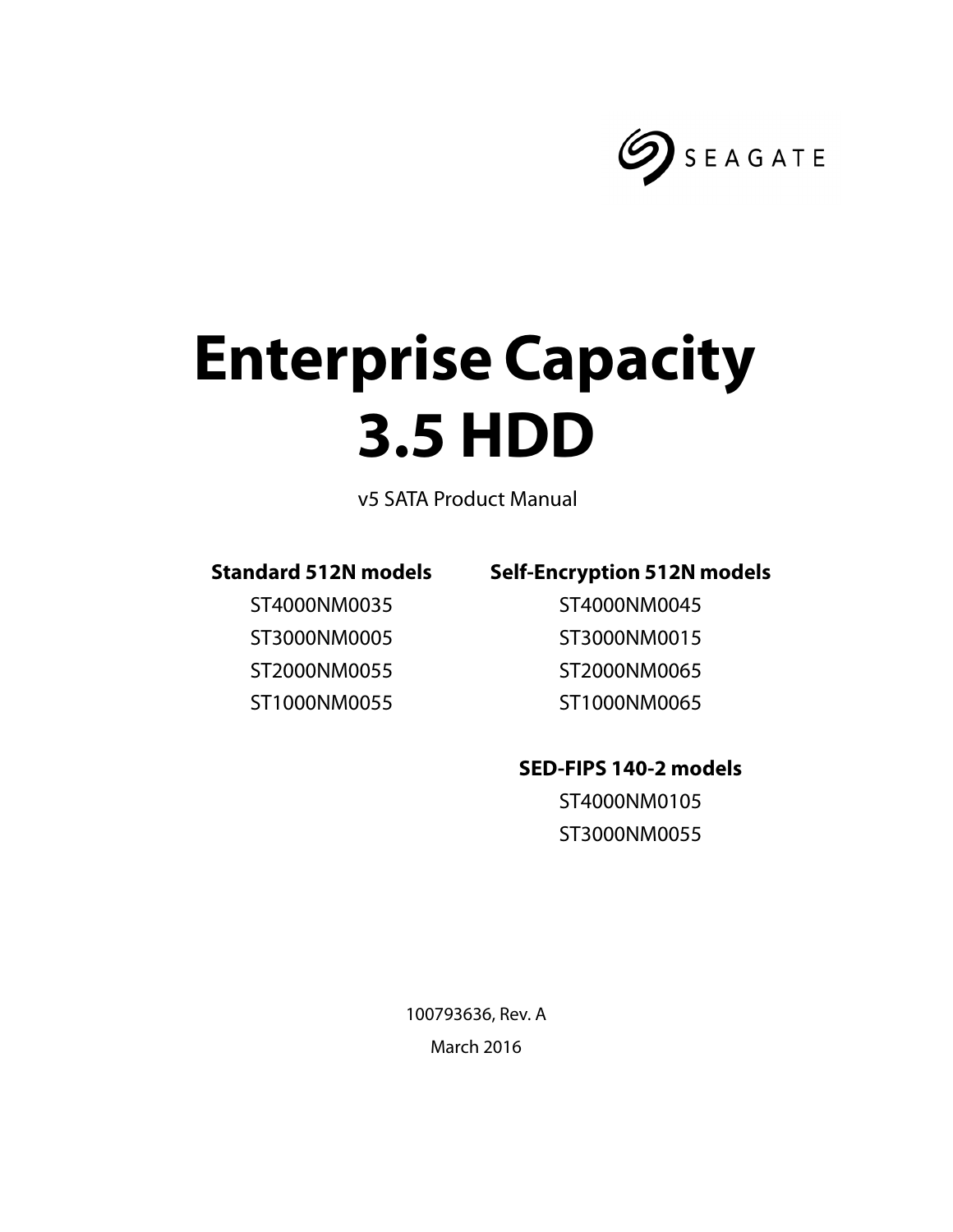## **Document Revision History**

| <b>Revision</b> | <b>Date</b> | <b>Pages affected and Description of changes</b> |
|-----------------|-------------|--------------------------------------------------|
| Rev. A          | 03/22/2016  | Initial release.                                 |

#### **© 2016 Seagate Technology LLC. All rights reserved.**

Publication number: 100793636, Rev. A March 2016

Seagate, Seagate Technology and the Spiral logo are registered trademarks of Seagate Technology LLC in the United States and/or other countries. PowerChoice and SeaTools are either trademarks or registered trademarks of Seagate Technology LLC or one of its affiliated companies in the United States and/or other countries. The FIPS logo is a certification mark of NIST, which does not imply product endorsement by NIST, the U.S., or Canadian governments. All other trademarks or registered trademarks are the property of their respective owners. No part of this publication may be reproduced in any form without written permission of Seagate Technology LLC.

Call 877-PUB-TEK1 (877-782-8351) to request permission.

When referring to drive capacity, one gigabyte, or GB, equals one billion bytes and one terabyte, or TB, equals one trillion bytes. Your computer's operating system may use a different standard of measurement and report a lower capacity. In addition, some of the listed capacity is used for formatting and other functions, and thus will not be available for data storage. Actual quantities will vary based on various factors, including file size, file format, features and application software. Actual data rates may vary depending on operating environment and other factors. The export or re-export of hardware or software containing encryption may be regulated by the U.S. Department of Commerce, Bureau of Industry and Security (for more information, visit [www.bis.doc.gov](http://www.bis.doc.gov)), and controlled for import and use outside of the U.S. Seagate reserves the right to change, without notice, product offerings or specifications.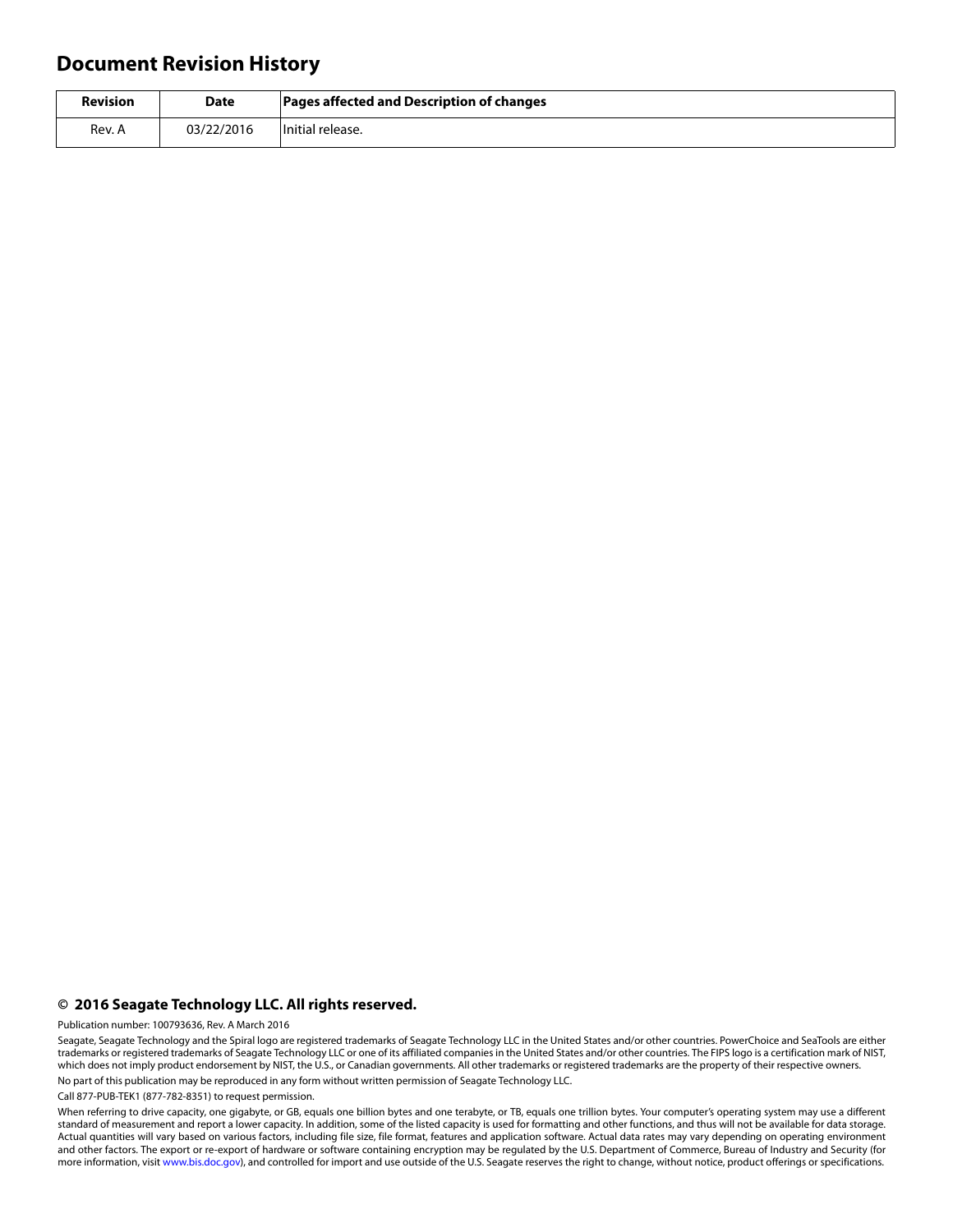# Contents

| 1.0 |      |                                                                                   |
|-----|------|-----------------------------------------------------------------------------------|
|     | 1.1  |                                                                                   |
| 2.0 |      |                                                                                   |
|     | 2.1  |                                                                                   |
|     | 2.2  |                                                                                   |
|     |      | 2.2.1                                                                             |
|     | 2.3  |                                                                                   |
|     | 2.4  |                                                                                   |
|     | 2.5  |                                                                                   |
|     |      | 2.5.1                                                                             |
|     |      | 2.5.2                                                                             |
|     |      | 2.5.3                                                                             |
|     |      | 2.5.4                                                                             |
|     | 2.6  |                                                                                   |
|     |      | 2.6.1                                                                             |
|     |      | 2.6.2                                                                             |
|     |      | 2.6.3                                                                             |
|     |      | 2.6.4                                                                             |
|     |      | 2.6.5                                                                             |
|     | 2.7  |                                                                                   |
|     | 2.8  |                                                                                   |
|     | 2.9  |                                                                                   |
|     | 2.10 |                                                                                   |
|     |      | Annualized Failure Rate (AFR) and Mean Time Between Failures (MTBF)  17<br>2.10.1 |
|     | 2.11 |                                                                                   |
|     |      | 2.11.1                                                                            |
|     |      | 2.11.2                                                                            |
|     |      | 2.11.3                                                                            |
|     | 2.12 |                                                                                   |
|     |      | European Union Restriction of Hazardous Substances (RoHS) Directive 19<br>2.12.1  |
|     |      | 2.12.2<br>China Restriction of Hazardous Substances (RoHS) Directive  19          |
|     | 2.13 |                                                                                   |
|     | 2.14 |                                                                                   |
|     | 2.15 |                                                                                   |
| 3.0 |      |                                                                                   |
|     | 3.1  |                                                                                   |
|     | 3.2  |                                                                                   |
|     | 3.3  |                                                                                   |
|     | 3.4  |                                                                                   |
|     |      | 3.4.1                                                                             |
| 4.0 |      |                                                                                   |
|     | 4.1  |                                                                                   |
|     | 4.2  |                                                                                   |
|     |      | 4.2.1                                                                             |
|     |      | 4.2.2                                                                             |
|     |      | 4.2.3                                                                             |
|     | 4.3  |                                                                                   |
|     | 4.4  |                                                                                   |
|     | 4.5  |                                                                                   |
|     | 4.6  |                                                                                   |
|     |      |                                                                                   |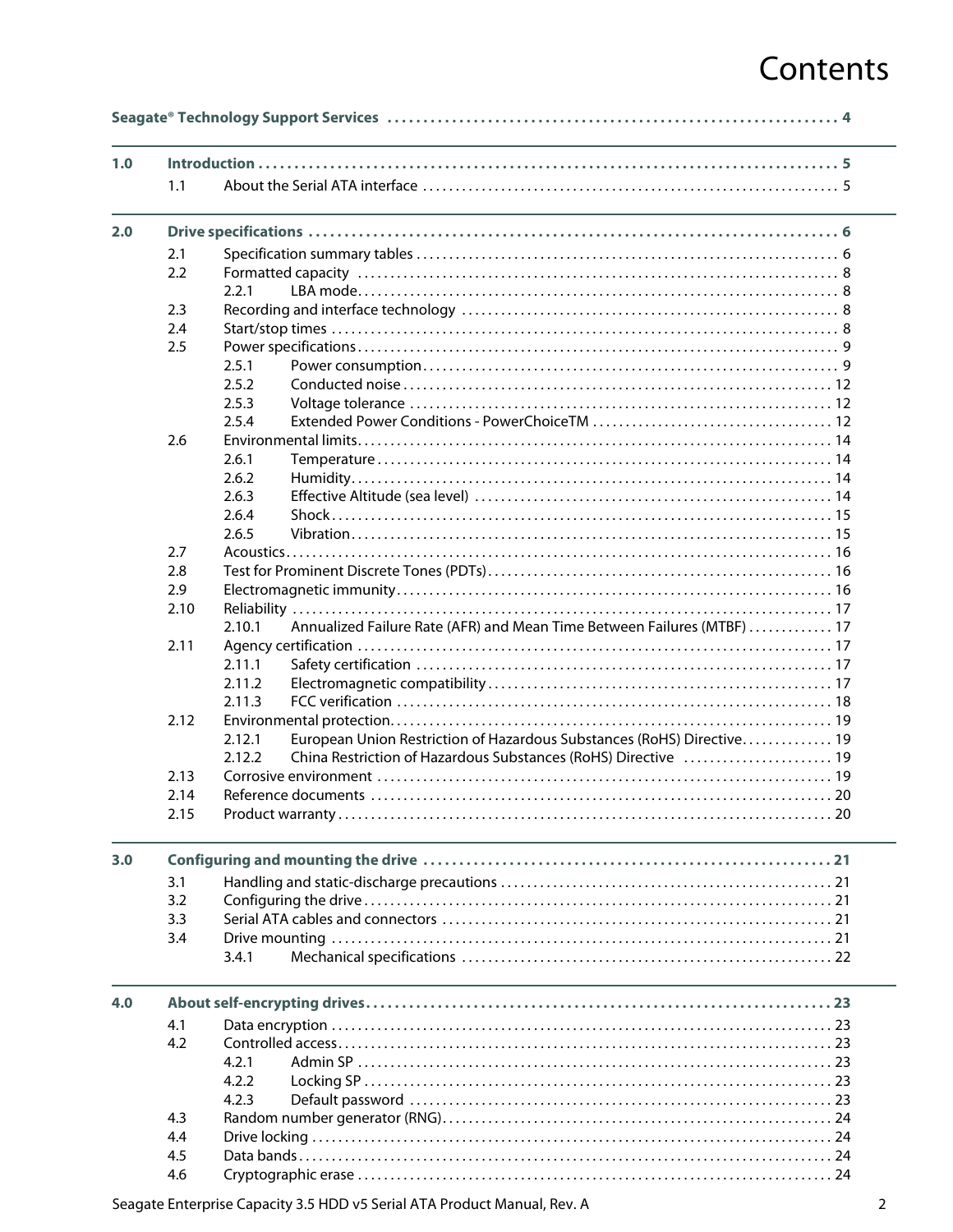# **Contents**

|     | 4.7  |       |  |
|-----|------|-------|--|
|     | 4.8  |       |  |
|     | 4.9  |       |  |
|     | 4.10 |       |  |
|     | 4.11 |       |  |
|     | 4.12 |       |  |
|     |      |       |  |
| 5.0 |      |       |  |
| 6.0 |      |       |  |
|     | 6.1  |       |  |
|     | 6.2  |       |  |
|     | 6.3  |       |  |
|     |      | 6.3.1 |  |
|     |      | 6.3.2 |  |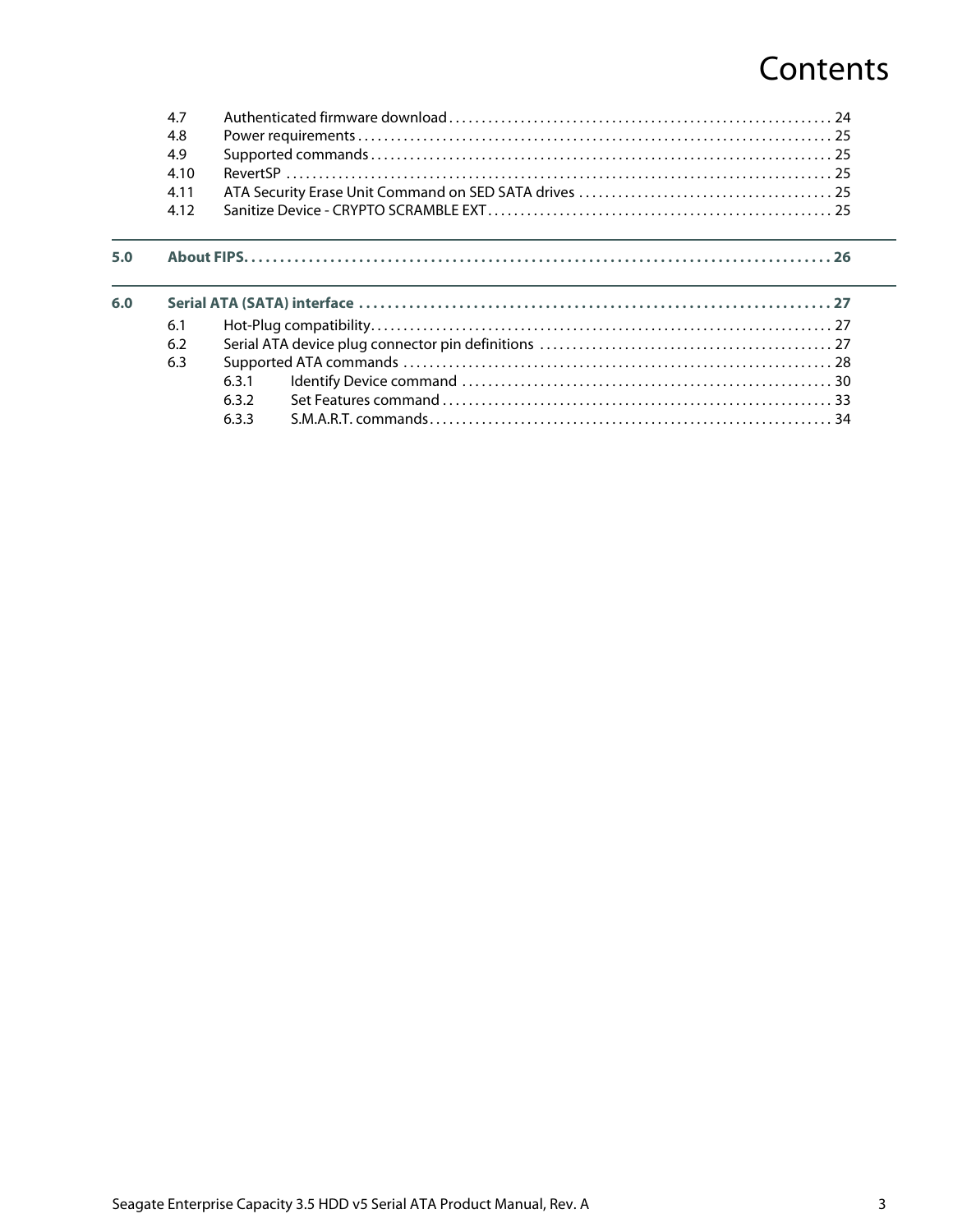# Seagate® Technology Support Services

<span id="page-4-0"></span>For information regarding online support and services, visit: [http://www.seagate.com/contacts/](http://www.seagate.com/about/contact-us/technical-support/)

For information regarding Warranty Support, visit:<http://www.seagate.com/support/warranty-and-replacements/>

For information regarding data recovery services, visit: [http://www.seagate.com/services-software/data-recovery](http://www.seagate.com/services-software/data-recovery-services/)[services/](http://www.seagate.com/services-software/data-recovery-services/)

For Seagate OEM, Distribution partner and reseller portals, visit: <http://www.seagate.com/partners>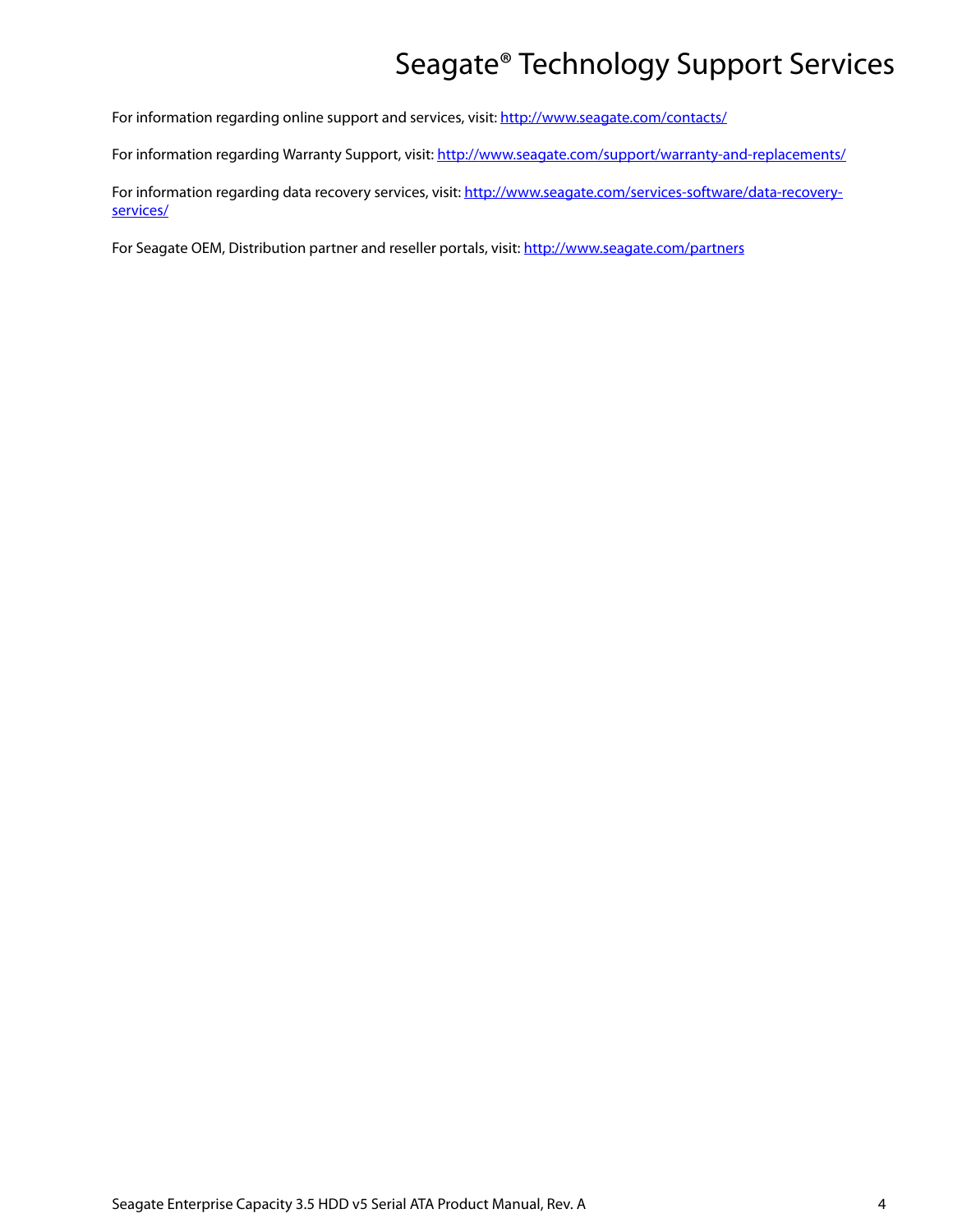## <span id="page-5-0"></span>**1.0 Introduction**

This manual describes the functional, mechanical and interface specifications for the following: Seagate® Enterprise Capacity 3.5 HDD v5 Serial ATA model drives:.

| <b>Standard 512N models</b> | Self-Encrypting 512N (SED) models | SED FIPS 140-2 512N Drive |  |
|-----------------------------|-----------------------------------|---------------------------|--|
| ST4000NM0035                | ST4000NM0045                      | ST4000NM0105              |  |
| ST3000NM0005                | ST3000NM0015                      | ST3000NM0005              |  |
| ST2000NM0055                | ST2000NM0065                      |                           |  |
| ST1000NM0055                | ST1000NM0065                      |                           |  |

These drives provide the following key features:

- 128 MB data buffer.
- 7200 RPM spindle speed.
- Full-track multiple-sector transfer capability without local processor intervention.
- High instantaneous (burst) data-transfer rates (up to 600MB per second).
- Native Command Queuing with command ordering to increase performance in demanding applications.
- Perpendicular recording technology provides the drives with increased areal density.
- PowerChoice™ for selectable power savings
- SeaTools™ diagnostic software performs a drive self-test that eliminates unnecessary drive returns.
- State-of-the-art cache and on-the-fly error-correction algorithms.
- Support for S.M.A.R.T. drive monitoring and reporting.
- Supports latching SATA cables and connectors.
- Tarnish-resistant components to help protect drive from environmental elements, increasing field reliability.
- Top Cover Attached motor for excellent vibration tolerance
- Worldwide Name (WWN) capability uniquely identifies the drive.

**Note** Seagate recommends validating the configuration with the selected HBA/ RAID controller manufacturer to ensure use of full capacity is supported.

## <span id="page-5-1"></span>**1.1 About the Serial ATA interface**

The Serial ATA interface provides several advantages over the traditional (parallel) ATA interface. The primary advantages include:

- Easy installation and configuration with true plug-and-play connectivity. It is not necessary to set any jumpers or other configuration options.
- Thinner and more flexible cabling for improved enclosure airflow and ease of installation.
- Scalability to higher performance levels.

In addition, Serial ATA makes the transition from parallel ATA easy by providing legacy software support. Serial ATA was designed to allow users to install a Serial ATA host adapter and Serial ATA disk drive in the current system and expect all of the existing applications to work as normal.

The Serial ATA interface connects each disk drive in a point-to-point configuration with the Serial ATA host adapter. There is no master/slave relationship with Serial ATA devices like there is with parallel ATA. If two drives are attached on one Serial ATA host adapter, the host operating system views the two devices as if they were both "masters" on two separate ports. This essentially means both drives behave as if they are Device 0 (master) devices.



The Serial ATA host adapter and drive share the function of emulating parallel ATA device behavior to provide backward compatibility with existing host systems and software. The Command and Control Block registers, PIO and DMA data transfers, resets, and interrupts are all emulated.

The Serial ATA host adapter contains a set of registers that shadow the contents of the traditional device registers, referred to as the Shadow Register Block. All Serial ATA devices behave like Device 0 devices. For additional information about how Serial ATA emulates parallel ATA, refer to the "Serial ATA: High Speed Serialized AT Attachment" specification. The specification can be downloaded from [www.serialata.or](http://www.serialata.org)g.

Seagate Enterprise Capacity 3.5 HDD v5 Serial ATA Product Manual, Rev. A 5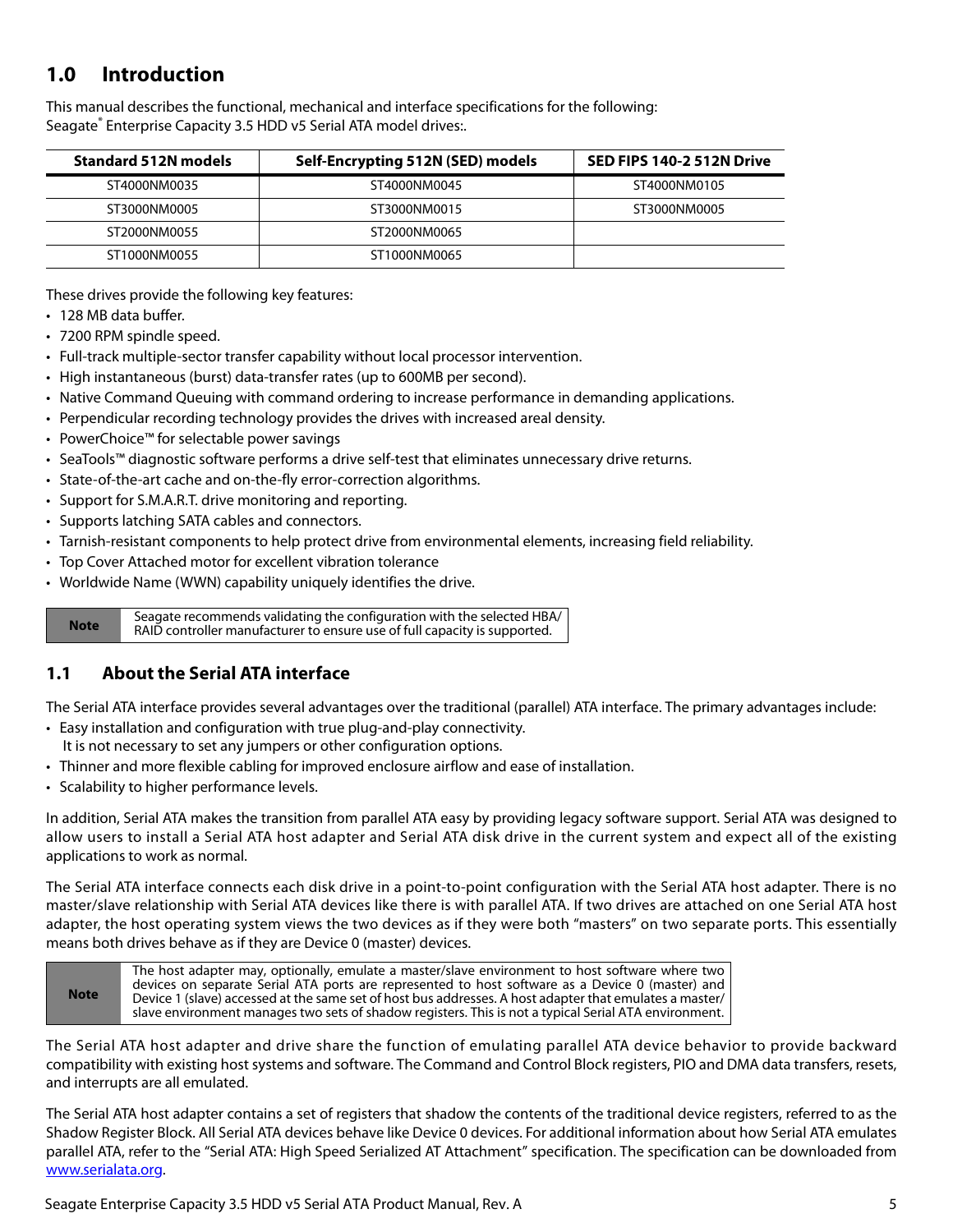## <span id="page-6-0"></span>**2.0 Drive specifications**

Unless otherwise noted, all specifications are measured under ambient conditions, at 25°C, and nominal power. For convenience, the phrases the drive and this drive are used throughout this manual to indicate the following drive models:

| <b>Standard 512N models</b><br>Self-Encrypting 512N (SED) models |              | SED FIPS 140-2 512N Drive |
|------------------------------------------------------------------|--------------|---------------------------|
| ST4000NM0035                                                     | ST4000NM0045 | ST4000NM0105              |
| ST3000NM0005                                                     | ST3000NM0015 | ST3000NM0005              |
| ST2000NM0055                                                     | ST2000NM0065 |                           |
| ST1000NM0055                                                     | ST1000NM0065 |                           |

## <span id="page-6-1"></span>**2.1 Specification summary tables**

The specifications listed in the following tables are for quick reference. For details on specification measurement or definition, see the appropriate section of this manual.

#### *Table 1 Drive specifications summary*

| <b>Drive specification</b>                            | ST4000NM0035<br>ST4000NM0045<br>ST4000NM0105                    | ST3000NM0005<br>ST3000NM0015<br>ST3000NM0005 | ST2000NM0055<br>ST2000NM0065                                          | ST1000NM0055<br>ST1000NM0065 |
|-------------------------------------------------------|-----------------------------------------------------------------|----------------------------------------------|-----------------------------------------------------------------------|------------------------------|
| Formatted (512 bytes/sector)*                         | 4TB                                                             | 3TB                                          | 2TB                                                                   | 1TB                          |
| <b>Guaranteed sectors</b>                             | (see Section 2.2)                                               |                                              |                                                                       |                              |
| Heads                                                 |                                                                 | $\overline{7}$                               | 4                                                                     | $\overline{2}$               |
| <b>Discs</b>                                          |                                                                 | $\overline{4}$                               |                                                                       | $\overline{2}$               |
| Bytes per logical sector                              | 512                                                             |                                              |                                                                       |                              |
| Recording density, KBPI (Kb/in max)                   |                                                                 |                                              | 2018                                                                  |                              |
| Track density, KTPI (ktracks/in avg.)                 |                                                                 |                                              | 369                                                                   |                              |
| Areal density, (Gb/in <sup>2</sup> avg)               |                                                                 |                                              | 732                                                                   |                              |
| Spindle speed (RPM)                                   |                                                                 |                                              | 7200                                                                  |                              |
| Internal data transfer rate (Mb/s max)                |                                                                 |                                              | 2396                                                                  |                              |
| Sustained data transfer rate OD (MiB/s max)           |                                                                 |                                              | 216 (226 MB/s max)                                                    |                              |
| I/O data-transfer rate (MB/s max)                     |                                                                 |                                              | 600                                                                   |                              |
| ATA data-transfer modes supported                     | PIO modes 0-4<br>Multiword DMA modes 0-2<br>Ultra DMA modes 0-6 |                                              |                                                                       |                              |
| Cache buffer                                          |                                                                 |                                              | 128MB (129,536KB)                                                     |                              |
| Weight: (maximum)                                     |                                                                 | 704g (1.55 lb)                               |                                                                       | 610g (1.34 lb)               |
| Average latency                                       |                                                                 |                                              | 4.16ms                                                                |                              |
| Power-on to ready (sec) (typ/max)                     |                                                                 |                                              | 22/30                                                                 |                              |
| Standby to ready (sec) (typ/max)                      |                                                                 |                                              | 22/30                                                                 |                              |
| Startup current (typical) 12V (peak)                  |                                                                 |                                              | 2.6A<br>2.0A (optional configuration through Smart Command Transport) |                              |
| Voltage tolerance (including noise)                   | $5V + 10/-5%$<br>12V ±10%                                       |                                              |                                                                       |                              |
| Non-Operating ambient temperature (°C)                |                                                                 |                                              | $-40$ to 70                                                           |                              |
| Operating ambient temperature (°C)                    |                                                                 |                                              | 5                                                                     |                              |
| Operating temperature (Drive case max °C)             |                                                                 |                                              | 60                                                                    |                              |
| Temperature gradient<br>(°C per hour max)             | 20°C (operating)<br>30°C (nonoperating)                         |                                              |                                                                       |                              |
| Relative humidity                                     | 5% to 95% (operating)<br>5% to 95% (nonoperating)               |                                              |                                                                       |                              |
| Relative humidity gradient                            | 30% per hour max                                                |                                              |                                                                       |                              |
| Altitude, operating                                   | -304.8 m to 3,048 m<br>$(-1000$ ft to $10,000+$ ft)             |                                              |                                                                       |                              |
| Altitude, nonoperating<br>(below mean sea level, max) | -304.8 m to 12,192 m<br>$(-1000$ ft to $40,000+$ ft)            |                                              |                                                                       |                              |
| Operational Shock (max at 2 ms)                       |                                                                 |                                              | Read 70 Gs / Write 40 Gs                                              |                              |
| Non-Operational Shock (max at 2 ms)                   |                                                                 |                                              | 300 Gs                                                                |                              |

Seagate Enterprise Capacity 3.5 HDD v5 Serial ATA Product Manual, Rev. A 6 6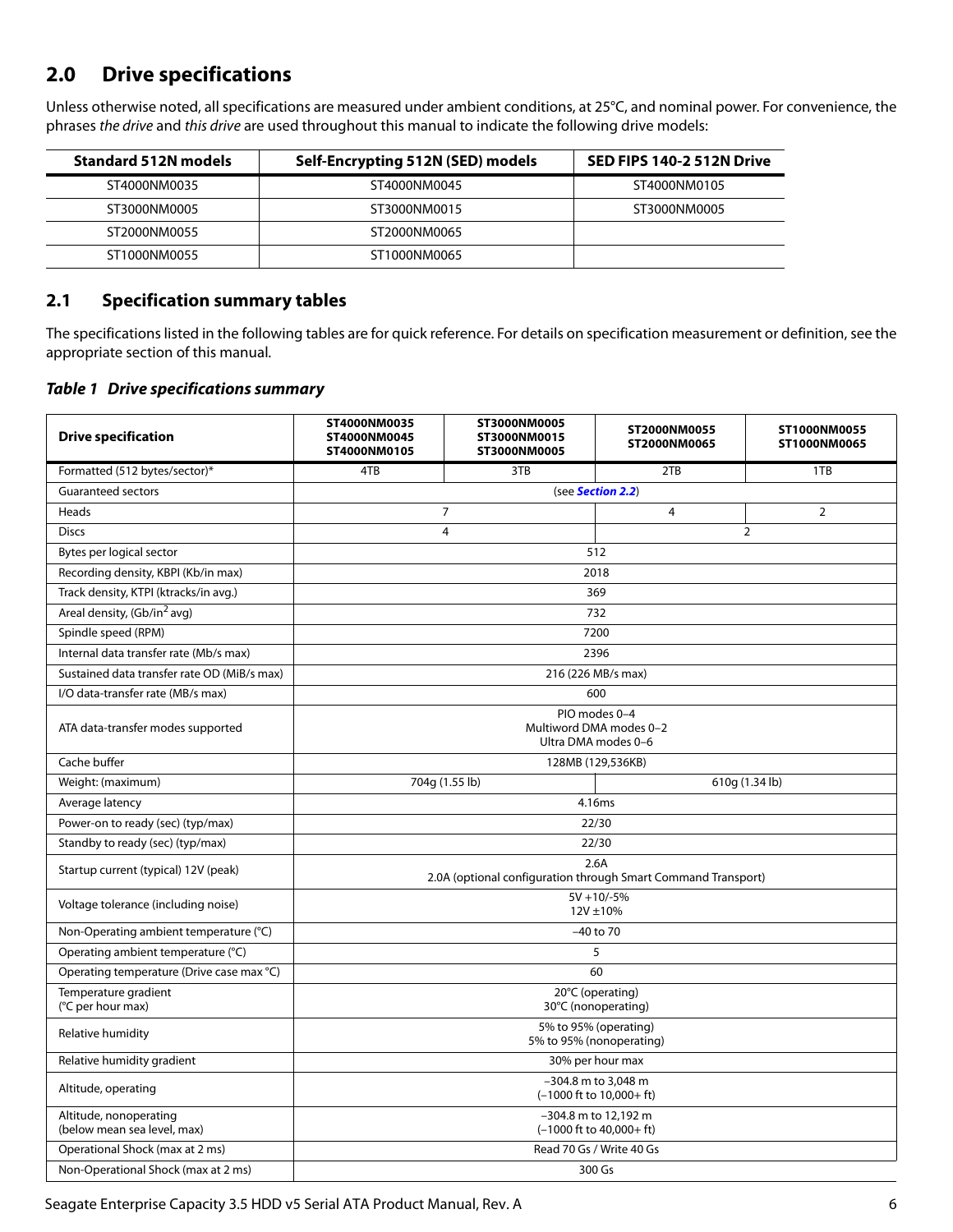| <b>Drive specification</b>                                              | ST4000NM0035<br>ST4000NM0045<br>ST4000NM0105                                                                                                                                                                                                                                                                                                                                                                                          | ST3000NM0005<br>ST3000NM0015<br>ST3000NM0005 | ST2000NM0055<br>ST2000NM0065        | ST1000NM0055<br>ST1000NM0065 |  |
|-------------------------------------------------------------------------|---------------------------------------------------------------------------------------------------------------------------------------------------------------------------------------------------------------------------------------------------------------------------------------------------------------------------------------------------------------------------------------------------------------------------------------|----------------------------------------------|-------------------------------------|------------------------------|--|
| Vibration, operating                                                    | 0.25 Gs, Limited displacement<br>$5 - 22$ Hz:<br>22-350 Hz: 0.50 Gs<br>350-500 Hz: 0.25 Gs                                                                                                                                                                                                                                                                                                                                            |                                              |                                     |                              |  |
| Operation Rotational vibration                                          |                                                                                                                                                                                                                                                                                                                                                                                                                                       |                                              | 20-1500Hz: 12.5 rads/s <sup>2</sup> |                              |  |
| Vibration, nonoperating                                                 |                                                                                                                                                                                                                                                                                                                                                                                                                                       |                                              | 10-500 Hz: 4.9 Grms ref             |                              |  |
| Drive acoustics, sound power (bels)                                     |                                                                                                                                                                                                                                                                                                                                                                                                                                       |                                              |                                     |                              |  |
| $Idle**$                                                                |                                                                                                                                                                                                                                                                                                                                                                                                                                       |                                              | 2.8 (typical)<br>$3.0$ (max)        |                              |  |
| Performance seek                                                        | 3.2 (typical)<br>$3.4$ (max)                                                                                                                                                                                                                                                                                                                                                                                                          |                                              |                                     |                              |  |
| Nonrecoverable read errors                                              | 1 sector per 10 <sup>15</sup> bits read                                                                                                                                                                                                                                                                                                                                                                                               |                                              |                                     |                              |  |
| Annualized Failure Rate (AFR)                                           | 0.44% based on 8760 POH                                                                                                                                                                                                                                                                                                                                                                                                               |                                              |                                     |                              |  |
| Maximum Rated Workload                                                  | Maximum rate of <550TB/year.<br>Workloads exceeding the annualized rate may degrade the drive MTBF and impact product reliability. The<br>Annualized Workload Rate is in units of TB per year, or TB per 8760 power on hours. Workload Rate = TB<br>transferred * (8760 / recorded power on hours).                                                                                                                                   |                                              |                                     |                              |  |
| Warranty                                                                | To determine the warranty for a specific drive, use a web browser to access the following web page:<br>http://www.seagate.com/support/warranty-and-replacements/.<br>From this page, click on the "Is my Drive under Warranty" link. The following are required to be provided:<br>the drive serial number, model number (or part number) and country of purchase. The system will display<br>the warranty information for the drive. |                                              |                                     |                              |  |
| Load-unload cycles                                                      | 600,000                                                                                                                                                                                                                                                                                                                                                                                                                               |                                              |                                     |                              |  |
| Supports Hotplug operation per<br>Serial ATA Revision 3.2 specification | Yes                                                                                                                                                                                                                                                                                                                                                                                                                                   |                                              |                                     |                              |  |

\*One GB equals one billion bytes when referring to hard drive capacity. Accessible capacity may vary depending on operating environment and formatting.

\*\*During periods of drive idle, some offline activity may occur according to the S.M.A.R.T. specification, which may increase acoustic and power to operational levels.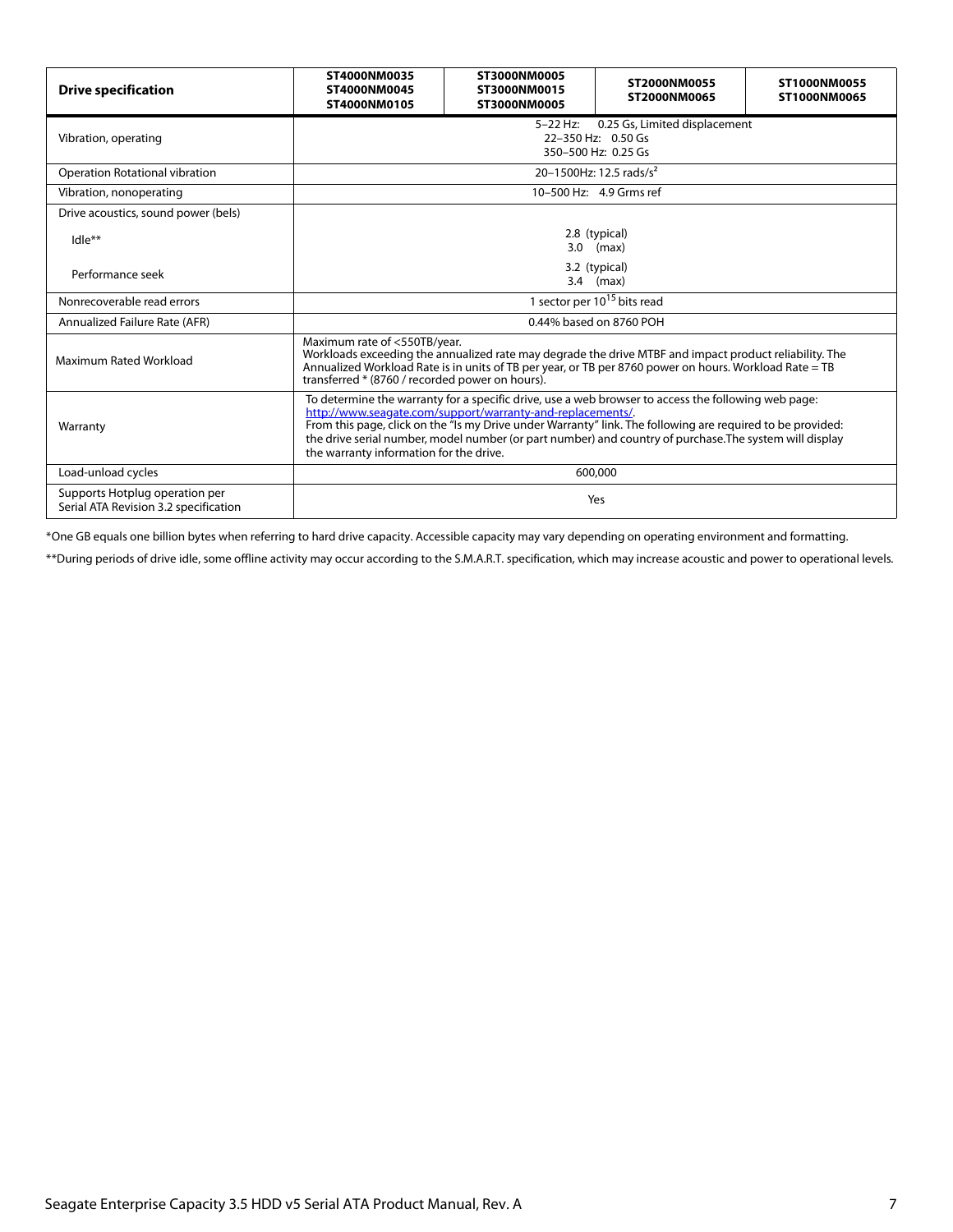## <span id="page-8-0"></span>**2.2 Formatted capacity**

| <b>ST models</b>                             | <b>Formatted capacity*</b> | <b>Guaranteed sectors</b> | <b>Bytes per logical sector</b> |
|----------------------------------------------|----------------------------|---------------------------|---------------------------------|
| ST4000NM0035<br>ST4000NM0045<br>ST4000NM0105 | 4TB                        | 7,814,037,168             |                                 |
| ST3000NM0005<br>ST3000NM0015<br>ST3000NM0055 | 3TB                        | 5,860,533,168             | 512                             |
| ST2000NM0055<br>ST2000NM0065                 | 2TB                        | 3,907,029,168             |                                 |
| ST1000NM0055<br>ST1000NM0065                 | 1TB                        | 1,953,525,168             |                                 |

\*One GB equals one billion bytes when referring to hard drive capacity. Accessible capacity may vary depending on operating environment and formatting.

#### <span id="page-8-1"></span>**2.2.1 LBA mode**

When addressing these drives in LBA mode, all blocks (sectors) are consecutively numbered from 0 to  $n-1$ , where n is the number of guaranteed sectors as defined above.

See [Section 6.3.1, "Identify Device command"](#page-30-0) (words 60-61 and 100-103) for additional information about 48-bit addressing support of drives with capacities over 137GB.

## <span id="page-8-2"></span>**2.3 Recording and interface technology**

| Interface                                | Serial ATA (SATA)      |  |
|------------------------------------------|------------------------|--|
| Recording method                         | Perpendicular          |  |
| Recording density, KBPI (Kb/in max)      | 2018                   |  |
| Track density, KTPI (ktracks/in avg)     | 369                    |  |
| Areal density (Gb/in <sup>2</sup> avg)   | 732                    |  |
| Spindle speed (RPM) $(\pm 0.2\%)$        | 7200                   |  |
| Internal data transfer rate (Mb/s max)   | 2396                   |  |
| Sustained data transfer rate (MiB/s max) | 216                    |  |
| I/O data-transfer rate (MB/s max)        | 600 (Ultra DMA mode 5) |  |

## <span id="page-8-3"></span>**2.4 Start/stop times**

| Power-on to Ready (sec) (typ/max) | 22/30 |
|-----------------------------------|-------|
| Standby to Ready (sec) (typ/max)  | 22/30 |
| Ready to spindle stop (sec) (max) | 23    |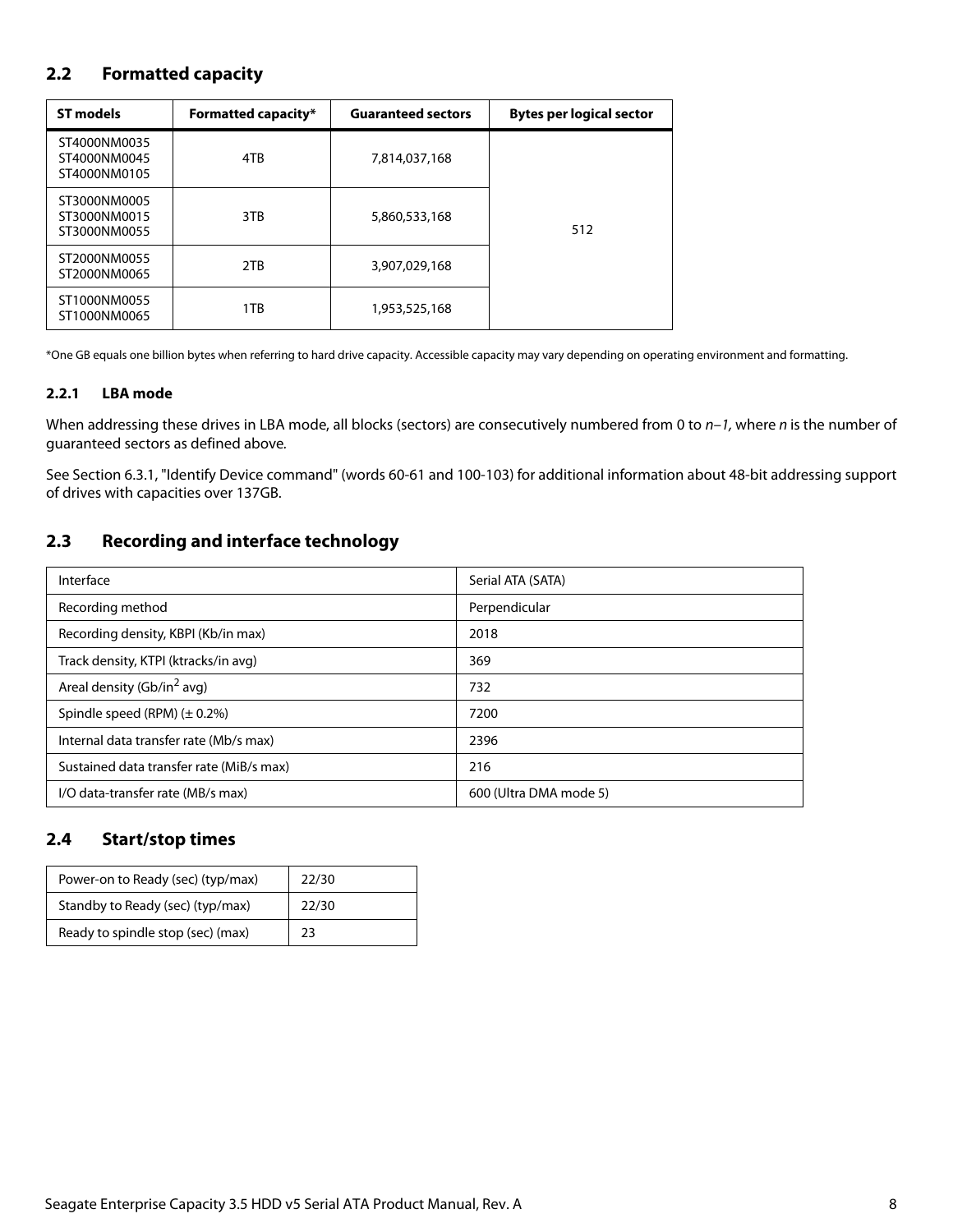## <span id="page-9-0"></span>**2.5 Power specifications**

The drive receives DC power (+5V or +12V) through a native SATA power connector. See Figure [4](#page-21-5) on [page 21](#page-21-5).

#### <span id="page-9-1"></span>**2.5.1 Power consumption**

Power requirements for the drives are listed in Table 2 through Table 3. Typical power measurements are based on an average of drives tested, under nominal conditions, using 5.0V and 12.0V input voltage at 25°C ambient temperature.

#### *Table 2 DC power requirements (3TB and 4TB)*

|                                               | 6.0Gb mode |        |              |
|-----------------------------------------------|------------|--------|--------------|
| <b>Voltage</b>                                | $+5V$      | $+12V$ | <b>Watts</b> |
| <b>Regulation</b>                             | ± 5%       |        | <b>Total</b> |
| Avg Idle Current*                             | 0.205      | 0.369  | 5.45         |
| <b>Advanced Idle Current *</b>                |            |        |              |
| Idle A                                        | 0.200      | 0.366  | 5.39         |
| Idle_B                                        | 0.133      | 0.330  | 4.63         |
| Idle_C                                        | 0.141      | 0.202  | 3.13         |
| Standby                                       | 0.125      | 0.001  | 0.63         |
| <b>Maximum Start Current</b>                  |            |        |              |
| DC (peak DC)                                  | 0.491      | 2.095  |              |
| AC (Peak DC)                                  | 0.680      | 2.680  |              |
| Delayed Motor Start (DC max)                  | 0.176      | 0.068  | 1.70         |
| Operating current (random read): 4K/Q16       |            |        |              |
| <b>Typical DC</b>                             | 0.234      | 0.724  | 9.86         |
| Maximum DC                                    | 0.238      | 0.734  | 10.00        |
| Operating current (random write): 4K/Q16      |            |        |              |
| <b>Typical DC</b>                             | 0.245      | 0.692  | 9.52         |
| Maximum DC                                    | 0.248      | 0.701  | 9.65         |
| Operating current (sequential read): 64K/Q16  |            |        |              |
| <b>Typical DC</b>                             | 0.505      | 0.402  | 7.35         |
| Maximum DC                                    | 0.512      | 0.407  | 7.45         |
| Operating current (sequential write): 64K/Q16 |            |        |              |
| <b>Typical DC</b>                             | 0.443      | 0.427  | 7.33         |
| Maximum DC                                    | 0.448      | 0.430  | 7.40         |

\*During periods of drive idle, some offline activity may occur according to the S.M.A.R.T. specification, which may increase acoustic and power to operational levels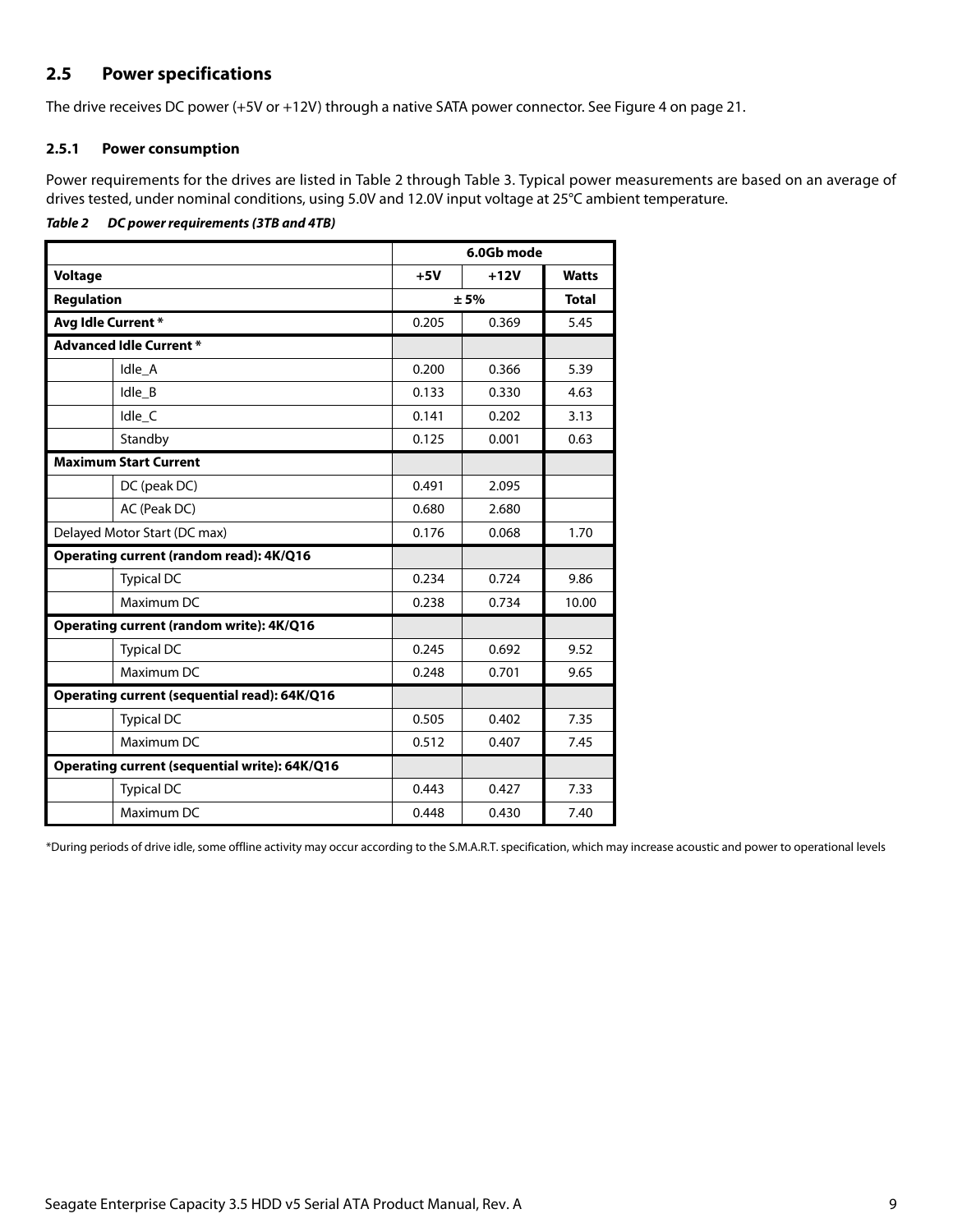|                                               |                      | 6.0Gb mode |              |
|-----------------------------------------------|----------------------|------------|--------------|
| Voltage                                       | $+5V$                | $+12V$     | <b>Watts</b> |
| <b>Regulation</b>                             | ± 5%<br><b>Total</b> |            |              |
| Avg Idle Current*                             | 0.20                 | 0.271      | 4.25         |
| <b>Advanced Idle Current *</b>                |                      |            |              |
| Idle_A                                        | 0.197                | 0.270      | 4.22         |
| Idle B                                        | 0.128                | 0.244      | 3.57         |
| Idle C                                        | 0.137                | 0.156      | 2.56         |
| Standby                                       | 0.120                | 0.011      | 0.74         |
| <b>Maximum Start Current</b>                  |                      |            |              |
| DC (peak DC)                                  | 0.466                | 2.046      |              |
| AC (Peak DC)                                  | 0.608                | 2.72       |              |
| Delayed Motor Start (DC max)                  | 0.144                | 0.02       | 0.96         |
| Operating current (random read): 4K/Q16       |                      |            |              |
| <b>Typical DC</b>                             | 0.22                 | 0.628      | 8.64         |
| Maximum DC                                    | 0.228                | 0.644      | 8.86         |
| Operating current (random write): 4K/Q16      |                      |            |              |
| <b>Typical DC</b>                             | 0.231                | 0.599      | 8.34         |
| Maximum DC                                    | 0.239                | 0.623      | 8.67         |
| Operating current (sequential read): 64K/Q16  |                      |            |              |
| <b>Typical DC</b>                             | 0.491                | 0.291      | 5.95         |
| Maximum DC                                    | 0.497                | 0.299      | 6.07         |
| Operating current (sequential write): 64K/Q16 |                      |            |              |
| <b>Typical DC</b>                             | 0.431                | 0.31       | 5.87         |
| Maximum DC                                    | 0.438                | 0.317      | 5.99         |

\*During periods of drive idle, some offline activity may occur according to the S.M.A.R.T. specification, which may increase acoustic and power to operational levels.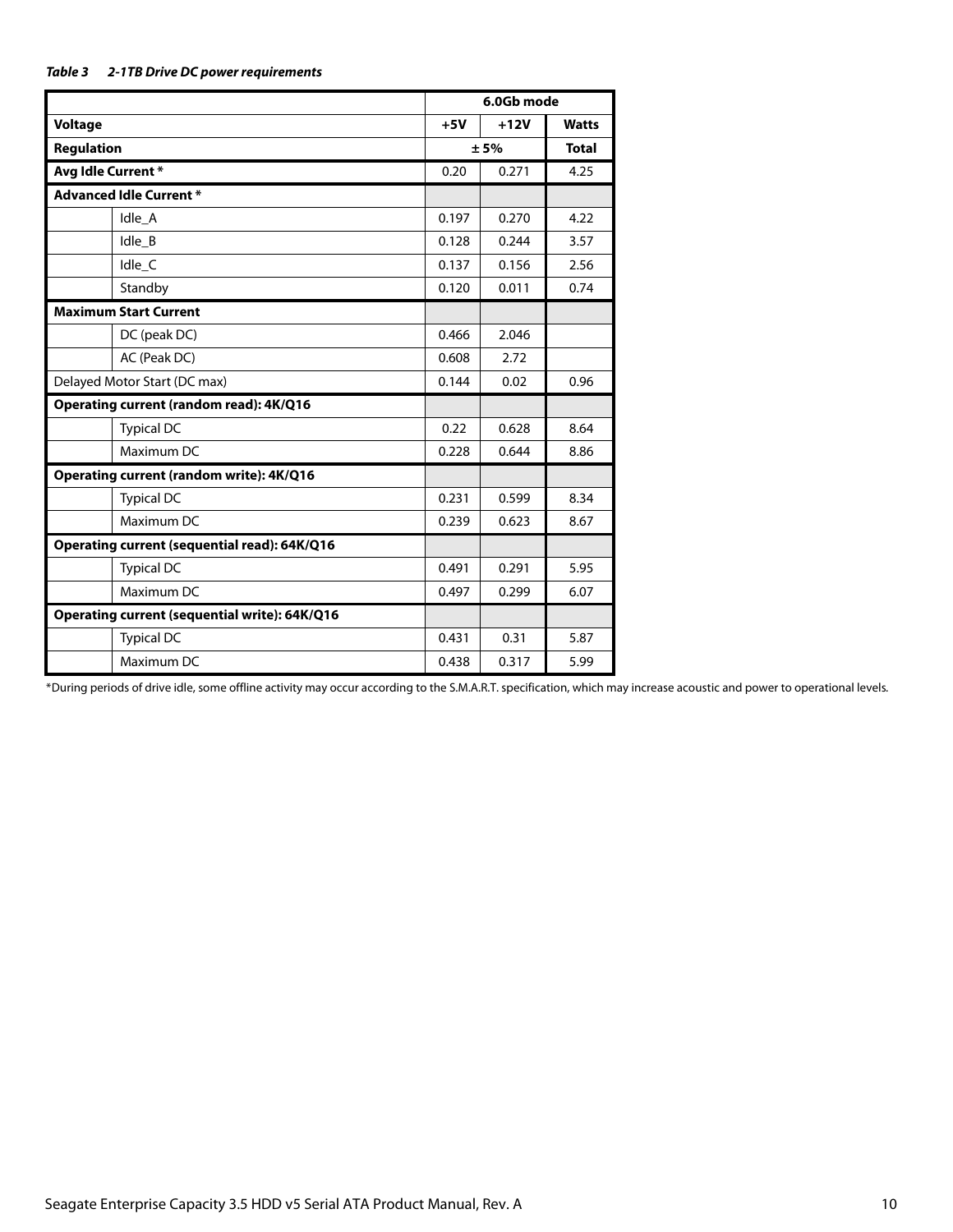#### **2.5.1.1 Typical current profiles**



#### **Figure 1. 4TB Typical 5V and 12V startup and operation current profile**

#### **2.5.1.2 Typical current profiles**



#### **Figure 2. 2TB Typical 5V and 12V startup and operation current profile**

Seagate Enterprise Capacity 3.5 HDD v5 Serial ATA Product Manual, Rev. A 11 11 11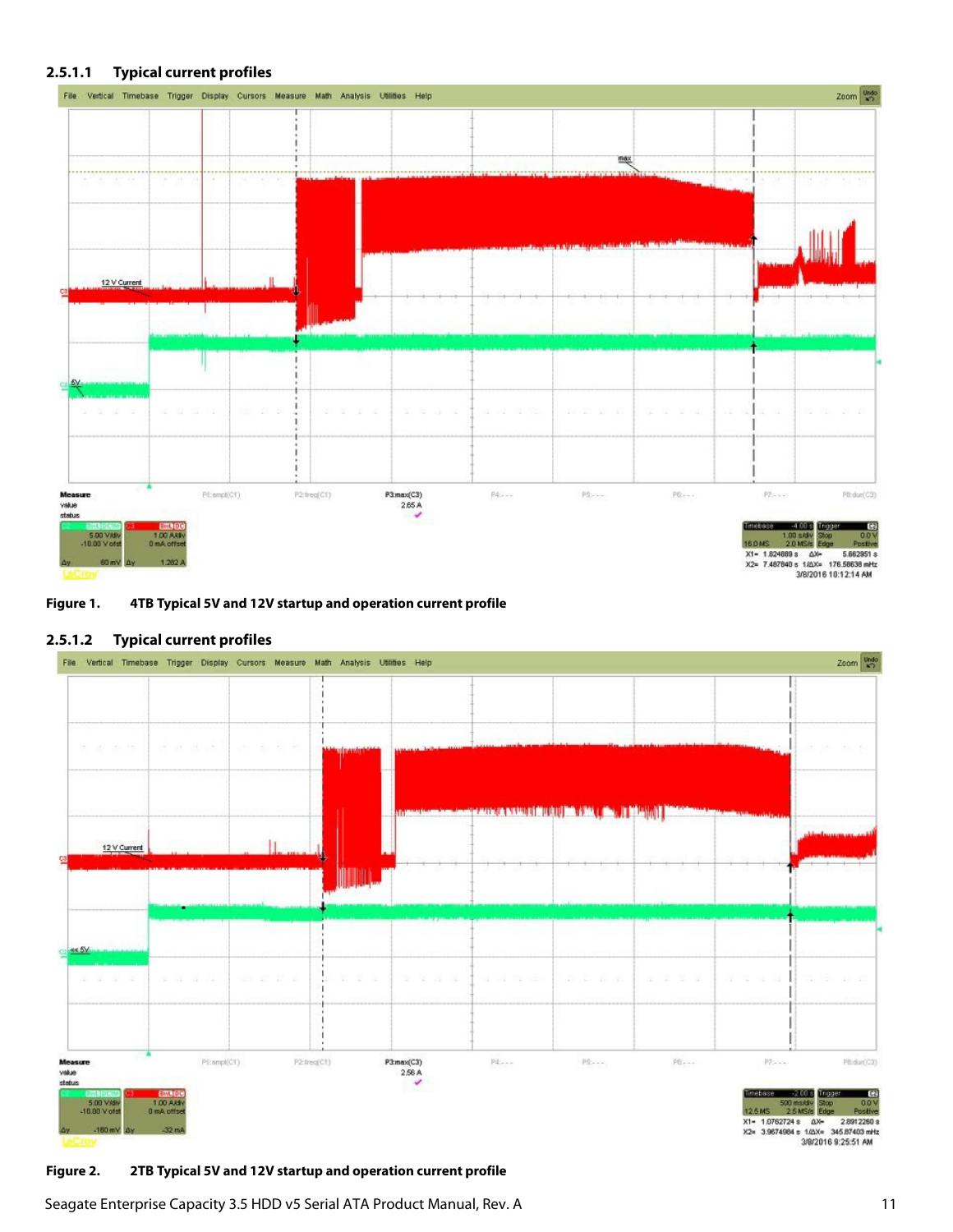#### <span id="page-12-0"></span>**2.5.2 Conducted noise**

Input noise ripple is measured at the host system power supply across an equivalent 80-ohm resistive load on the +12 V line or an equivalent 15-ohm resistive load on the +5V line.

- Using 12V power, the drive is expected to operate with a maximum of 120mV peak-to-peak square-wave injected noise at up to 10MHz.
- Using 5V power, the drive is expected to operate with a maximum of 100mV peak-to-peak square-wave injected noise at up to 10MHz.

**Note** Equivalent resistance is calculated by dividing the nominal voltage by the typical RMS read/write current.

#### <span id="page-12-1"></span>**2.5.3 Voltage tolerance**

Voltage tolerance (including noise):

 $5V +10/-5%$  12V ± 10%

#### <span id="page-12-2"></span>**2.5.4 Extended Power Conditions - PowerChoiceTM**

Utilizing the load/unload architecture a programmable power management interface is provided to tailor systems for reduced power consumption and performance requirements.

The table below lists the supported power conditions available in PowerChoice. Power conditions are ordered from highest power consumption (and shortest recovery time) to lowest power consumption (and longest recovery time) as follows: Idle\_a power >= Idle b power >= Idle c power >= Standby z power. The further users go down in the table, the more power savings is actualized. For example, Idle b results in greater power savings than the Idle a power condition. Standby results in the greatest power savings.

| <b>Power Condition Name</b> | <b>Power Condition ID</b> | <b>Description</b>                                 |
|-----------------------------|---------------------------|----------------------------------------------------|
| Idle a                      | 81 <sub>H</sub>           | Reduced electronics                                |
| Idle b                      | 82 <sub>H</sub>           | Heads unloaded. Disks spinning at full RPM         |
| Idle c                      | 83 <sub>H</sub>           | Heads unloaded. Disks spinning at reduced RPM      |
| Standby z                   | 00 <sub>H</sub>           | Heads unloaded. Motor stopped (disks not spinning) |

Each power condition has a set of current, saved and default settings. Default settings are not modifiable. Default and saved settings persist across power-on resets. The current settings do not persist across power-on resets. At the time of manufacture, the default, saved and current settings are in the Power Conditions log match.

#### **PowerChoice is invoked using one of two methods**

- Automatic power transitions which are triggered by expiration of individual power condition timers. These timer values may be customized and enabled using the Extended Power Conditions (EPC) feature set using the standardized Set Features command interface.
- Immediate host commanded power transitions may be initiated using an EPC Set Features "Go to Power Condition" subcommand to enter any supported power condition. Legacy power commands Standby Immediate and Idle Immediate also provide a method to directly transition the drive into supported power conditions.

#### **PowerChoice exits power saving states under the following conditions**

- Any command which requires the drive to enter the PM0: Active state (media access)
- Power on reset

#### **PowerChoice provides the following reporting methods for tracking purposes**

Check Power Mode Command

• Reports the current power state of the drive

Identify Device Command

- EPC Feature set supported flag
- EPC Feature enabled flag is set if at least one Idle power condition timer is enabled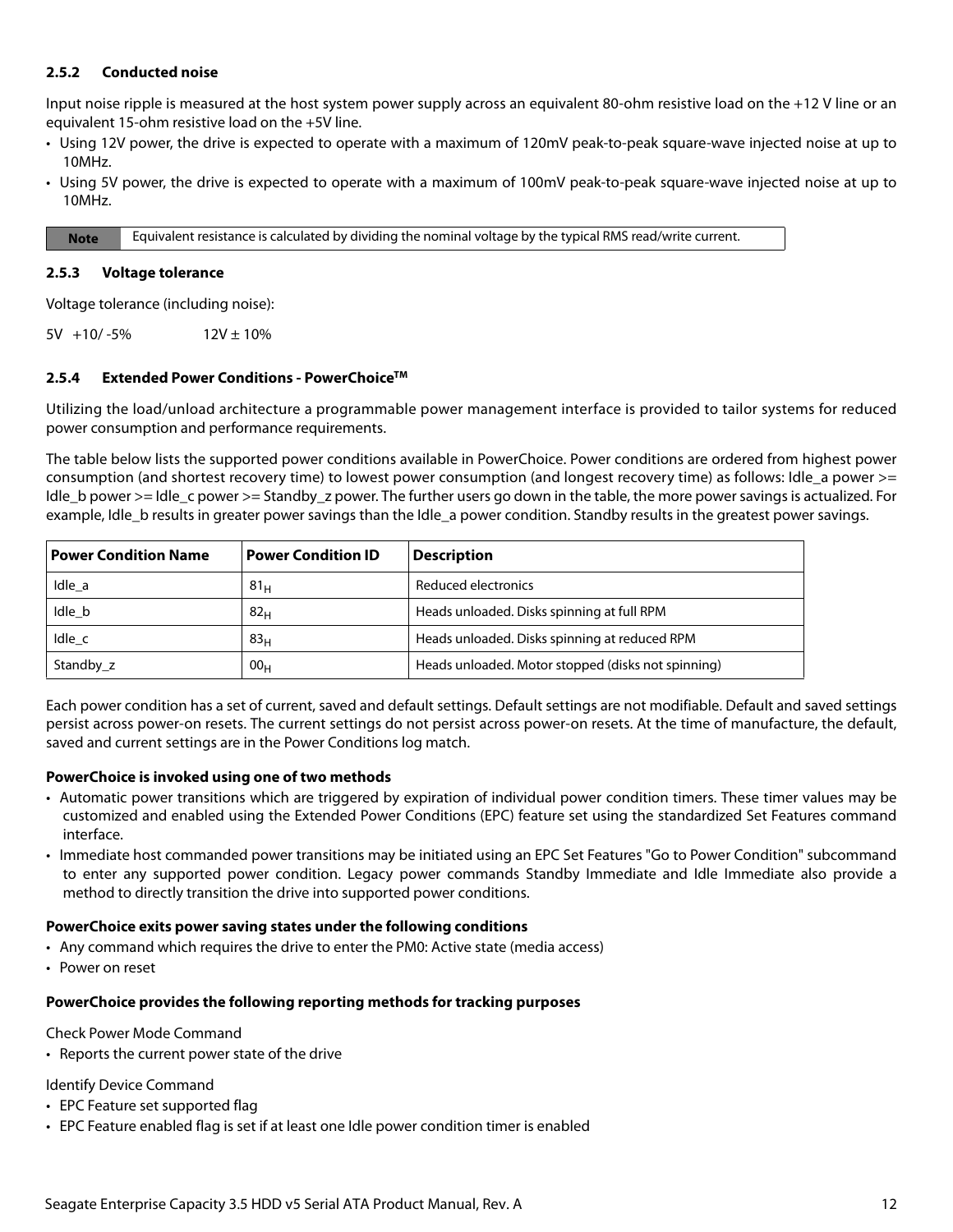Power Condition Log reports the following for each power condition

- Nominal recovery time from the power condition to active
- If the power condition is Supported, Changeable, and Savable
- Default enabled state, and timer value
- Saved enabled state, and timer value
- Current enabled state, and timer value

#### S.M.A.R.T. Read Data Reports

- Attribute 192 Emergency Retract Count
- Attribute 193 Load/Unload Cycle Count

#### **PowerChoice Manufacture Default Power Condition Timer Values**

Default power condition timer values have been established to assure product reliability and data integrity. A minimum timer value threshold of two minutes ensures the appropriate amount of background drive maintenance activities occur. Attempting to set a timer values less than the specified minimum timer value threshold will result in an aborted EPC "Set Power Condition Timer" subcommand.

| <b>Power Condition Name</b> | <b>Manufacturer Default Timer Values</b> |
|-----------------------------|------------------------------------------|
| Idle a                      | 1 sec                                    |
| Idle b                      | 2 min                                    |
| Idle c                      | 4 min                                    |
| Standby_z                   | $15 \text{ min}$                         |

Setting power condition timer values less than the manufacturer specified defaults or issuing the EPC "Go to Power Condition" subcommand at a rate exceeding the default timers may limit this products reliability and data integrity.

#### **PowerChoice Supported Extended Power Condition Feature Subcommands**

| <b>EPC Subcommand</b> | <b>Description</b>                      |
|-----------------------|-----------------------------------------|
| 00 <sub>H</sub>       | <b>Restore Power Condition Settings</b> |
| 01 <sub>H</sub>       | Go to Power Condition                   |
| 02 <sub>H</sub>       | Set Power Condition Timer               |
| 03 <sub>H</sub>       | <b>Set Power Condition State</b>        |
| 04 <sub>H</sub>       | <b>Enable EPC Feature Set</b>           |
| 05 <sub>H</sub>       | Disable EPC Feature Set                 |

#### **PowerChoice Supported Extended Power Condition Identifiers**

| <b>Power Condition Identifiers</b> | <b>Power Condition Name</b>     |
|------------------------------------|---------------------------------|
| 00 <sub>H</sub>                    | Standby_z                       |
| $01 - 80_H$                        | Reserved                        |
| 81 <sub>H</sub>                    | Idle_a                          |
| 82 <sub>H</sub>                    | Idle_b                          |
| 83 <sub>H</sub>                    | Idle c                          |
| $84 - FE_H$                        | Reserved                        |
| FF <sub>H</sub>                    | <b>All EPC Power Conditions</b> |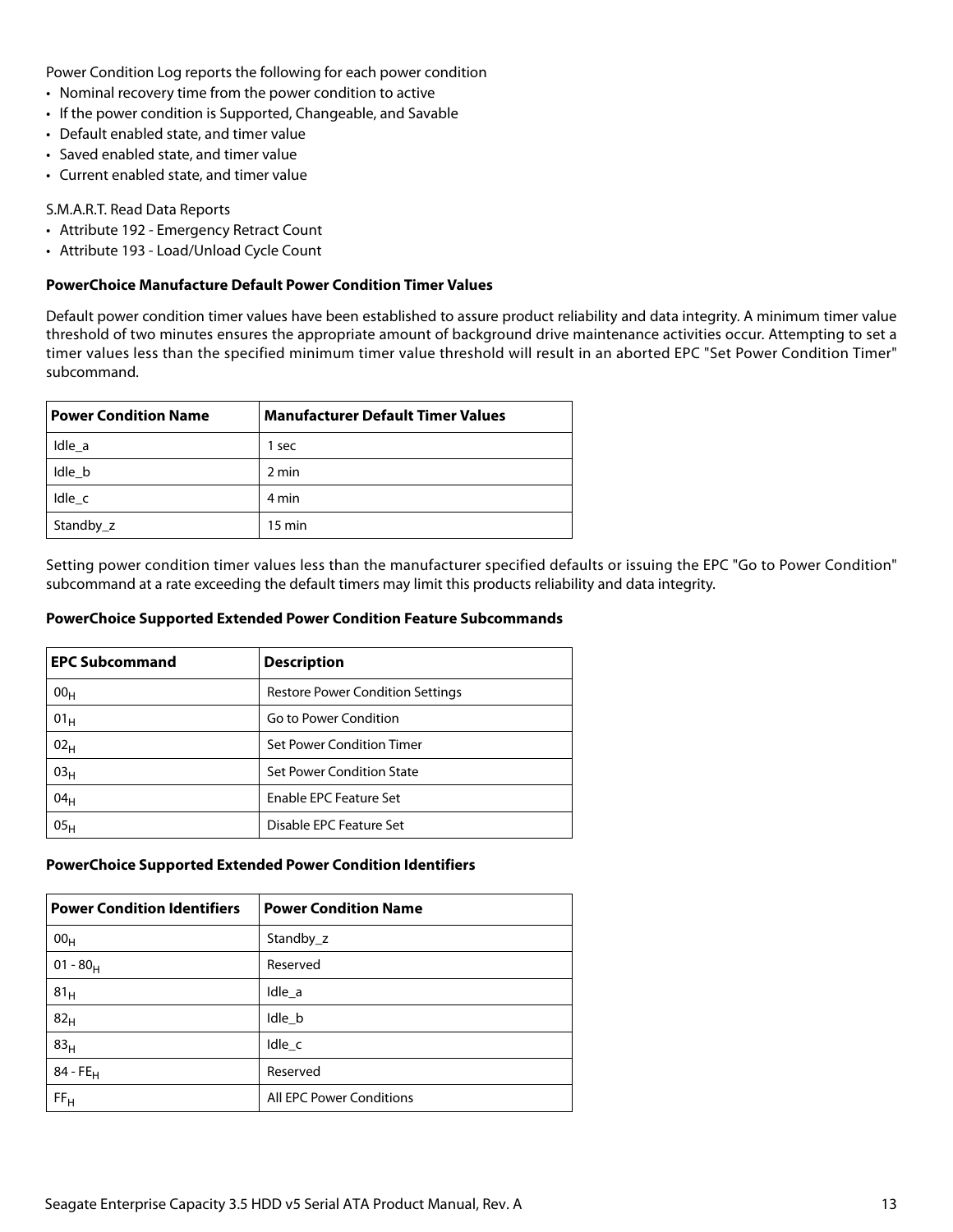## <span id="page-14-0"></span>**2.6 Environmental limits**

Temperature and humidity values experienced by the drive must be such that condensation does not occur on any drive part. Altitude and atmospheric pressure specifications are referenced to a standard day at 58.7°F (14.8°C).

**Note** To maintain optimal performance drives should be run at nominal drive temperatures and humidity.

#### <span id="page-14-1"></span>**2.6.1 Temperature**

a. Operating

41°F to 140°F (5°C to 60°C) drive case temperature range with a maximum temperature gradient of 36°F (20°C) per hour.

The maximum allowable drive case temperature is 140°F (60°C).

Air flow may be required to achieve consistent nominal case temperature values (see Section [3.4\)](#page-21-4). To confirm that the required cooling is provided for the electronics and HDA, place the drive in its final mechanical configuration, and perform random write/ read operations. After the temperatures stabilize, measure the case temperature of the drive. See Figure [3](#page-14-4) for HDA temperature checkpoint.

b. Non-operating

–40° to 158°F (–40° to 70°C) package ambient with a maximum gradient of 36°F (20°C) per hour. This specification assumes that the drive is packaged in the shipping container designed by Seagate for use with drive.



#### <span id="page-14-4"></span>**Figure 3. Location of the HDA temperature check point**

| <b>Note</b> | Image is for reference only, may not represent actual drive |
|-------------|-------------------------------------------------------------|
|-------------|-------------------------------------------------------------|

#### <span id="page-14-2"></span>**2.6.2 Humidity**

The values below assume that no condensation on the drive occurs. Maximum wet bulb temperature is 84.2°F (29°C).

#### **2.6.2.1 Relative humidity**

| Operating:    | 5% to 95% non-condensing relative humidity with a maximum gradient of 20% per hour. |
|---------------|-------------------------------------------------------------------------------------|
| Nonoperating: | 5% to 95% non-condensing relative humidity with a maximum gradient of 20% per hour. |

#### <span id="page-14-3"></span>**2.6.3 Effective Altitude (sea level)**

| Operating:    | $-304.8$ m to 3048 m (-1000 ft. to 10,000+ ft.)   |
|---------------|---------------------------------------------------|
| Nonoperating: | $-304.8$ m to 12,192 m (-1000 ft. to 40,000+ ft.) |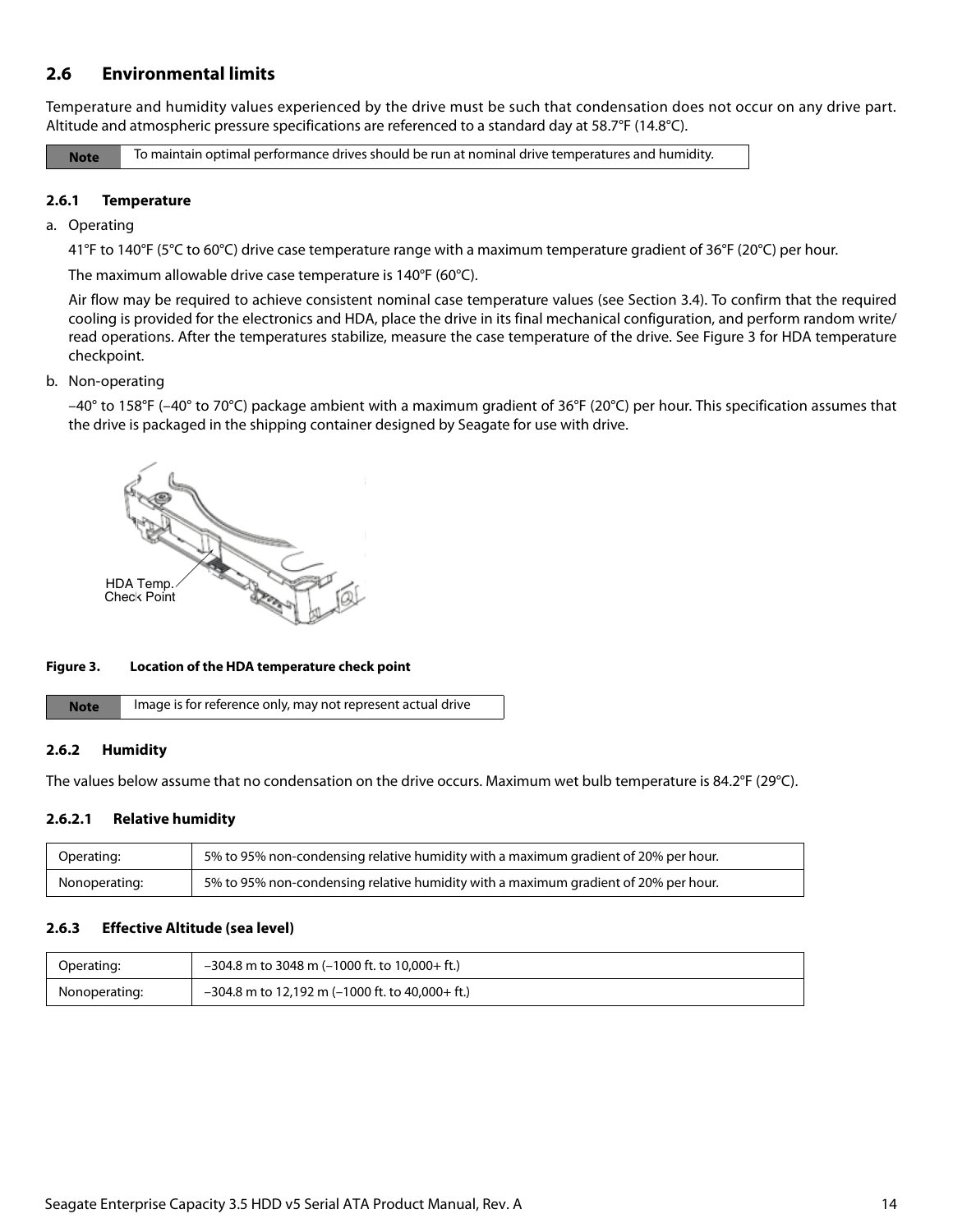#### <span id="page-15-0"></span>**2.6.4 Shock**

All shock specifications assume that the drive is mounted securely with the input shock applied at the drive mounting screws. Shock may be applied in the X, Y or Z axis.

#### **2.6.4.1 Operating shock**

These drives comply with the performance levels specified in this document when subjected to a maximum operating shock of 70 Gs (read) and 40 Gs (write) based on half-sine shock pulses of 2ms. Shocks should not be repeated more than two times per second.

#### **2.6.4.2 Nonoperating shock**

#### **4-1TB models**

The nonoperating shock level that the drive can experience without incurring physical damage or degradation in performance when subsequently put into operation is 300 Gs based on a nonrepetitive half-sine shock pulse of 2ms duration.

#### <span id="page-15-1"></span>**2.6.5 Vibration**

All vibration specifications assume that the drive is mounted securely with the input vibration applied at the drive mounting screws. Vibration may be applied in the X, Y or Z axis.

#### **2.6.5.1 Operating vibration**

The maximum vibration levels that the drive may experience while meeting the performance standards specified in this document are specified below.

| $5 - 22$ Hz               | $0.25$ Gs                       |
|---------------------------|---------------------------------|
| 22-350 Hz                 | $0.50$ Gs                       |
| 350-500 Hz                | $0.25$ Gs                       |
| $20 - 1500$ Hz<br>*(RROV) | 12.5 rads/s <sup>2</sup> w/RVFF |

\* Rotary Random Operating Vibration

#### **2.6.5.2 Nonoperating vibration**

The maximum nonoperating vibration levels that the drive may experience without incurring physical damage or degradation in performance when subsequently put into operation are specified below.

| 10-500 Hz<br>Linear Random | 4.9 Grms ref |
|----------------------------|--------------|
|----------------------------|--------------|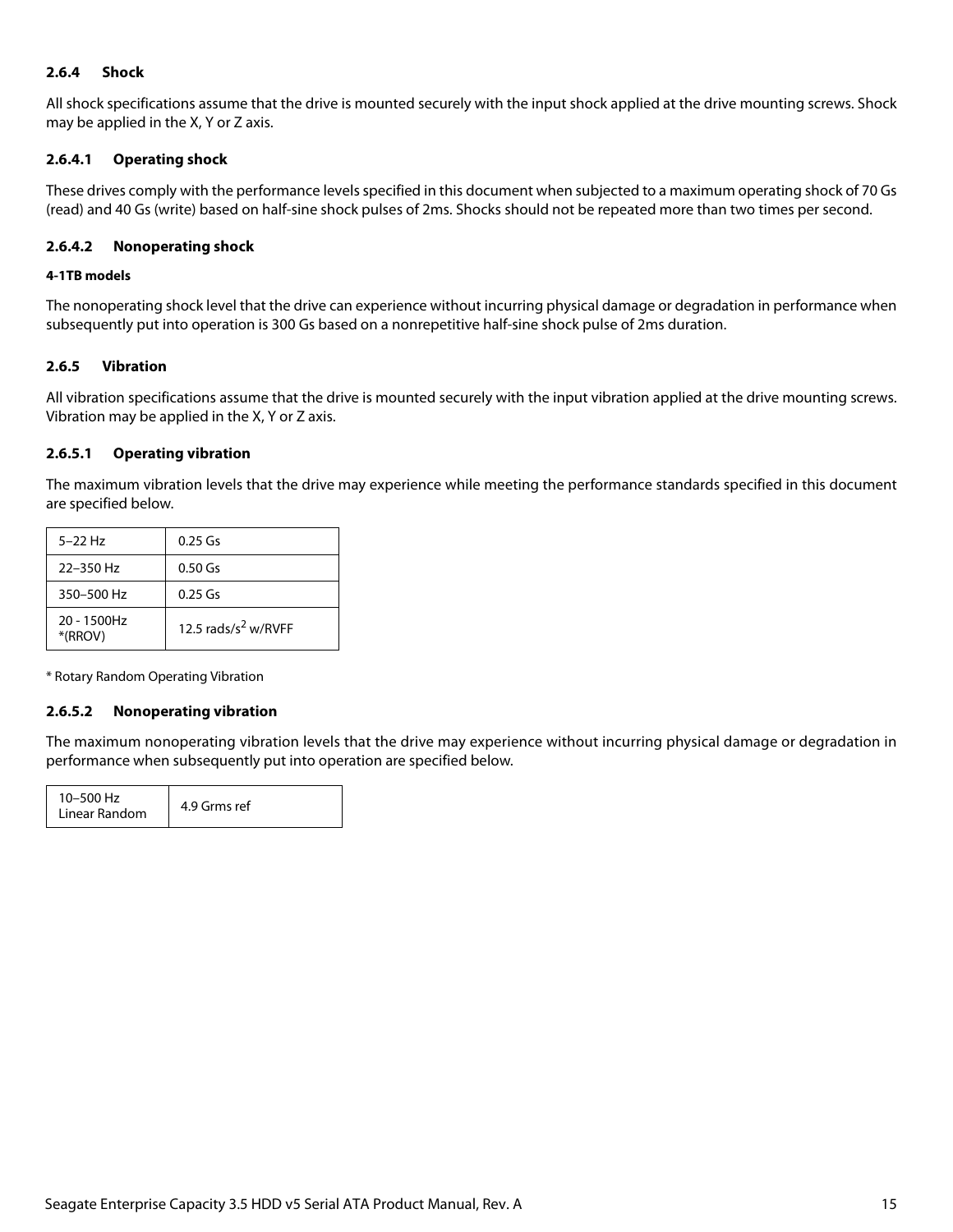## <span id="page-16-0"></span>**2.7 Acoustics**

Drive acoustics are measured as overall A-weighted acoustic sound power levels (no pure tones). All measurements are consistent with ISO document 7779. Sound power measurements are taken under essentially free-field conditions over a reflecting plane. For all tests, the drive is oriented with the cover facing upward.

| <b>Note</b> | For seek mode tests, the drive is placed in seek mode only. The number of seeks per<br>second is defined by the following equation: |
|-------------|-------------------------------------------------------------------------------------------------------------------------------------|
|             | (Number of seeks per second = $0.4$ / (average latency + average access time                                                        |

#### *Table 4 Fluid Dynamic Bearing (FDB) motor acoustics*

|            | Idle*                                | Performance seek                 |
|------------|--------------------------------------|----------------------------------|
| All models | $2.8$ bels (typ)<br>$3.0$ bels (max) | 3.2 bels (typ)<br>3.4 bels (max) |

\*During periods of drive idle, some offline activity may occur according to the S.M.A.R.T. specification, which may increase acoustic and power to operational levels.

## <span id="page-16-1"></span>**2.8 Test for Prominent Discrete Tones (PDTs)**

Seagate follows the ECMA-74 standards for measurement and identification of PDTs. An exception to this process is the use of the absolute threshold of hearing. Seagate uses this threshold curve (originated in ISO 389-7) to discern tone audibility and to compensate for the inaudible components of sound prior to computation of tone ratios according to Annex D of the ECMA-74 standards.

## <span id="page-16-2"></span>**2.9 Electromagnetic immunity**

When properly installed in a representative host system, the drive operates without errors or degradation in performance when subjected to the radio frequency (RF) environments defined in the following table:

| <b>Test</b>                                                                                                     | <b>Description</b>                                                                                       | <b>Performance level</b> | Reference standard               |
|-----------------------------------------------------------------------------------------------------------------|----------------------------------------------------------------------------------------------------------|--------------------------|----------------------------------|
| Electrostatic discharge                                                                                         | Contact, HCP, VCP: $\pm$ 4 kV; Air: $\pm$ 8 kV                                                           | B                        | EN 61000-4-2: 95                 |
| Radiated RF immunity                                                                                            | 80 to 1000 MHz, 3 V/m,<br>80% AM with 1 kHz sine<br>900 MHz, 3 V/m, 50% pulse modulation $\omega$ 200 Hz | A                        | EN 61000-4-3:96<br>ENV 50204: 95 |
| Electrical fast transient                                                                                       | $\pm$ 1 kV on AC mains, $\pm$ 0.5 kV on external I/O                                                     | B                        | EN 61000-4-4: 95                 |
| $\pm$ 1 kV differential, $\pm$ 2 kV common, AC mains<br>Surge immunity                                          |                                                                                                          | B                        | EN 61000-4-5: 95                 |
| Conducted RF immunity                                                                                           | 150 kHz to 80 MHz, 3 Vrms, 80% AM with 1 kHz sine                                                        | A                        | EN 61000-4-6: 97                 |
| 0% open, 5 seconds<br>0% short, 5 seconds<br>Voltage dips, interrupts<br>40%, 0.10 seconds<br>70%, 0.01 seconds |                                                                                                          | B                        | EN 61000-4-11:94                 |

#### *Table 5 Radio frequency environments*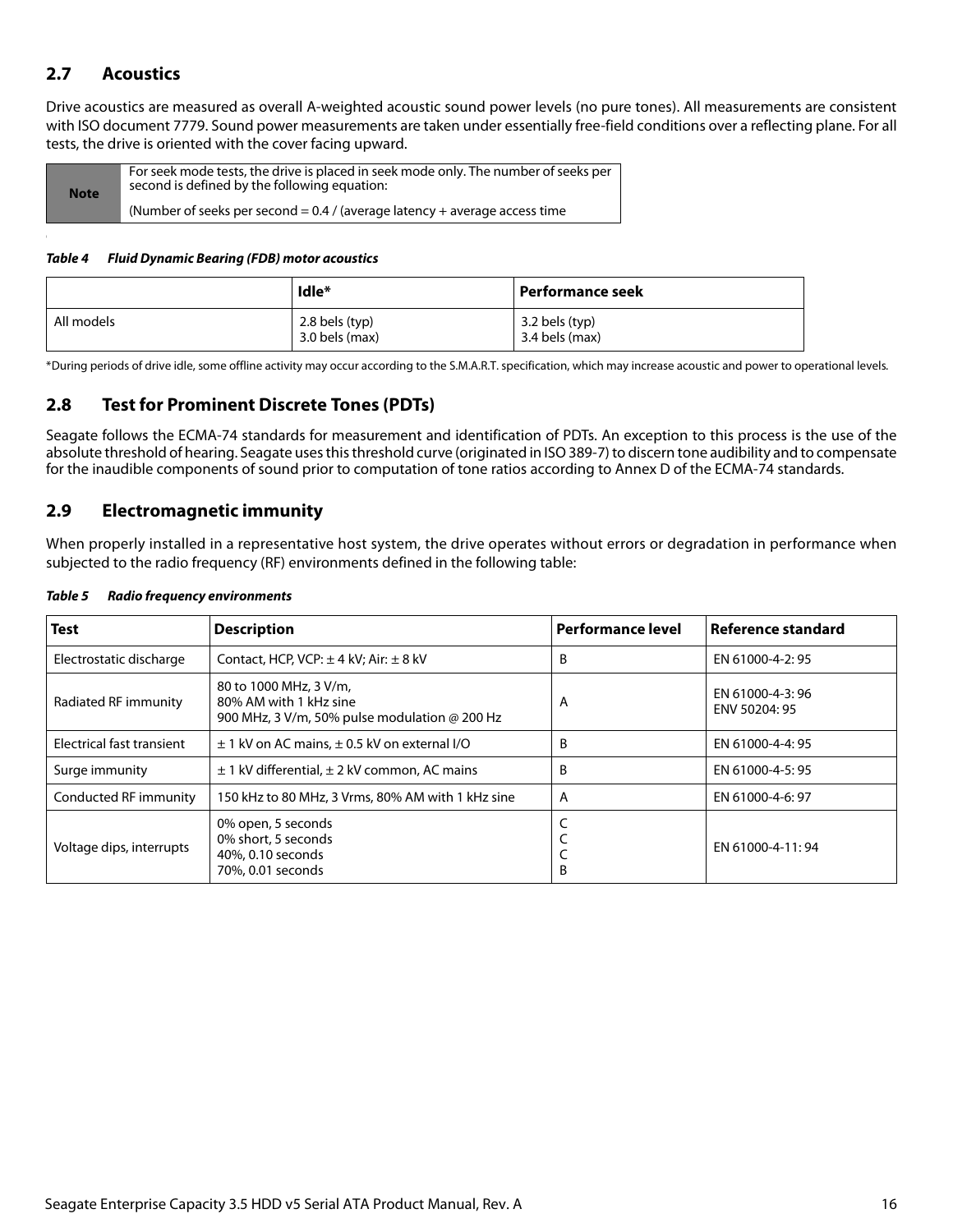## <span id="page-17-0"></span>**2.10 Reliability**

#### <span id="page-17-1"></span>**2.10.1 Annualized Failure Rate (AFR) and Mean Time Between Failures (MTBF)**

The production disk drive shall achieve an annualized failure-rate of 0.44% (MTBF of 2,000,000 hours) over a 5 year service life when used in Enterprise Storage field conditions as limited by the following:

- 8760 power-on hours per year.
- HDA temperature as reported by the drive  $\epsilon$  = 40°C
- Ambient wet bulb temp  $\leq$  26°C
- Typical workload
- The AFR (MTBF) is a population statistic not relevant to individual units
- ANSI/ISA S71.04-2013 G2 classification levels and dust contamination to ISO 14644-1 Class 8 standards (as measured at the device)

The MTBF specification for the drive assumes the operating environment is designed to maintain nominal drive temperature and humidity. Occasional excursions in operating conditions between the rated MTBF conditions and the maximum drive operating conditions may occur without significant impact to the rated MTBF. However continual or sustained operation beyond the rated MTBF conditions will degrade the drive MTBF and reduce product reliability.

| Nonrecoverable read errors | 1 per $10^{15}$ bits read, max                                                                                                                                                                                                                                                                                                                                                                                                       |
|----------------------------|--------------------------------------------------------------------------------------------------------------------------------------------------------------------------------------------------------------------------------------------------------------------------------------------------------------------------------------------------------------------------------------------------------------------------------------|
| Load unload cycles         | 600,000 cycles                                                                                                                                                                                                                                                                                                                                                                                                                       |
| Maximum Rated Workload     | Maximum rate of <550TB/year<br>Workloads exceeding the annualized rate may degrade the drive MTBF and impact product<br>reliability. The Annualized Workload Rate is in units of TB per year, or TB per 8760 power on<br>hours. Workload Rate = TB transferred $*(8760 /$ recorded power on hours).                                                                                                                                  |
| Warranty                   | To determine the warranty for a specific drive, use a web browser to access the following web page:<br>http://www.seagate.com/support/warranty-and-replacements/<br>From this page, click on the "Is my Drive under Warranty" link. The following are required to be<br>provided: the drive serial number, model number (or part number) and country of purchase.<br>The system will display the warranty information for the drive. |
| Preventive maintenance     | None required.                                                                                                                                                                                                                                                                                                                                                                                                                       |

## <span id="page-17-2"></span>**2.11 Agency certification**

#### <span id="page-17-3"></span>**2.11.1 Safety certification**

These products are certified to meet the requirements of UL60950-1, CSA60950-1 and EN60950 and so marked as to the certify agency.

#### <span id="page-17-4"></span>**2.11.2 Electromagnetic compatibility**

Hard drives that display the CE mark comply with the European Union (EU) requirements specified in the Electromagnetic Compatibility Directive (2004/108/EC) as put into place 20 July 2007. Testing is performed to the levels specified by the product standards for Information Technology Equipment (ITE). Emission levels are defined by EN 55022, Class B and the immunity levels are defined by EN 55024.

Drives are tested in representative end-user systems. Although CE-marked Seagate drives comply with the directives when used in the test systems, we cannot guarantee that all systems will comply with the directives. The drive is designed for operation inside a properly designed enclosure, with properly shielded I/O cable (if necessary) and terminators on all unused I/O ports. Computer manufacturers and system integrators should confirm EMC compliance and provide CE marking for their products.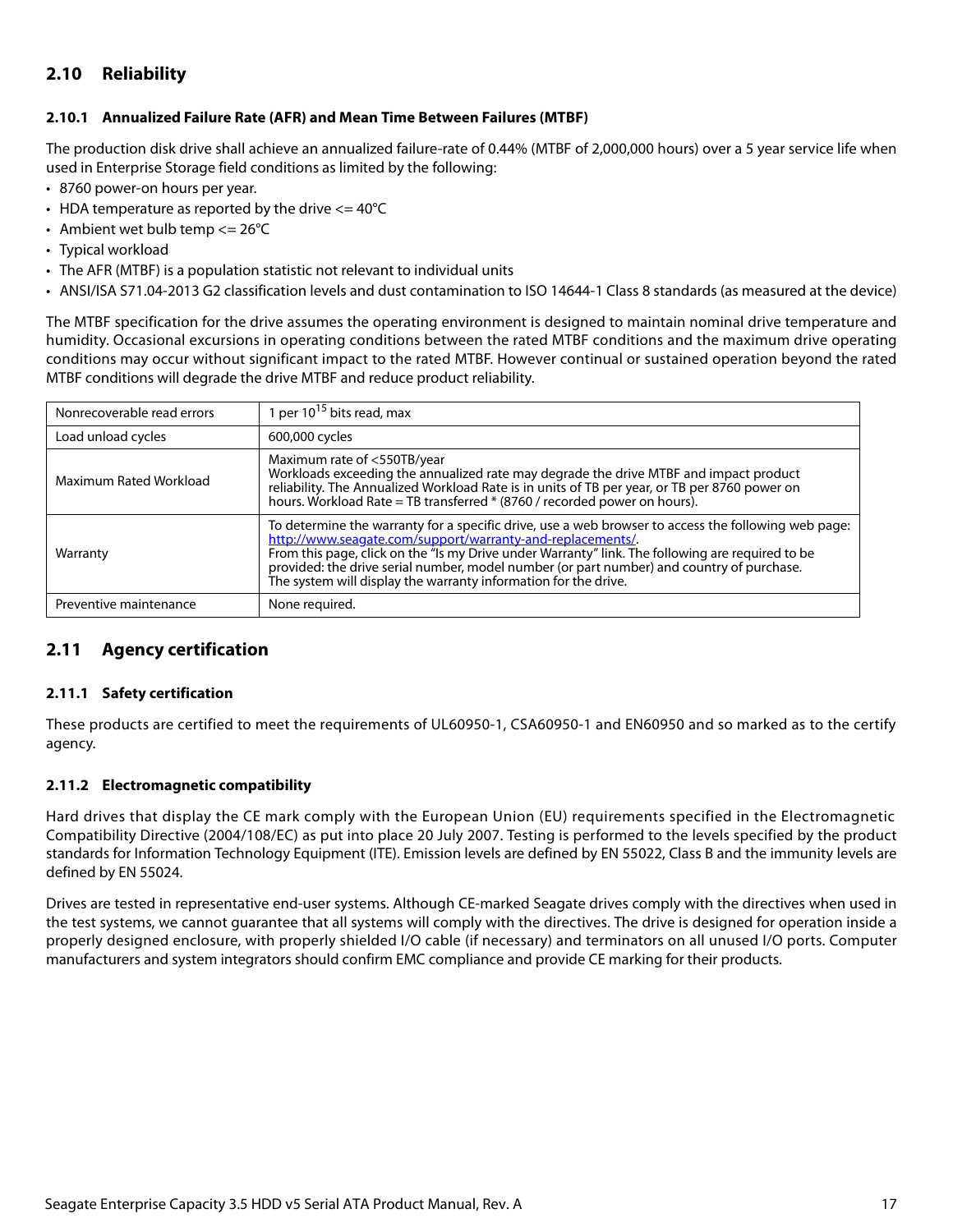#### **Korean RRL**

If these drives have the Korean Communications Commission (KCC) logo, they comply with paragraph 1 of Article 11 of the Electromagnetic Compatibility control Regulation and meet the Electromagnetic Compatibility (EMC) Framework requirements of the Radio Research Laboratory (RRL) Communications Commission, Republic of Korea.

These drives have been tested and comply with the Electromagnetic Interference/Electromagnetic Susceptibility (EMI/EMS) for Class B products. Drives are tested in a representative, end-user system by a Korean-recognized lab.

#### **Canada ICES-003**

If this model has the ICES-003 Marking it complies with the Canadian Standard Association Standard CAN/CSA-CISPR 22-10, Information Technology Equipment - Radio Disturbance Characteristics - Limits and Methods of Measurement.

#### **Australian RCM Compliance Mark**

Models displayed with the RCM compliance mark, comply with the mandatory standards as per the Australian Communications and Media Authority (AMCA) Electromagnetic Compatibility (EMC) regulatory arrangement.

#### <span id="page-18-0"></span>**2.11.3 FCC verification**

These drives are intended to be contained solely within a personal computer or similar enclosure (not attached as an external device). As such, each drive is considered to be a subassembly even when it is individually marketed to the customer. As a subassembly, no Federal Communications Commission verification or certification of the device is required.

Seagate has tested this device in enclosures as described above to ensure that the total assembly (enclosure, disk drive, motherboard, power supply, etc.) does comply with the limits for a Class B computing device, pursuant to Subpart J, Part 15 of the FCC rules. Operation with noncertified assemblies is likely to result in interference to radio and television reception.

**Radio and television interference.** This equipment generates and uses radio frequency energy and if not installed and used in strict accordance with the manufacturer's instructions, may cause interference to radio and television reception.

This equipment is designed to provide reasonable protection against such interference in a residential installation. However, there is no guarantee that interference will not occur in a particular installation. If this equipment does cause interference to radio or television, which can be determined by turning the equipment on and off, users are encouraged to try one or more of the following corrective measures:

- Reorient the receiving antenna.
- Move the device to one side or the other of the radio or TV.
- Move the device farther away from the radio or TV.
- Plug the computer into a different outlet so that the receiver and computer are on different branch outlets.

If necessary, users should consult the dealer or an experienced radio/television technician for additional suggestions. Users may find helpful the following booklet prepared by the Federal Communications Commission: How to Identify and Resolve Radio-Television Interference Problems. This booklet is available from the Superintendent of Documents, U.S. Government Printing Office, Washington, DC 20402. Refer to publication number 004-000-00345-4.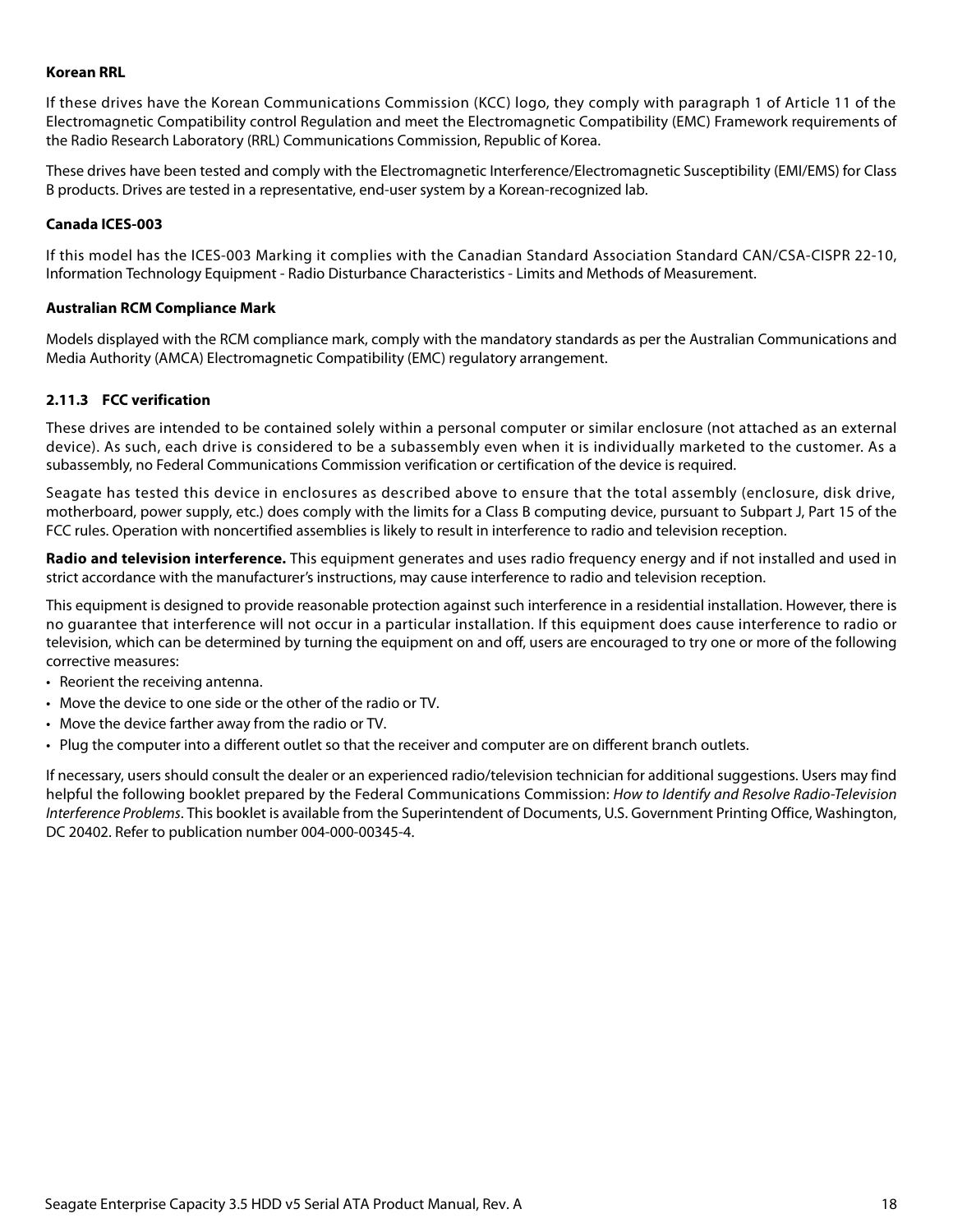## <span id="page-19-0"></span>**2.12 Environmental protection**

Seagate designs its products to meet environmental protection requirements worldwide, including regulations restricting certain chemical substances.

#### <span id="page-19-1"></span>**2.12.1 European Union Restriction of Hazardous Substances (RoHS) Directive**

The European Union Restriction of Hazardous Substances (RoHS) Directive, restricts the presence of chemical substances, including Lead, Cadmium, Mercury, Hexavalent Chromium, PBB and PBDE, in electronic products, effective July 2006. This drive is manufactured with components and materials that comply with the RoHS Directive.

## <span id="page-19-2"></span>**2.12.2 China Restriction of Hazardous Substances (RoHS) Directive**  中国限制危险物品的指令

This product has an Environmental Protection Use Period (EPUP) of 20 years. The following table contains information mandated by China's "Marking Requirements for Control of Pollution Caused by Electronic Information Products" Standard.



该产品具有20年的环境保护使用周期 (EPUP)。 下表包含了中国 "电子产品所导致的污染的控 制的记号要求"所指定的信息。

|               | Toxic or Hazardous Substances or Elements有毒有害物质或元素 |         |         |          |                             |                |
|---------------|----------------------------------------------------|---------|---------|----------|-----------------------------|----------------|
|               |                                                    |         |         |          |                             |                |
|               |                                                    |         |         |          | Hexavalent   Polybrominated | Polybrominated |
|               | Lead                                               | Mercury | Cadmium | Chromium | <b>Biphenyl</b>             | Diphenyl Ether |
| Name of Parts | 铅                                                  | 汞       | 锅       | 六价铬      | 多误联苯                        | 多误二苯醚          |
| 部件名称          | (Pb)                                               | (Hg)    | (Cd)    | $(Cr6+)$ | (PBB)                       | (PBDE)         |
| <b>PCBA</b>   | x                                                  |         | О       |          |                             |                |
| <b>HDA</b>    |                                                    |         |         |          |                             |                |

"O" indicates the hazardous and toxic substance content of the part (at the homogeneous material level) is lower than the threshold defined by the China RoHS MCV Standard.

"O"表示该部件(于同类物品程度上)所含的危险和有毒物质低于中国RoHS MCV标准所定义的门槛值。

"X" indicates the hazardous and toxic substance content of the part (at the homogeneous material level) is over the threshold defined by the China RoHS MCV Standard.

"X "表示该部件(于同类物品程度上)所含的危险和有毒物质超出中国RoHS MCV标准所定义的门槛值。

## <span id="page-19-3"></span>**2.13 Corrosive environment**

Seagate electronic drive components pass accelerated corrosion testing equivalent to 10 years exposure to light industrial environments containing sulfurous gases, chlorine and nitric oxide, classes G and H per ASTM B845. However, this accelerated testing cannot duplicate every potential application environment.

Users should use caution exposing any electronic components to uncontrolled chemical pollutants and corrosive chemicals as electronic drive component reliability can be affected by the installation environment. The silver, copper, nickel and gold films used in hard disk drives are especially sensitive to the presence of sulfide, chloride, and nitrate contaminants. Sulfur is found to be the most damaging. Materials used in cabinet fabrication, such as vulcanized rubber, that can outgas corrosive compounds should be minimized or eliminated. The useful life of any electronic equipment may be extended by replacing materials near circuitry with sulfide-free alternatives.

Seagate recommends that data centers be kept clean by monitoring and controlling the dust and gaseous contamination. Gaseous contamination should be within ANSI/ISA S71.04-2013 G2 classification levels (as measured on copper and silver coupons), and dust contamination to ISO 14644-1 Class 8 standards, and MTBF rated conditions as defined in the Annualized Failure Rate (AFR) and Mean Time Between Failure (MTBF) section.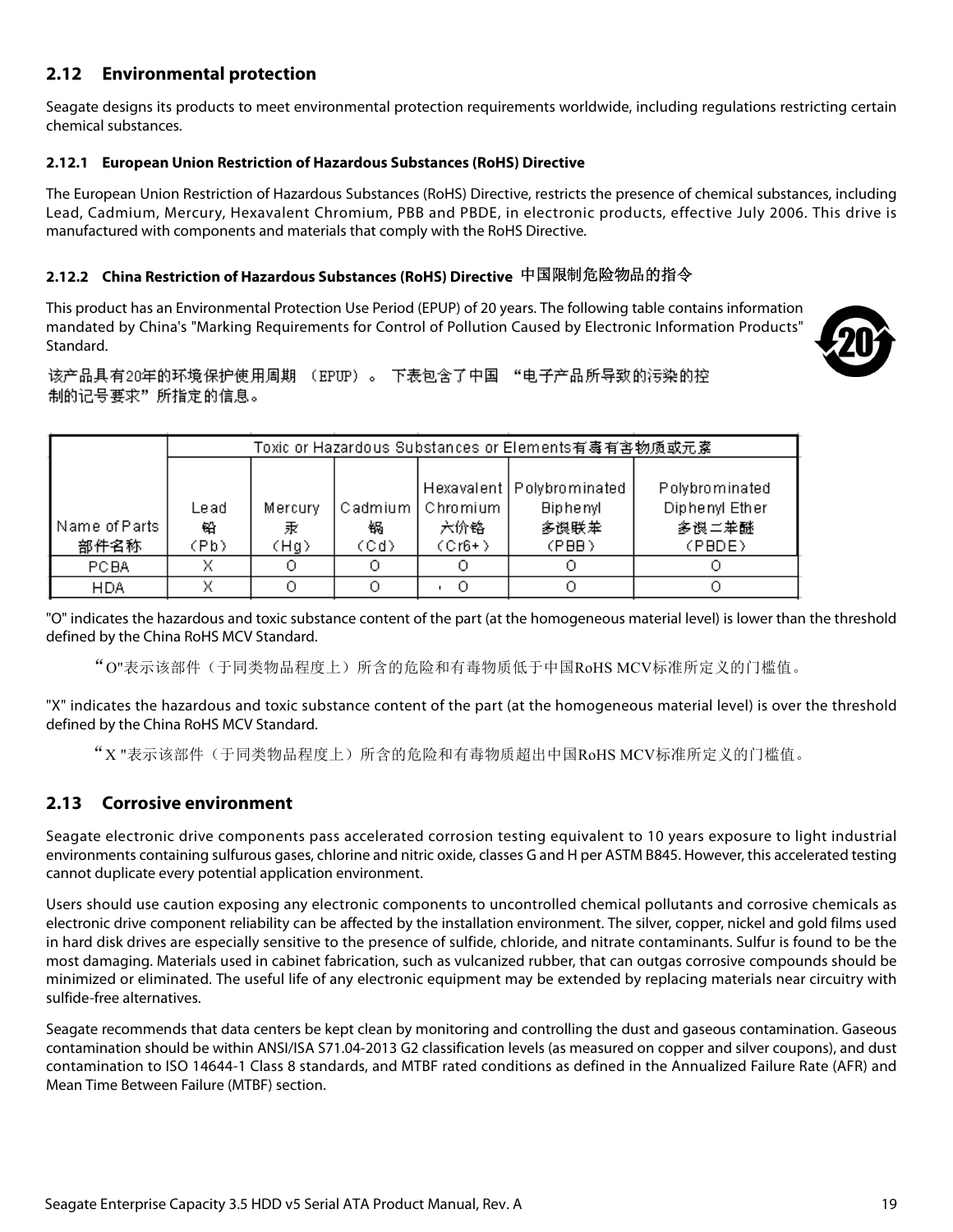## <span id="page-20-0"></span>2.14 Reference documents

#### Trusted Computing Group (TCG) Documents (apply to Self-Encrypting Drive models only)

TCG Storage Architecture Core Specification, v1.00 r1.0

TCG Storage Security Subsystem Class Enterprise Specification, v1.01 r1.00

In case of conflict between this document and any referenced document, this document takes precedence.

## <span id="page-20-1"></span>**2.15 Product warranty**

Beginning on the date of shipment to the customer and continuing for the period specified in the purchase contract, Seagate warrants that each product (including components and subassemblies) that fails to function properly under normal use due to defect in materials or workmanship or due to nonconformance to the applicable specifications will be repaired or replaced, at Seagate's option and at no charge to the customer, if returned by customer at customer's expense to Seagate's designated facility in accordance with Seagate's warranty procedure. Seagate will pay for transporting the repair or replacement item to the customer. For more detailed warranty information, refer to the standard terms and conditions of purchase for Seagate products on the purchase documentation.

[The remaining warranty for a particular drive can be determined by calling Seagate Customer Service at 1-800-468-3472. Users can](http://www.seagate.com) [also determine remaining warranty using the Seagate web site \(](http://www.seagate.com)www.seagate.com). The drive serial number is required to determine remaining warranty information.

#### **Shipping**

When transporting or shipping a drive, use only a Seagate-approved container. Keep the original box. Seagate approved containers are easily identified by the Seagate Approved Package label. Shipping a drive in a non-approved container voids the drive warranty.

Seagate repair centers may refuse receipt of components improperly packaged or obviously damaged in transit. Contact the authorized Seagate distributor to purchase additional boxes. Seagate recommends shipping by an air-ride carrier experienced in handling computer equipment.

#### **Storage**

Maximum storage periods are 180 days within original unopened Seagate shipping package or 60 days unpackaged within the defined non-operating limits (refer to environmental section in this manual). Storage can be extended to 1 year packaged or unpackaged under optimal environmental conditions (25°C, <40% relative humidity non-condensing, and non-corrosive environment). During any storage period the drive non-operational temperature, humidity, wet bulb, atmospheric conditions, shock, vibration, magnetic and electrical field specifications should be followed.

#### **Product repair and return information**

Seagate customer service centers are the only facilities authorized to service Seagate drives. Seagate does not sanction any thirdparty repair facilities. Any unauthorized repair or tampering with the factory seal voids the warranty.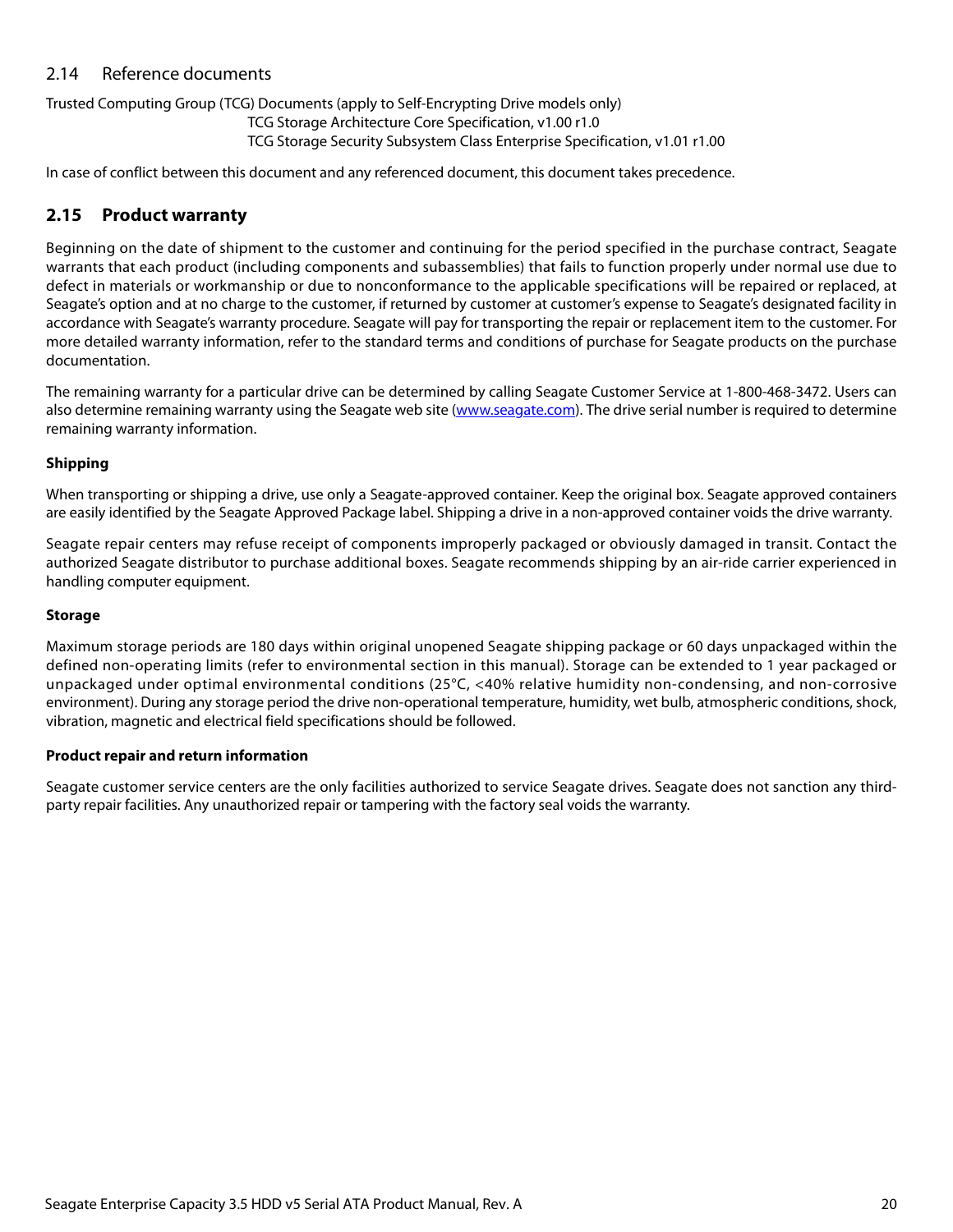## <span id="page-21-0"></span>**3.0 Configuring and mounting the drive**

This section contains the specifications and instructions for configuring and mounting the drive.

## <span id="page-21-1"></span>**3.1 Handling and static-discharge precautions**

After unpacking, and before installation, the drive may be exposed to potential handling and electrostatic discharge (ESD) hazards. Observe the following standard handling and static-discharge precautions:

|                | Before handling the drive, put on a grounded wrist strap, or ground oneself frequently by touching the metal chassis of a<br>computer that is plugged into a grounded outlet. Wear a grounded wrist strap throughout the entire installation procedure.<br>• Handle the drive by its edges or frame only. |
|----------------|-----------------------------------------------------------------------------------------------------------------------------------------------------------------------------------------------------------------------------------------------------------------------------------------------------------|
|                | • The drive is extremely fragile—handle it with care. Do not press down on the drive top cover.                                                                                                                                                                                                           |
| <b>Caution</b> | Always rest the drive on a padded, antistatic surface until mounting it in the computer.                                                                                                                                                                                                                  |
|                | • Do not touch the connector pins or the printed circuit board.                                                                                                                                                                                                                                           |
|                | . Do not remove the factory-installed labels from the drive or cover them with additional labels. Removal voids the warranty.                                                                                                                                                                             |
|                | Some factory-installed labels contain information needed to service the drive. Other labels are used to seal out dirt and con-<br>tamination.                                                                                                                                                             |

## <span id="page-21-2"></span>**3.2 Configuring the drive**

Each drive on the Serial ATA interface connects point-to-point with the Serial ATA host adapter. There is no master/slave relationship because each drive is considered a master in a point-to-point relationship. If two drives are attached on one Serial ATA host adapter, the host operating system views the two devices as if they were both "masters" on two separate ports. Both drives behave as if they are Device 0 (master) devices.

## <span id="page-21-3"></span>**3.3 Serial ATA cables and connectors**

The Serial ATA interface cable consists of four conductors in two differential pairs, plus three ground connections. The cable size may be 30 to 26 AWG with a maximum length of one meter (39.37 in). See Table 6 for connector pin definitions. Either end of the SATA signal cable can be attached to the drive or host.

For direct backplane connection, the drive connectors are inserted directly into the host receptacle. The drive and the host receptacle incorporate features that enable the direct connection to be hot pluggable and blind mateable.

<span id="page-21-5"></span>For installations which require cables, users can connect the drive as illustrated in Figure [4](#page-21-5).



**Figure 4. Attaching SATA cabling** 

Each cable is keyed to ensure correct orientation. Enterprise Capacity 3.5 HDD Serial ATA drives support latching SATA connectors.

## <span id="page-21-4"></span>**3.4 Drive mounting**

Users can mount the drive in any orientation using four screws in the side-mounting holes or four screws in the bottom-mounting holes. See Figure [6](#page-22-1) for drive mounting dimensions. Follow these important mounting precautions when mounting the drive:

- Allow a minimum clearance of 0.030 in (0.76mm) around the entire perimeter of the drive for cooling.
- Use only 6-32 UNC mounting screws.
- The screws should be inserted no more than 0.140 in (3.56mm) into the bottom or side mounting holes.
- Do not overtighten the mounting screws (maximum torque: 6 in-lb).
- Do not cover breather hole on top cover.

Breather Hole Do Not Cover

**Figure 5. Breather hole location - top cover**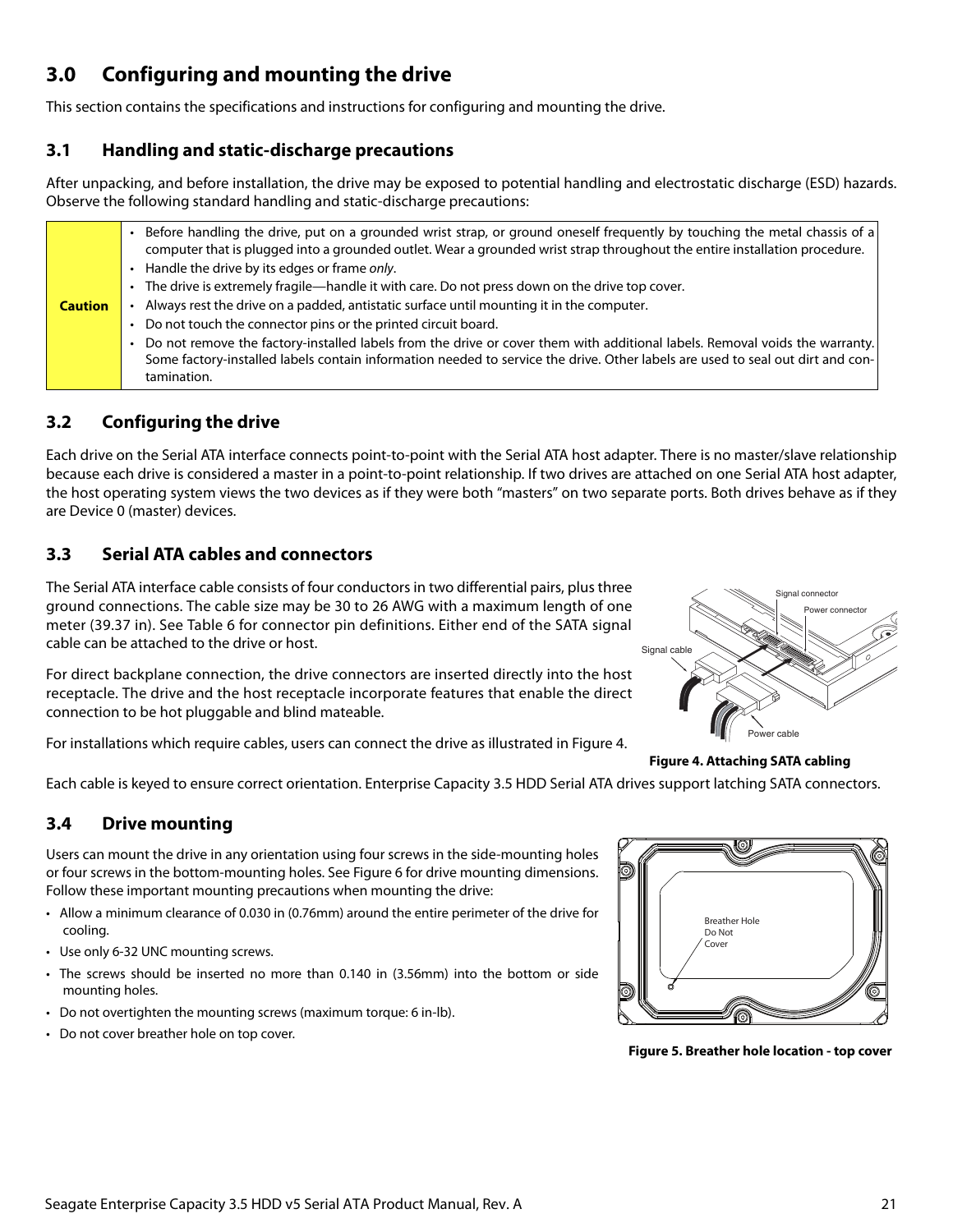#### <span id="page-22-0"></span>**3.4.1 Mechanical specifications**

Refer to Figure [6](#page-22-1) for detailed mounting configuration dimensions. See Section [3.4](#page-21-4), "Drive mounting."

| Weight: 4TB & 3TB models | 1.55 lb 704 g           |  |
|--------------------------|-------------------------|--|
| 2TB & 1TB models         | $1.34 \text{ lb}$ 610 q |  |



<span id="page-22-1"></span>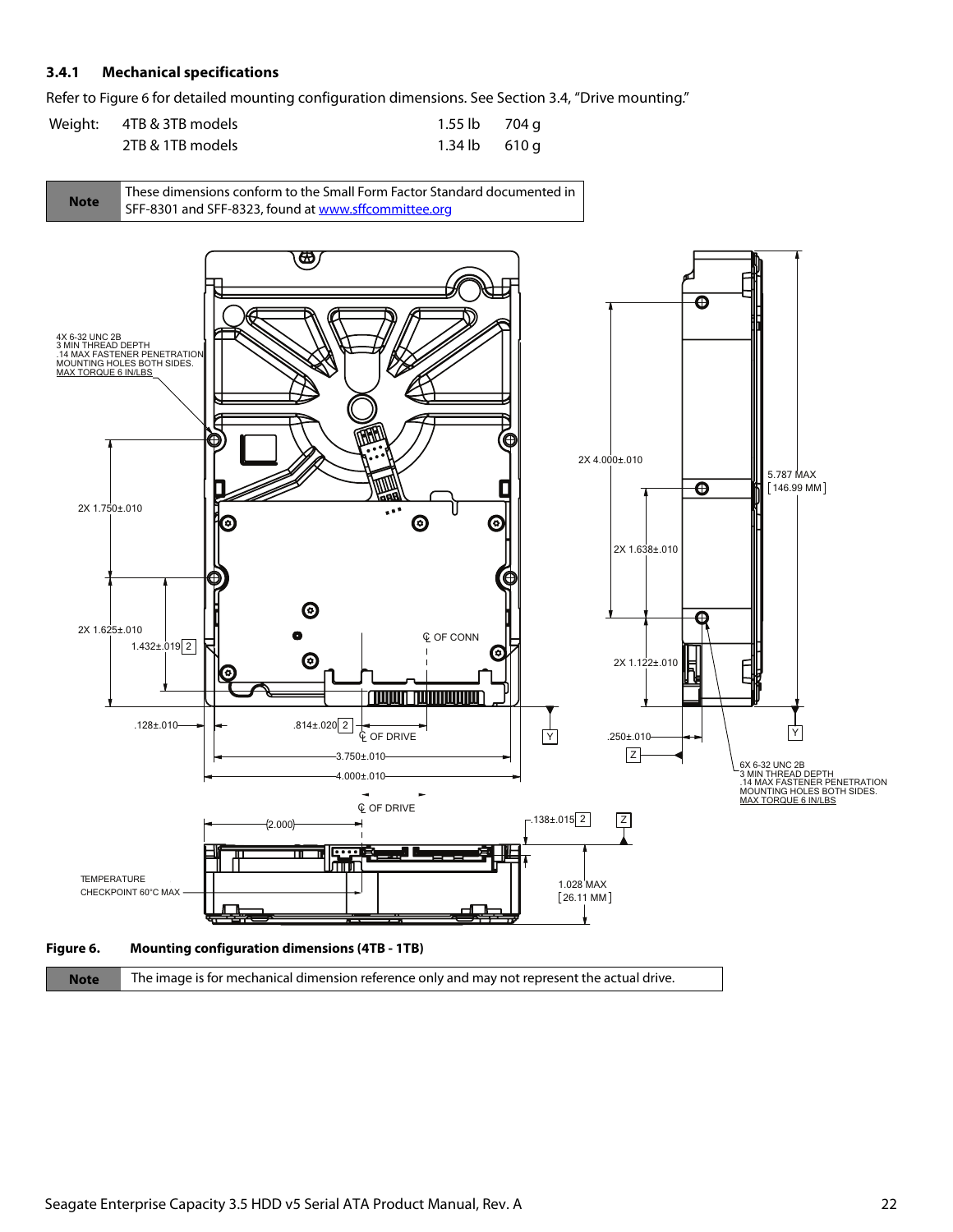## <span id="page-23-0"></span>**4.0 About self-encrypting drives**

Self-encrypting drives (SEDs) offer encryption and security services for the protection of stored data, commonly known as "protection of data at rest." These drives are compliant with the Trusted Computing Group (TCG) Enterprise Storage Specifications as detailed in [Section 2.14.](#page-20-0)

The Trusted Computing Group (TCG) is an organization sponsored and operated by companies in the computer, storage and digital communications industry. Seagate's SED models comply with the standards published by the TCG.

To use the security features in the drive, the host must be capable of constructing and issuing the following two ATA commands:

- Trusted Send
- Trusted Receive

These commands are used to convey the TCG protocol to and from the drive in their command payloads.

## <span id="page-23-1"></span>**4.1 Data encryption**

Encrypting drives use one inline encryption engine for each port, employing AES-256 bit data encryption in AES-XTS mode to encrypt all data prior to being written on the media and to decrypt all data as it is read from the media. The encryption engines are always in operation and cannot be disabled.

The 32-byte Data Encryption Key (DEK) is a random number which is generated by the drive, never leaves the drive, and is inaccessible to the host system. The DEK is itself encrypted when it is stored on the media and when it is in volatile temporary storage (DRAM) external to the encryption engine. A unique data encryption key is used for each of the drive's possible16 data bands (see Section 7.5).

## <span id="page-23-2"></span>**4.2 Controlled access**

The drive has two security providers (SPs) called the "Admin SP" and the "Locking SP." These act as gatekeepers to the drive security services. Security-related commands will not be accepted unless they also supply the correct credentials to prove the requester is authorized to perform the command.

#### <span id="page-23-3"></span>**4.2.1 Admin SP**

The Admin SP allows the drive's owner to enable or disable firmware download operations (see [Section 4.4](#page-24-1)). Access to the Admin SP is available using the SID (Secure ID) password or the MSID (Manufacturers Secure ID) password.

#### <span id="page-23-4"></span>**4.2.2 Locking SP**

The Locking SP controls read/write access to the media and the cryptographic erase feature. Access to the Locking SP is available using the BandMasterX or EraseMaster passwords. Since the drive owner can define up to 16 data bands on the drive, each data band has its own password called BandMasterX where X is the number of the data band (0 through 15).

#### <span id="page-23-5"></span>**4.2.3 Default password**

When the drive is shipped from the factory, all passwords are set to the value of MSID. This 32-byte random value can only be read by the host electronically over the interface. After receipt of the drive, it is the responsibility of the owner to use the default MSID password as the authority to change all other passwords to unique owner-specified values.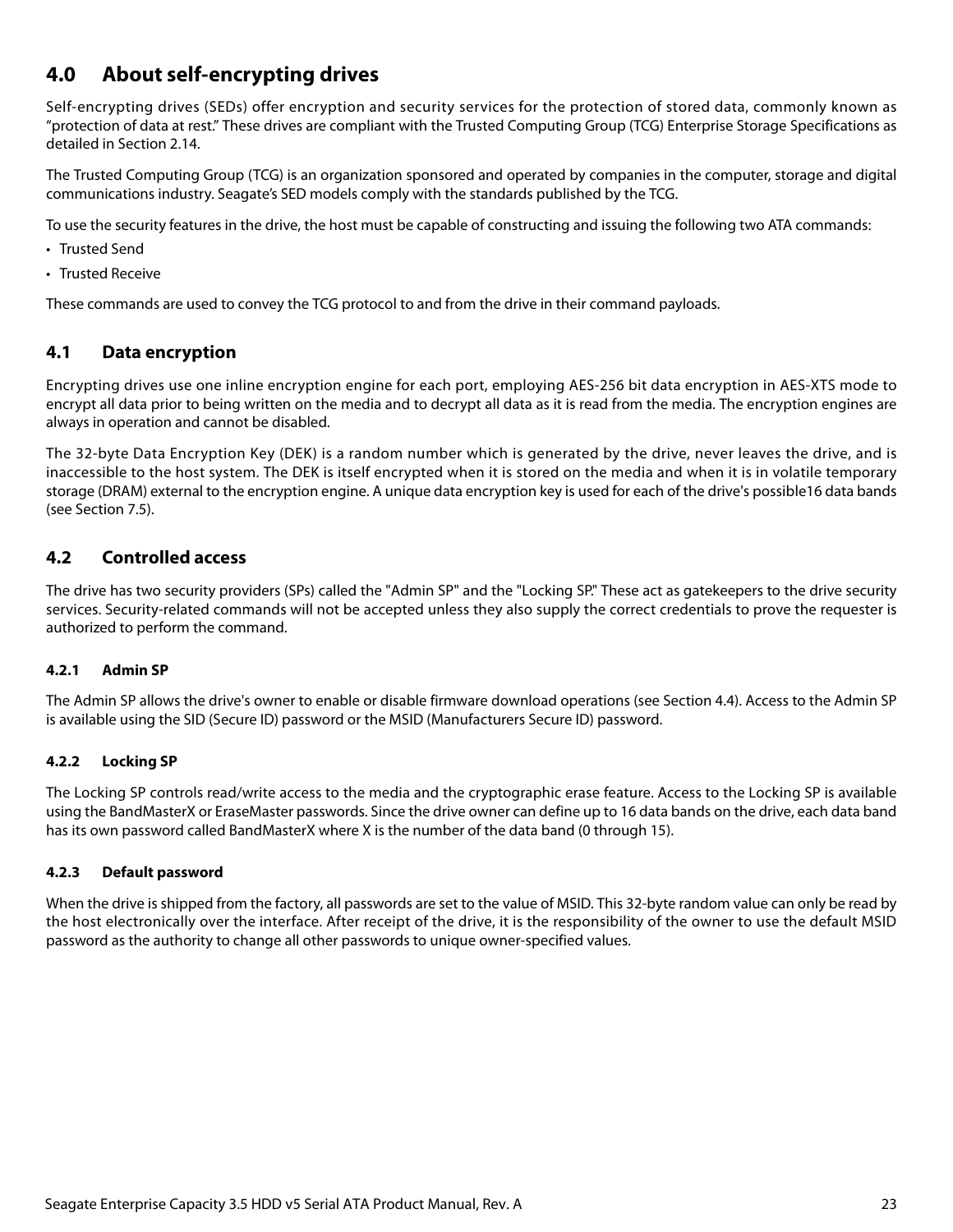## <span id="page-24-0"></span>**4.3 Random number generator (RNG)**

The drive has a 32-byte hardware RNG that it is uses to derive encryption keys or, if requested to do so, to provide random numbers to the host for system use, including using these numbers as Authentication Keys (passwords) for the drive's Admin and Locking SPs.

#### <span id="page-24-1"></span>**4.4 Drive locking**

In addition to changing the passwords, as described in [Section 4.2.3](#page-23-5), the owner should also set the data access controls for the individual bands.

The variable "LockOnReset" should be set to "PowerCycle" to ensure that the data bands will be locked if power is lost. In addition "ReadLockEnabled" and "WriteLockEnabled" must be set to true in the locking table in order for the bands "LockOnReset" setting of "PowerCycle" to actually lock access to the band when a "PowerCycle" event occurs. This scenario occurs if the drive is removed from its cabinet. The drive will not honor any data read or write requests until the bands have been unlocked. This prevents the user data from being accessed without the appropriate credentials when the drive has been removed from its cabinet and installed in another system.

When the drive is shipped from the factory, the firmware download port is unlocked.

## <span id="page-24-2"></span>**4.5 Data bands**

When shipped from the factory, the drive is configured with a single data band called Band 0 (also known as the Global Data Band) which comprises LBA 0 through LBA max. The host may allocate Band1 by specifying a start LBA and an LBA range. The real estate for this band is taken from the Global Band. An additional 30 Data Bands may be defined in a similar way (Band2 through Band31) but before these bands can be allocated LBA space, they must first be individually enabled using the EraseMaster password.

Data bands cannot overlap but they can be sequential with one band ending at LBA  $(x)$  and the next beginning at LBA  $(x+1)$ .

Each data band has its own drive-generated encryption key and its own user-supplied password. The host may change the Encryption Key (see [Section 4.6](#page-24-3)) or the password when required. The bands should be aligned to 4K LBA boundaries.

## <span id="page-24-3"></span>**4.6 Cryptographic erase**

A significant feature of SEDs is the ability to perform a cryptographic erase. This involves the host telling the drive to change the data encryption key for a particular band. Once changed, the data is no longer recoverable since it was written with one key and will be read using a different key. Since the drive overwrites the old key with the new one, and keeps no history of key changes, the user data can never be recovered. This is tantamount to an instantaneous data erase and is very useful if the drive is to be scrapped or redispositioned.

## <span id="page-24-4"></span>**4.7 Authenticated firmware download**

In addition to providing a locking mechanism to prevent unwanted firmware download attempts, the drive also only accepts download files which have been cryptographically signed by the appropriate Seagate Design Center.

Three conditions must be met before the drive will allow the download operation:

- 1. The download must be an SED file. A standard (base) drive (non-SED) file will be rejected.
- 2. The download file must be signed and authenticated.
- 3. As with a non-SED drive, the download file must pass the acceptance criteria for the drive. For example it must be applicable to the correct drive model, and have compatible revision and customer status.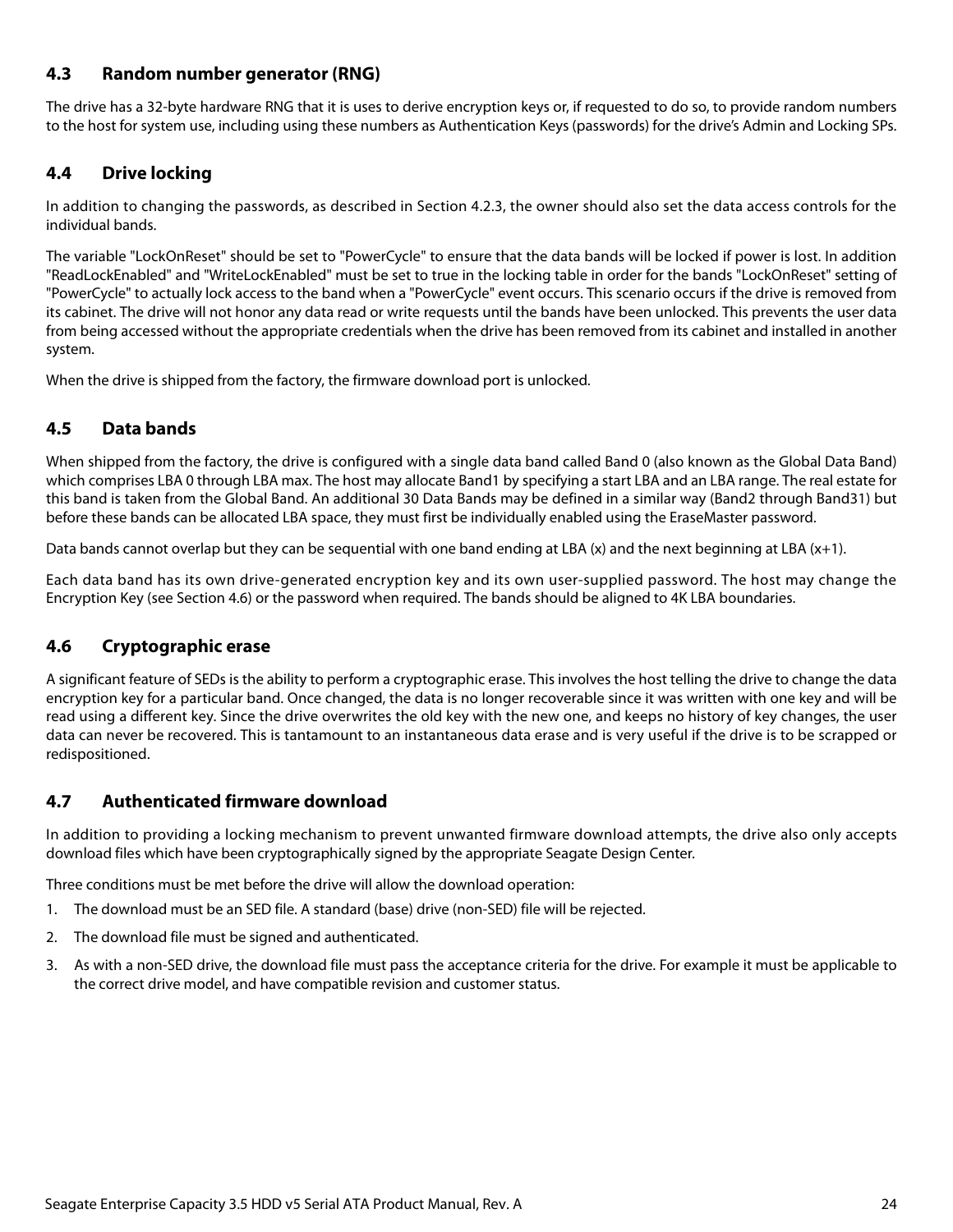## <span id="page-25-0"></span>**4.8 Power requirements**

The standard drive models and the SED drive models have identical hardware, however the security and encryption portion of the drive controller ASIC is enabled and functional in the SED models. This represents a small additional drain on the 5V supply of about 30mA and a commensurate increase of about 150mW in power consumption. There is no additional drain on the 12V supply. See the tables in [Section 2.5](#page-9-0) for power requirements on the standard (non-SED) drive models.

## <span id="page-25-1"></span>**4.9 Supported commands**

The SED models support the following two commands in addition to the commands supported by the standard (non-SED) models as listed in Table [7:](#page-28-1)

- Trusted Send (5Eh) or Trusted Send DMA (5Fh)
- Trusted Receive (5Ch) or Trusted Receive DMA (5D)

## <span id="page-25-2"></span>**4.10 RevertSP**

SED models will support the RevertSP feature which erases all data in all bands on the device and returns the contents of all SPs (Security Providers) on the device to their original factory state. In order to execute the RevertSP method the unique PSID (Physical Secure ID) printed on the drive label must be provided. PSID is not electronically accessible and can only be manually read from the drive label or scanned in via the 2D barcode.

## <span id="page-25-3"></span>**4.11 ATA Security Erase Unit Command on SED SATA drives**

The ATA SECURITY ERASE UNIT command shall support both the Normal and Enhanced erase modes with the following modifications/additions:

- Normal Erase: Normal erase shall be accomplished by changing the media encryption key for the drive followed by an overwrite operation that repeatedly writes a single sector containing random data to the entire drive. The write operation shall bypass the media encryption. On reading back the overwritten sectors, the host will receive a decrypted version, using the new encryption key, of the random data sector (the returned data will not match what was written).
- Enhanced Erase: Enhanced erase shall be accomplished by changing the media encryption key for the drive.

## <span id="page-25-4"></span>**4.12 Sanitize Device - CRYPTO SCRAMBLE EXT**

This command cryptographically erases all user data on the drive by destroying the current data encryption key and replacing it with a new data encryption key randomly generated by the drive. Sanitize Device is a command field B4h and Feature field 0011h (CRYPTO SCRAMBLE EXT).

The drive shall support the Sanitize Feature Set as defined in ANSI/INCITS ACS-2 with the exceptions and/or modifications described in this section.

The drive shall not support the OVERWRITE EXT and BLOCK ERASE EXT sub-commands.

Support of the SANITIZE FREEZE LOCK EXT command shall be determined on a customer-specific basis. OEM drives shall support the command.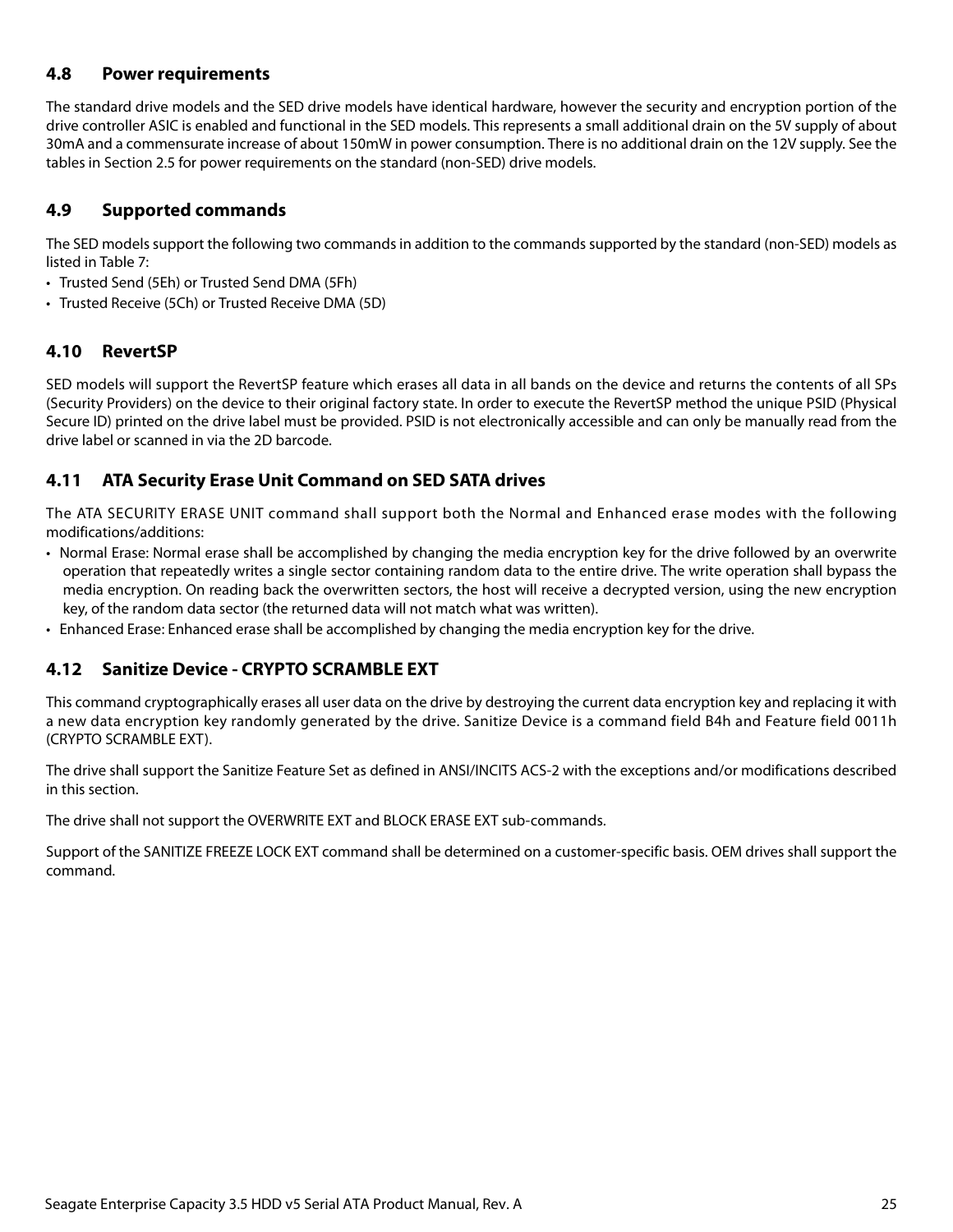## <span id="page-26-0"></span>**5.0 About FIPS**

The Federal Information Processing Standard (FIPS) Publication 140-2 is a U.S. Government Computer Security Standard used to accredit cryptographic modules. It is titled 'Security Requirements for Cryptographic Modules (FIPS PUB 140-2)' and is issued by the National Institute of Standards and Technology (NIST).

#### **Purpose**

This standard specifies the security requirements that will be satisfied by a cryptographic module utilized within a security system protecting sensitive but unclassified information. The standard provides four increasing, qualitative levels of security: Level 1, Level 2, Level 3 and Level 4. These levels are intended to cover the wide range of potential applications and environments in which cryptographic modules may be employed.

#### **Seagate Enterprise SEDs**

[The SEDs referenced in this Product Manual have been validated by CMVP and have been thoroughly tested by a NVLAP](http://csrc.nist.gov/groups/STM/cmvp/documents/140-1/1401vend.htm) accredited lab to satisfy FIPS 140-2 Level 2 requirements. In order to operate in FIPS Approved Mode of Operation, these SEDs require security initialization. For more information, refer to 'Security Rules' section in the 'Security Policy' document [uploaded on the NIST website. To reference the product certification visit - h](http://csrc.nist.gov/groups/STM/cmvp/documents/140-1/1401vend.htm)ttp://csrc.nist.gov/groups/STM/cmvp/documents/ 140-1/1401 vend.htm and search for "Seagate".

#### **Level 2 security**

Security Level 2 enhances the physical security mechanisms of a Security Level 1 cryptographic module by adding the requirement for tamper-evidence, which includes the use of tamper-evident coatings or seals on removable covers of the module. Tamper-evident coatings or seals are placed on a cryptographic module so that the coating or seal must be broken to attain physical access to the critical security parameters (CSP) within the module. Tamper-evident seals are placed on covers to protect against unauthorized physical access. In addition Security Level 2 requires, at a minimum, role-based authentication in which a cryptographic module authenticates the authorization of an operator to assume a specific role and perform a corresponding set of services.



**Figure 7. Example of FIPS tamper evidence labels.** 

**Note** Image is for reference only, may not represent actual drive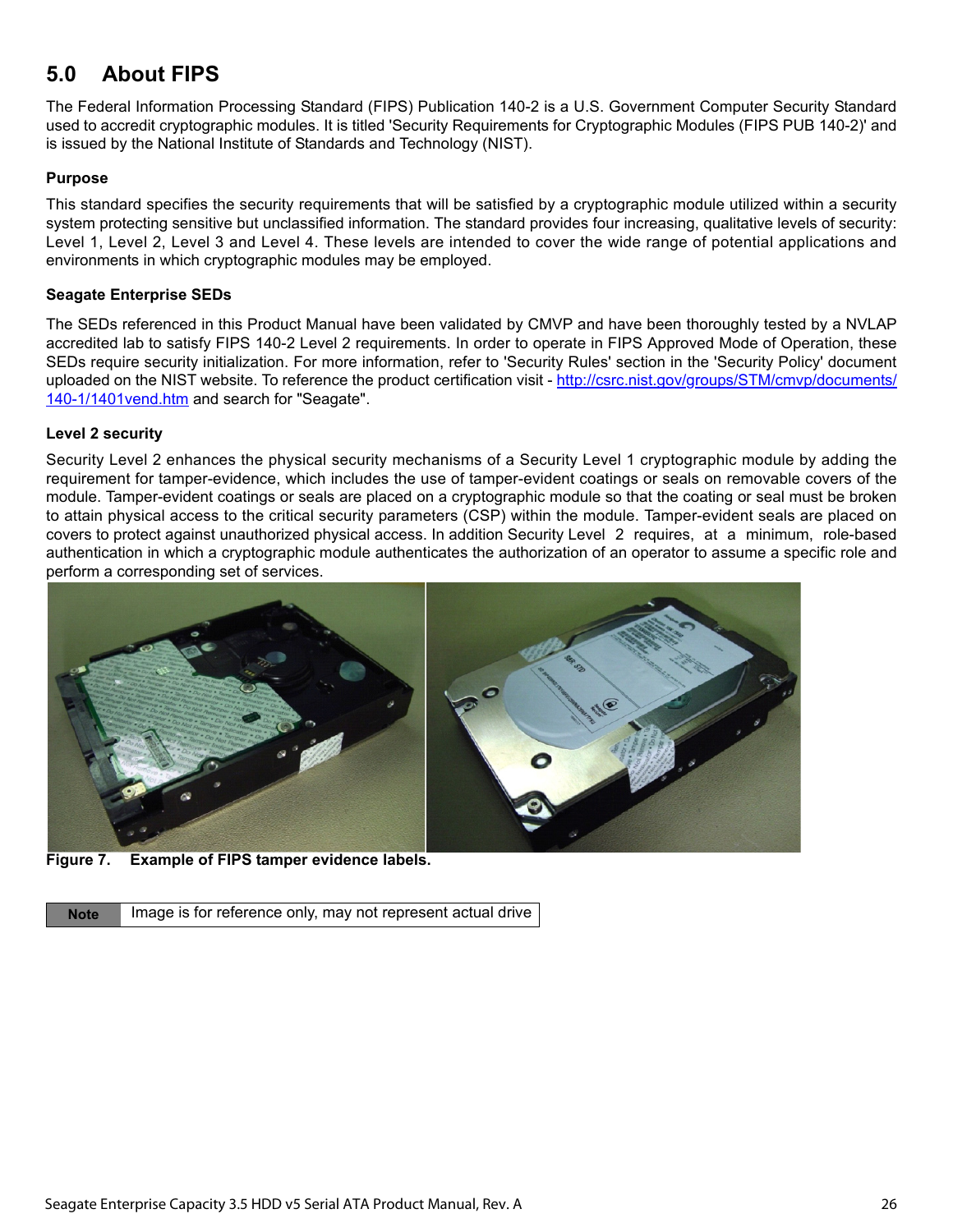## <span id="page-27-0"></span>**6.0 Serial ATA (SATA) interface**

These drives use the industry-standard Serial ATA interface that supports FIS data transfers. It supports ATA programmed input/ output (PIO) modes 0–4; multiword DMA modes 0–2, and Ultra DMA modes 0–6.

For detailed information about the Serial ATA interface, refer to the "Serial ATA: High Speed Serialized AT Attachment" specification.

## <span id="page-27-1"></span>**6.1 Hot-Plug compatibility**

Enterprise Capacity 3.5 HDD Serial ATA drives incorporate connectors which enable users to hot plug these drives in accordance with the Serial ATA Revision 3.2 specification. This specification can be downloaded from [www.serialata.org](http://www.serialata.org).

**Caution** The drive motor must come to a complete stop **(Ready to spindle stop time indicated in [Section 2.4\)](#page-8-3)** prior to changing the plane of operation. This time is required to insure data integrity.

## <span id="page-27-2"></span>**6.2 Serial ATA device plug connector pin definitions**

Table 6 summarizes the signals on the Serial ATA interface and power connectors.

|  |                                              |  | المتحصين والمستحر المستنسبة والمستحر | $\mathbf{R}$ |
|--|----------------------------------------------|--|--------------------------------------|--------------|
|  | Table 6 Serial ATA connector pin definitions |  |                                      |              |

| <b>Segment</b> | Pin             | <b>Function</b>      | <b>Definition</b>                                  |  |
|----------------|-----------------|----------------------|----------------------------------------------------|--|
| <b>Signal</b>  | S <sub>1</sub>  | Ground               | 2nd mate                                           |  |
|                | <b>S2</b>       | $A+$                 | Differential signal pair A from Phy                |  |
|                | S <sub>3</sub>  | A-                   |                                                    |  |
|                | S <sub>4</sub>  | Ground               | 2nd mate                                           |  |
|                | S <sub>5</sub>  | $B -$                | Differential signal pair B from Phy                |  |
|                | S <sub>6</sub>  | $B+$                 |                                                    |  |
|                | <b>S7</b>       | Ground               | 2nd mate                                           |  |
|                |                 |                      | Key and spacing separate signal and power segments |  |
| <b>Power</b>   | P <sub>1</sub>  | $V_{33}$             | 3.3V power                                         |  |
|                | P <sub>2</sub>  | $V_{33}$             | 3.3V power                                         |  |
|                | P <sub>3</sub>  | $V_{33}$             | 3.3V power, pre-charge, 2nd mate                   |  |
|                | P <sub>4</sub>  | Ground               | 1st mate                                           |  |
|                | <b>P5</b>       | Ground               | 2nd mate                                           |  |
|                | P <sub>6</sub>  | Ground               | 2nd mate                                           |  |
|                | P7              | $V_5$                | 5V power, pre-charge, 2nd mate                     |  |
|                | P <sub>8</sub>  | $V_5$                | 5V power                                           |  |
|                | P <sub>9</sub>  | V <sub>5</sub>       | 5V power                                           |  |
|                | P10             | Ground               | 2nd mate                                           |  |
|                | P <sub>11</sub> | Ground or LED signal | If grounded, drive does not use deferred spin      |  |
|                | P <sub>12</sub> | Ground               | 1st mate.                                          |  |
|                | P13             | $V_{12}$             | 12V power, pre-charge, 2nd mate                    |  |
|                | P14             | $V_{12}$             | 12V power                                          |  |
|                | P15             | $V_{12}$             | 12V power                                          |  |

#### **Notes:**

- 1. All pins are in a single row, with a 1.27mm (0.050") pitch.
- 2. The comments on the mating sequence apply to the case of backplane blindmate connector only. In this case, the mating sequences are:
	- the ground pins P4 and P12.
	- the pre-charge power pins and the other ground pins.
	- the signal pins and the rest of the power pins.
- 3. There are three power pins for each voltage. One pin from each voltage is used for pre-charge when installed in a blind-mate backplane configuration.
- 4. All used voltage pins  $(V_x)$  must be terminated.

Seagate Enterprise Capacity 3.5 HDD v5 Serial ATA Product Manual, Rev. A 27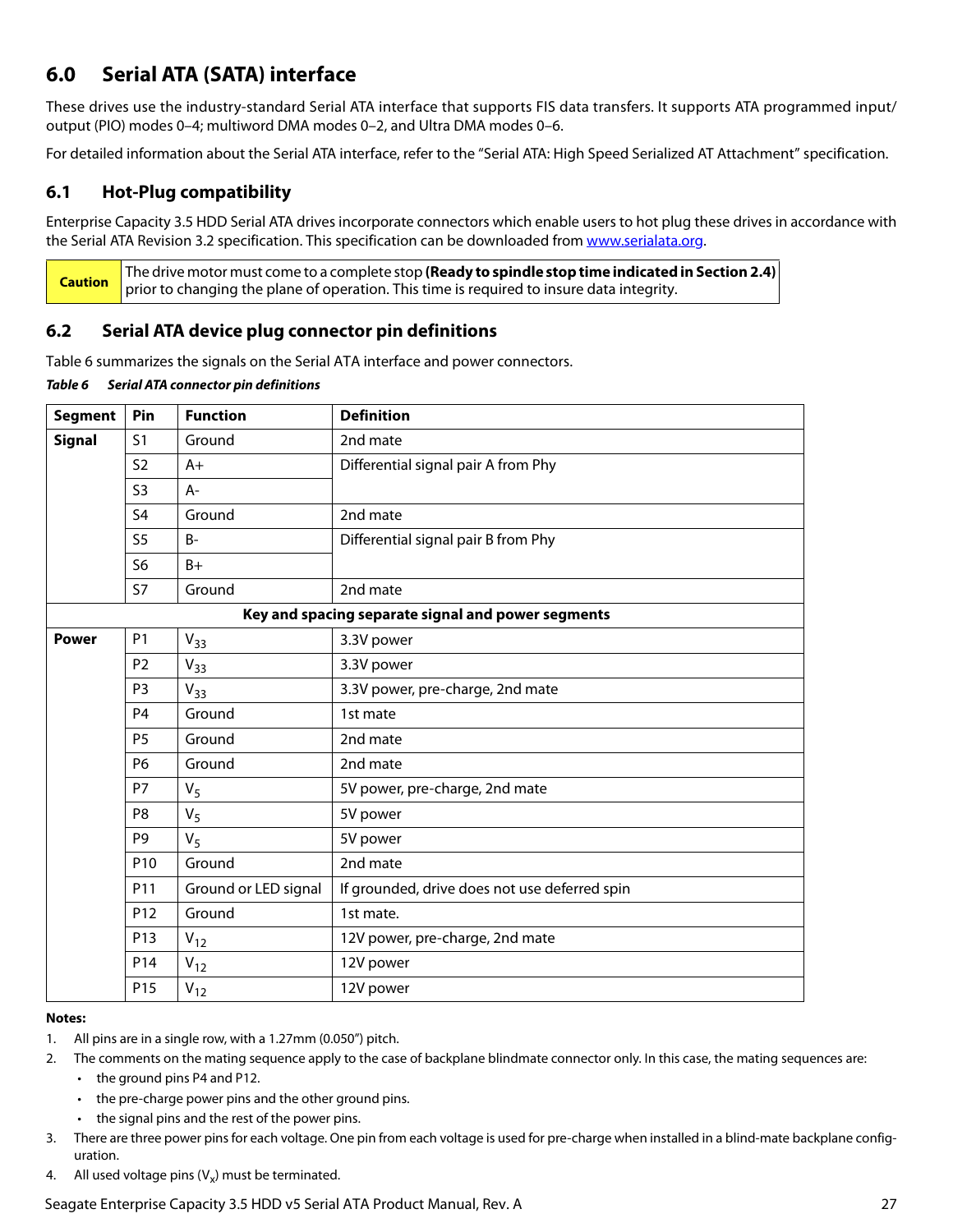## <span id="page-28-0"></span>**6.3 Supported ATA commands**

The following table lists Serial ATA standard commands that the drive supports. For a detailed description of the ATA commands, refer to the Serial ATA: High Speed Serialized AT Attachment specification. [See "S.M.A.R.T. commands" on page 34.f](#page-34-0)or details and subcommands used in the S.M.A.R.T. implementation.

<span id="page-28-1"></span>

| <b>Table 7 Supported ATA commands</b> |
|---------------------------------------|
|                                       |

| <b>Command name</b>                  | <b>Command code (in hex)</b>        |  |  |
|--------------------------------------|-------------------------------------|--|--|
| Accessible Max Address Configuration |                                     |  |  |
| <b>Get Native Max Address Ext</b>    | 78 <sub>H</sub> / 0000 <sub>H</sub> |  |  |
| Set Accessible Max Address Ext       | $78_H / 0001_H$                     |  |  |
| Freeze Accessible Max Address Ext    | 78 <sub>H</sub> / 0002 <sub>H</sub> |  |  |
| <b>Check Power Mode</b>              | E5 <sub>H</sub>                     |  |  |
| Download Microcode                   | 92 <sub>H</sub>                     |  |  |
| <b>Execute Device Diagnostics</b>    | 90 <sub>H</sub>                     |  |  |
| Flush Cache                          | $E7_H$                              |  |  |
| Flush Cache Extended                 | $EA_{H}$                            |  |  |
| <b>Identify Device</b>               | $EC_{H}$                            |  |  |
| Idle                                 | E3 <sub>H</sub>                     |  |  |
| Idle Immediate                       | $E1_H$                              |  |  |
| <b>NoP</b>                           | 00 <sub>H</sub>                     |  |  |
| <b>Read Buffer</b>                   | E4 <sub>H</sub>                     |  |  |
| Read Buffer DMA                      | E9 <sub>H</sub>                     |  |  |
| Read DMA                             | C8 <sub>H</sub>                     |  |  |
| Read DMA Extended                    | 25 <sub>H</sub>                     |  |  |
| Read FPDMA Queued                    | 60 <sub>H</sub>                     |  |  |
| Read Log DMA Ext                     | 47 <sub>H</sub>                     |  |  |
| Read Log Ext                         | $2F_H$                              |  |  |
| <b>Read Multiple</b>                 | $C4_H$                              |  |  |
| Read Multiple Extended               | 29 <sub>H</sub>                     |  |  |
| <b>Read Sectors</b>                  | 20 <sub>H</sub>                     |  |  |
| Read Sectors Extended                | 24 <sub>H</sub>                     |  |  |
| <b>Read Sectors Without Retries</b>  | $21_H$                              |  |  |
| Read Verify Sectors                  | 40 <sub>H</sub>                     |  |  |
| Read Verify Sectors Extended         | 42 <sub>H</sub>                     |  |  |
| Read Verify Sectors Without Retries  | 41 <sub>H</sub>                     |  |  |
| Request Sense Data Ext               | $0B_H$                              |  |  |
| Sanitize Device - Overwrite Ext      | $B4_H / 0014_H$                     |  |  |
| Sanitize Device - Freeze Lock Ext    | $B4_H / 0020_H$                     |  |  |
| Sanitize Device - Status Ext         | $B4_H / 0000_H$                     |  |  |
| Security Disable Password            | F6 <sub>H</sub>                     |  |  |
| <b>Security Erase Prepare</b>        | F3 <sub>H</sub>                     |  |  |
| Security Erase Unit                  | $F4_H$                              |  |  |
| <b>Security Freeze</b>               | $\mathsf{F5}_\mathsf{H}$            |  |  |
| Security Set Password                | $F1_H$                              |  |  |
| <b>Security Unlock</b>               | $F2_H$                              |  |  |

Seagate Enterprise Capacity 3.5 HDD v5 Serial ATA Product Manual, Rev. A 28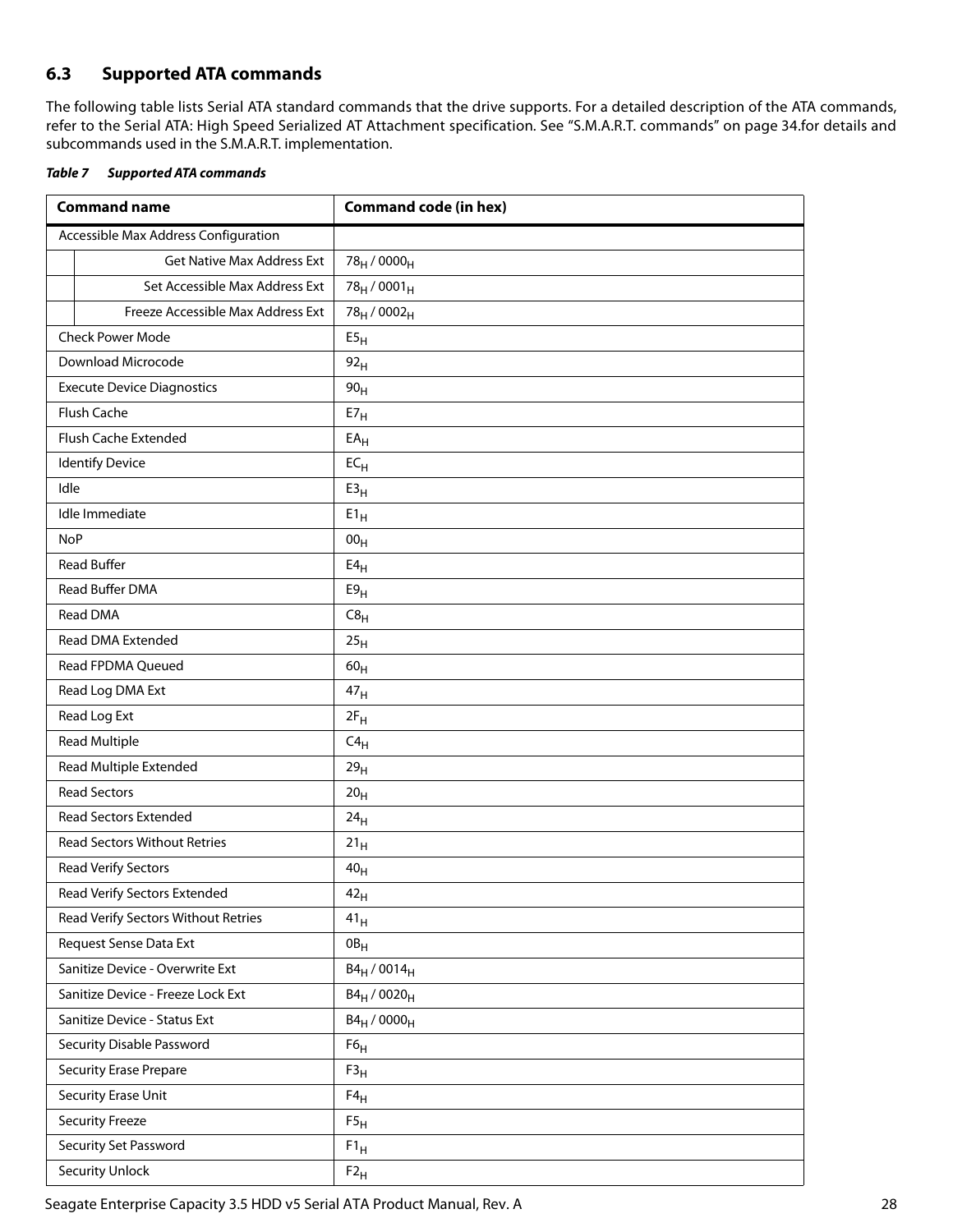| <b>Command name</b>                  | <b>Command code (in hex)</b>      |  |  |
|--------------------------------------|-----------------------------------|--|--|
| Seek                                 | 70 <sub>H</sub>                   |  |  |
| Set Date & Time Ext                  | 77 <sub>H</sub>                   |  |  |
| <b>Set Features</b>                  | $EF_H$                            |  |  |
| Set Multiple Mode                    | C6 <sub>H</sub>                   |  |  |
| Sleep                                | ${\sf E6}_{\sf H}$                |  |  |
| S.M.A.R.T. Disable Operations        | $B0_H / D9_H$                     |  |  |
| S.M.A.R.T. Enable/Disable Autosave   | $B0_H / D2_H$                     |  |  |
| S.M.A.R.T. Enable Operations         | $B0_H / D8_H$                     |  |  |
| S.M.A.R.T. Execute Offline           | $B0_H$ / $D4_H$                   |  |  |
| S.M.A.R.T. Read Attribute Thresholds | $B0_H / D1_H$                     |  |  |
| S.M.A.R.T. Read Data                 | $B0_H / D0_H$                     |  |  |
| S.M.A.R.T. Read Log Sector           | $B0_H / D5_H$                     |  |  |
| S.M.A.R.T. Return Status             | $BO_H / DA_H$                     |  |  |
| S.M.A.R.T. Save Attribute Values     | $B0_H / D3_H$                     |  |  |
| S.M.A.R.T. Write Log Sector          | $B0_H$ / $D6_H$                   |  |  |
| Standby                              | E2 <sub>H</sub>                   |  |  |
| <b>Standby Immediate</b>             | E0 <sub>H</sub>                   |  |  |
| <b>Trusted Send</b>                  | 5E <sub>H</sub> (SED drives only) |  |  |
| <b>Trusted Send DMA</b>              | 5F <sub>H</sub> (SED drives only) |  |  |
| <b>Trusted Receive</b>               | 5CH (SED drives only)             |  |  |
| <b>Trusted Receive DMA</b>           | 5D <sub>H</sub> (SED drives only) |  |  |
| <b>Write Buffer</b>                  | E8 <sub>H</sub>                   |  |  |
| Write Buffer DMA                     | EB <sub>H</sub>                   |  |  |
| Write DMA                            | CA <sub>H</sub>                   |  |  |
| Write DMA Extended                   | 35 <sub>H</sub>                   |  |  |
| Write DMA FUA Extended               | $3D_H$                            |  |  |
| Write FPDMA Queued                   | $61_{\rm H}$                      |  |  |
| Write Log DMA Ext                    | 57 <sub>H</sub>                   |  |  |
| Write Log Extended                   | $3F_H$                            |  |  |
| Write Multiple                       | C5 <sub>H</sub>                   |  |  |
| Write Multiple Extended              | 39 <sub>H</sub>                   |  |  |
| Write Multiple FUA Extended          | $\mathsf{CE}_\mathsf{H}$          |  |  |
| <b>Write Sectors</b>                 | 30 <sub>H</sub>                   |  |  |
| Write Sectors Without Retries        | 31 <sub>H</sub>                   |  |  |
| Write Sectors Extended               | 34 <sub>H</sub>                   |  |  |
| Write Uncorrectable                  | 45 <sub>H</sub>                   |  |  |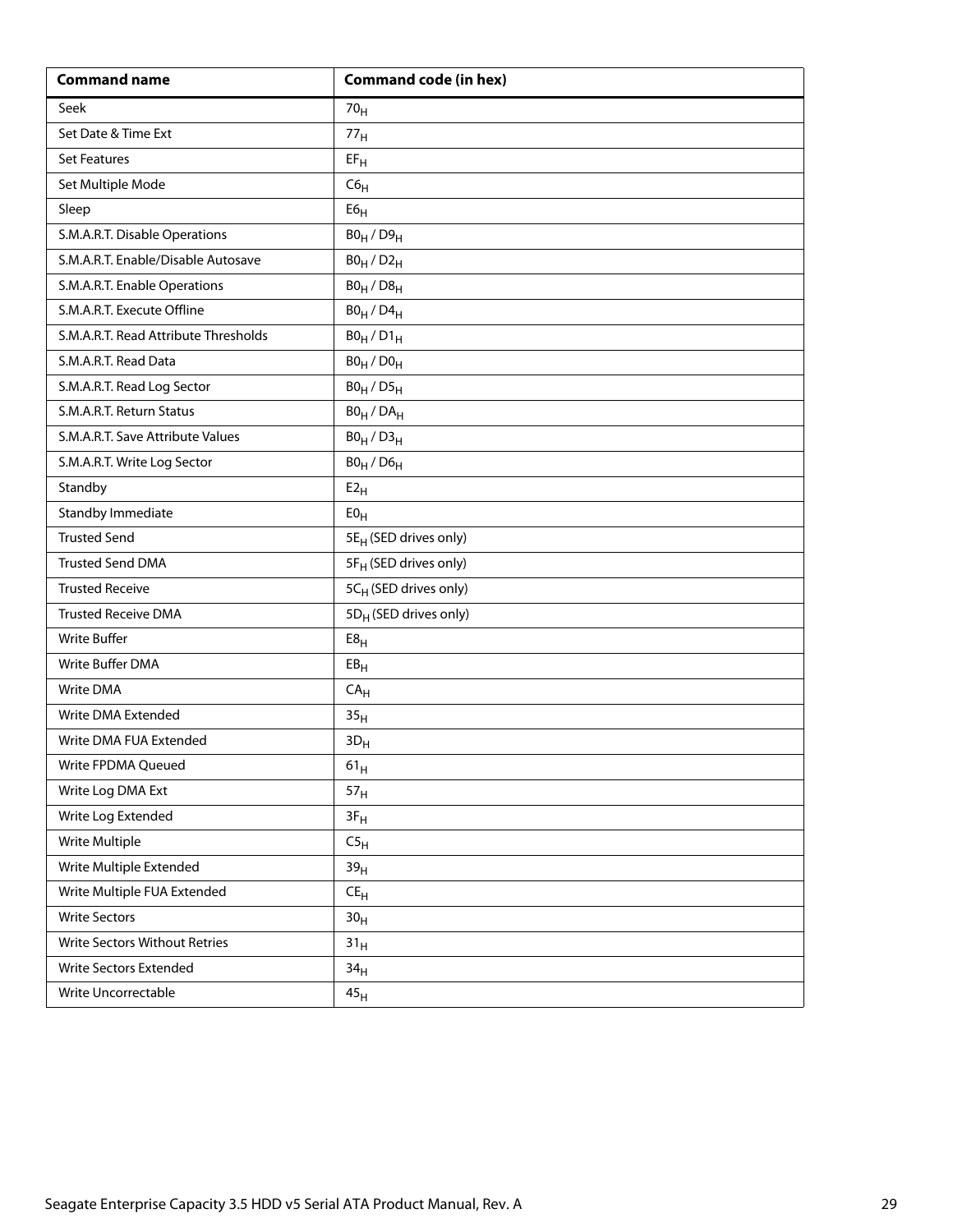#### <span id="page-30-0"></span>**6.3.1 Identify Device command**

The Identify Device command (command code  $EC_H$ ) transfers information about the drive to the host following power up. The data is organized as a single 512-byte block of data, whose contents are shown in [Table 7](#page-28-1) on [page 28.](#page-28-1) All reserved bits or words should be set to zero. Parameters listed with an "x" are drive-specific or vary with the state of the drive. [See Section 2.0 on page 6](#page-6-0) for default parameter settings.

| The following commands contain drive-specific features that may not be included in the Serial ATA specification. |  |  |
|------------------------------------------------------------------------------------------------------------------|--|--|
|                                                                                                                  |  |  |

| Word                                                                           | <b>Description</b>                                                                                                                                                                                                                                                                                                                                                                                                                | <b>Value</b>            |
|--------------------------------------------------------------------------------|-----------------------------------------------------------------------------------------------------------------------------------------------------------------------------------------------------------------------------------------------------------------------------------------------------------------------------------------------------------------------------------------------------------------------------------|-------------------------|
| 0                                                                              | Configuration information:<br>$\cdot$ Bit 15: 0 = ATA; 1 = ATAPI<br>· Bit 7: removable media<br>· Bit 6: removable controller<br>• Bit 0: reserved                                                                                                                                                                                                                                                                                | $OCSA_H$                |
| $\mathbf{1}$                                                                   | Number of logical cylinders                                                                                                                                                                                                                                                                                                                                                                                                       | 16,383                  |
| 2                                                                              | ATA-reserved                                                                                                                                                                                                                                                                                                                                                                                                                      | 0000 <sub>H</sub>       |
| 3                                                                              | Number of logical heads                                                                                                                                                                                                                                                                                                                                                                                                           | 16                      |
| 4                                                                              | Retired                                                                                                                                                                                                                                                                                                                                                                                                                           | 0000 <sub>H</sub>       |
| 5                                                                              | Retired                                                                                                                                                                                                                                                                                                                                                                                                                           | $0000_H$                |
| 6                                                                              | Number of logical sectors per logical track: 63                                                                                                                                                                                                                                                                                                                                                                                   | $003F_H$                |
| $7 - 9$                                                                        | Retired                                                                                                                                                                                                                                                                                                                                                                                                                           | 0000 <sub>H</sub>       |
| $10 - 19$                                                                      | Serial number: (20 ASCII characters, $0000_H =$ none)                                                                                                                                                                                                                                                                                                                                                                             | <b>ASCII</b>            |
| 20                                                                             | Retired                                                                                                                                                                                                                                                                                                                                                                                                                           | 0000 <sub>H</sub>       |
| 21                                                                             | Retired                                                                                                                                                                                                                                                                                                                                                                                                                           | 0400 <sub>H</sub>       |
| 22                                                                             | Obsolete                                                                                                                                                                                                                                                                                                                                                                                                                          | 0000 <sub>H</sub>       |
| $23 - 26$                                                                      | Firmware revision (8 ASCII character string, padded with blanks to end of string)                                                                                                                                                                                                                                                                                                                                                 | <b>XXXX</b>             |
| $27 - 46$                                                                      | Drive model number: (40 ASCII characters, padded with blanks to end of string)                                                                                                                                                                                                                                                                                                                                                    |                         |
| 47                                                                             | (Bits 7-0) Maximum sectors per interrupt on Read multiple and Write multiple (16)                                                                                                                                                                                                                                                                                                                                                 | $8010_H$                |
| 48                                                                             | Trusted computing feature set options                                                                                                                                                                                                                                                                                                                                                                                             | $4000_H$                |
| 49                                                                             | Standard Standby timer, IORDY supported and may be disabled                                                                                                                                                                                                                                                                                                                                                                       | 2F00 <sub>H</sub>       |
| 50                                                                             | ATA-reserved                                                                                                                                                                                                                                                                                                                                                                                                                      | 0000 <sub>H</sub>       |
| 51                                                                             | PIO data-transfer cycle timing mode                                                                                                                                                                                                                                                                                                                                                                                               | $0200_H$                |
| 52                                                                             | Retired                                                                                                                                                                                                                                                                                                                                                                                                                           | $0200_H$                |
| 53                                                                             | Words 54-58, 64-70 and 88 are valid                                                                                                                                                                                                                                                                                                                                                                                               | 0007 <sub>H</sub>       |
| 54                                                                             | Number of current logical cylinders                                                                                                                                                                                                                                                                                                                                                                                               | XXXH                    |
| 55                                                                             | Number of current logical heads                                                                                                                                                                                                                                                                                                                                                                                                   | $xxxx_H$                |
| 56                                                                             | Number of current logical sectors per logical track                                                                                                                                                                                                                                                                                                                                                                               | <b>XXXX<sub>H</sub></b> |
| $57 - 58$                                                                      | Current capacity in sectors                                                                                                                                                                                                                                                                                                                                                                                                       | <b>XXXX<sub>H</sub></b> |
| 59                                                                             | Number of sectors transferred during a Read Multiple or Write Multiple command                                                                                                                                                                                                                                                                                                                                                    | <b>XXXX<sub>H</sub></b> |
| $60 - 61$                                                                      | Total number of user-addressable LBA sectors available<br>(see Section 2.2 for related information)<br>*Note: The maximum value allowed in this field is: 0FFFFFFFh (268,435,455 sectors,<br>137GB). Drives with capacities over 137GB will have OFFFFFFFh in this field and the actual<br>number of user-addressable LBAs specified in words 100-103. This is required for drives<br>that support the 48-bit addressing feature. | OFFFFFFFh*              |
| 62                                                                             | Retired                                                                                                                                                                                                                                                                                                                                                                                                                           | 0000 <sub>H</sub>       |
| Multiword DMA active and modes supported (see note following this table)<br>63 |                                                                                                                                                                                                                                                                                                                                                                                                                                   | xx07 <sub>H</sub>       |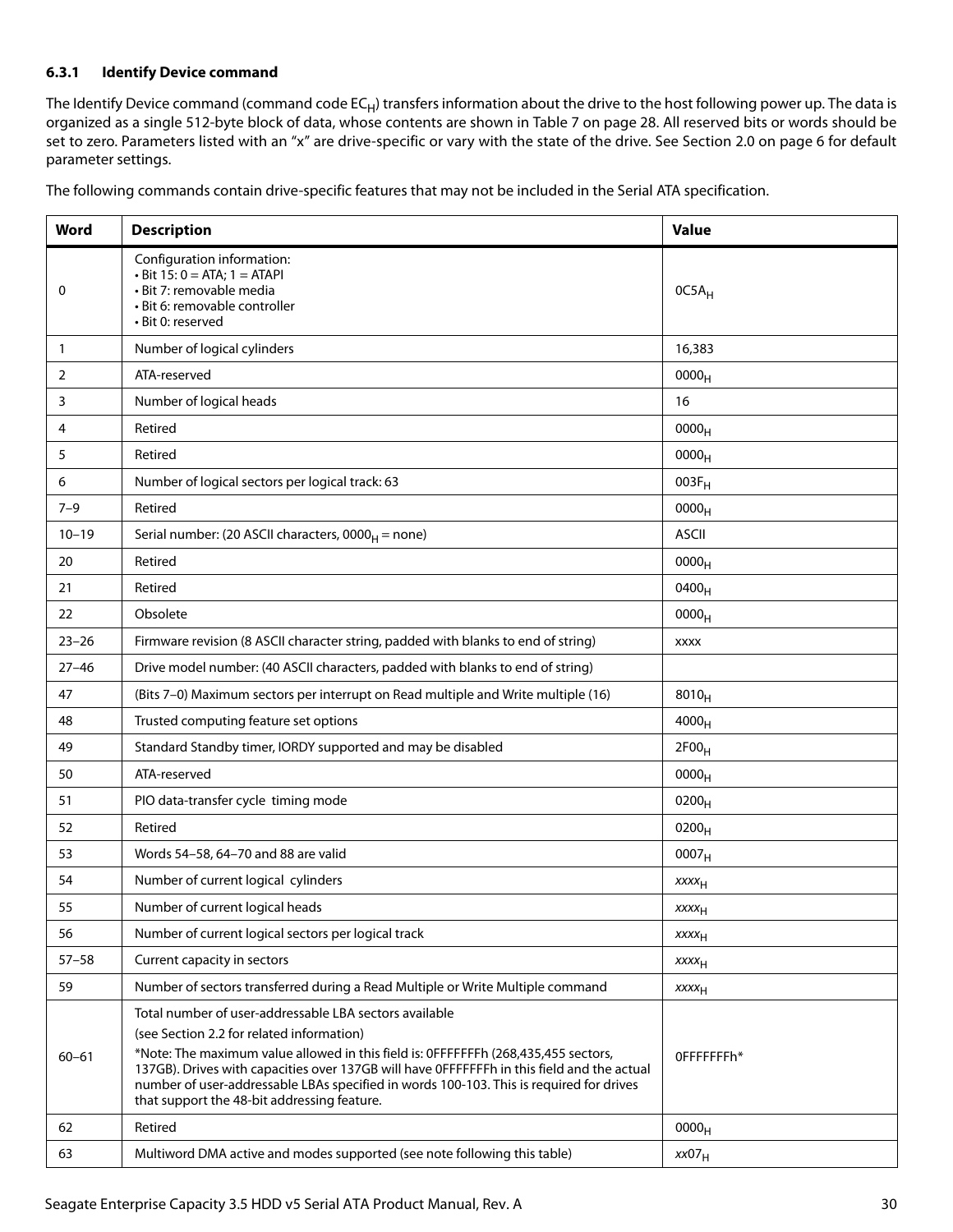| Word        | <b>Description</b>                                                                                                                                                                                                           | <b>Value</b>                                                                                                                           |
|-------------|------------------------------------------------------------------------------------------------------------------------------------------------------------------------------------------------------------------------------|----------------------------------------------------------------------------------------------------------------------------------------|
| 64          | Advanced PIO modes supported (modes 3 and 4 supported)                                                                                                                                                                       | 0003 <sub>H</sub>                                                                                                                      |
| 65          | Minimum multiword DMA transfer cycle time per word (120 ns)                                                                                                                                                                  | 0078 <sub>H</sub>                                                                                                                      |
| 66          | Recommended multiword DMA transfer cycle time per word (120 ns)                                                                                                                                                              | $0078_{H}$                                                                                                                             |
| 67          | Minimum PIO cycle time without IORDY flow control (240 ns)                                                                                                                                                                   | 0078 <sub>H</sub>                                                                                                                      |
| 68          | Minimum PIO cycle time with IORDY flow control (120 ns)                                                                                                                                                                      | $0078_{H}$                                                                                                                             |
| 69          | Additional supported                                                                                                                                                                                                         | 00008 <sub>H</sub>                                                                                                                     |
| $70 - 74$   | ATA-reserved                                                                                                                                                                                                                 | 0000 <sub>H</sub>                                                                                                                      |
| 75          | Queue depth                                                                                                                                                                                                                  | $001F_H$                                                                                                                               |
| 76          | Serial ATA capabilities                                                                                                                                                                                                      | 8D0E <sub>H</sub>                                                                                                                      |
| 77          | Reserved for future Serial ATA definition                                                                                                                                                                                    | xxxx <sub>H</sub>                                                                                                                      |
| 78          | Serial ATA features supported                                                                                                                                                                                                | xxxx <sub>H</sub>                                                                                                                      |
| 79          | Serial ATA features enabled                                                                                                                                                                                                  | <b>xxxx</b> <sub>H</sub>                                                                                                               |
| 80          | Major version number                                                                                                                                                                                                         | 07F <sub>0H</sub>                                                                                                                      |
| 81          | Minor version number                                                                                                                                                                                                         | $006D_H$                                                                                                                               |
| 82          | Command sets supported                                                                                                                                                                                                       | $306B_H$                                                                                                                               |
| 83          | Command sets supported                                                                                                                                                                                                       | $7561_H$                                                                                                                               |
| 84          | Command sets support extension (see note following this table)                                                                                                                                                               | $6173_H$                                                                                                                               |
| 85          | Command sets enabled                                                                                                                                                                                                         | 3069 <sub>H</sub>                                                                                                                      |
| 86          | Command sets enabled                                                                                                                                                                                                         | B441 <sub>H</sub>                                                                                                                      |
| 87          | Command sets enable extension                                                                                                                                                                                                | $6173_H$                                                                                                                               |
| 88          | Ultra DMA support and current mode (see note following this table)                                                                                                                                                           | $207F_H$                                                                                                                               |
| 89          | Security erase time                                                                                                                                                                                                          | $xxxx_{H}$                                                                                                                             |
| 90          | Enhanced security erase time                                                                                                                                                                                                 | $xxxx_{H}$                                                                                                                             |
| 92          | Master password revision code                                                                                                                                                                                                | <b>FFFE<sub>H</sub></b>                                                                                                                |
| 93          | Hardware reset value                                                                                                                                                                                                         | XXXH                                                                                                                                   |
| $95 - 99$   | ATA-reserved                                                                                                                                                                                                                 | 0000 <sub>H</sub>                                                                                                                      |
| $100 - 103$ | Total number of user-addressable LBA sectors available (see Section 2.2 for related infor-<br>mation). These words are required for drives that support the 48-bit addressing feature.<br>Maximum value: 0000FFFFFFFFFFFFFh. | 4TB 5xx models = $7,814,037,168$<br>3TB 5xx models = 5,860,533,168<br>2TB 5xx models = 3,907,029,168<br>1TB 5xx models = 1,953,525,168 |
| 104-105     | ATA-reserved                                                                                                                                                                                                                 | 0000 <sub>H</sub>                                                                                                                      |
| 106         | Physical/Logical sector size                                                                                                                                                                                                 | $6003_H$                                                                                                                               |
| 107         | ATA-reserved                                                                                                                                                                                                                 | 0000 <sub>H</sub>                                                                                                                      |
| 108-111     | The mandatory value of the world wide name (WWN) for the drive.<br>NOTE: This field is valid if word 84, bit 8 is set to 1 indicating 64-bit WWN support.                                                                    | Each drive will have a unique value.                                                                                                   |
| $112 - 118$ | ATA-reserved                                                                                                                                                                                                                 | 0000 <sub>H</sub>                                                                                                                      |
| 119         | Commands and feature sets supported                                                                                                                                                                                          | $410E_H$                                                                                                                               |
| 120         | Commands and feature sets supported or enabled                                                                                                                                                                               | $409C_H$                                                                                                                               |
| 121-127     | ATA-reserved                                                                                                                                                                                                                 | 0000 <sub>H</sub>                                                                                                                      |
| 128         | Security status                                                                                                                                                                                                              | $0021_H$                                                                                                                               |
| 129-159     | Seagate-reserved                                                                                                                                                                                                             | $xxxx_{H}$                                                                                                                             |
| 160-205     | ATA-reserved                                                                                                                                                                                                                 | 0000 <sub>H</sub>                                                                                                                      |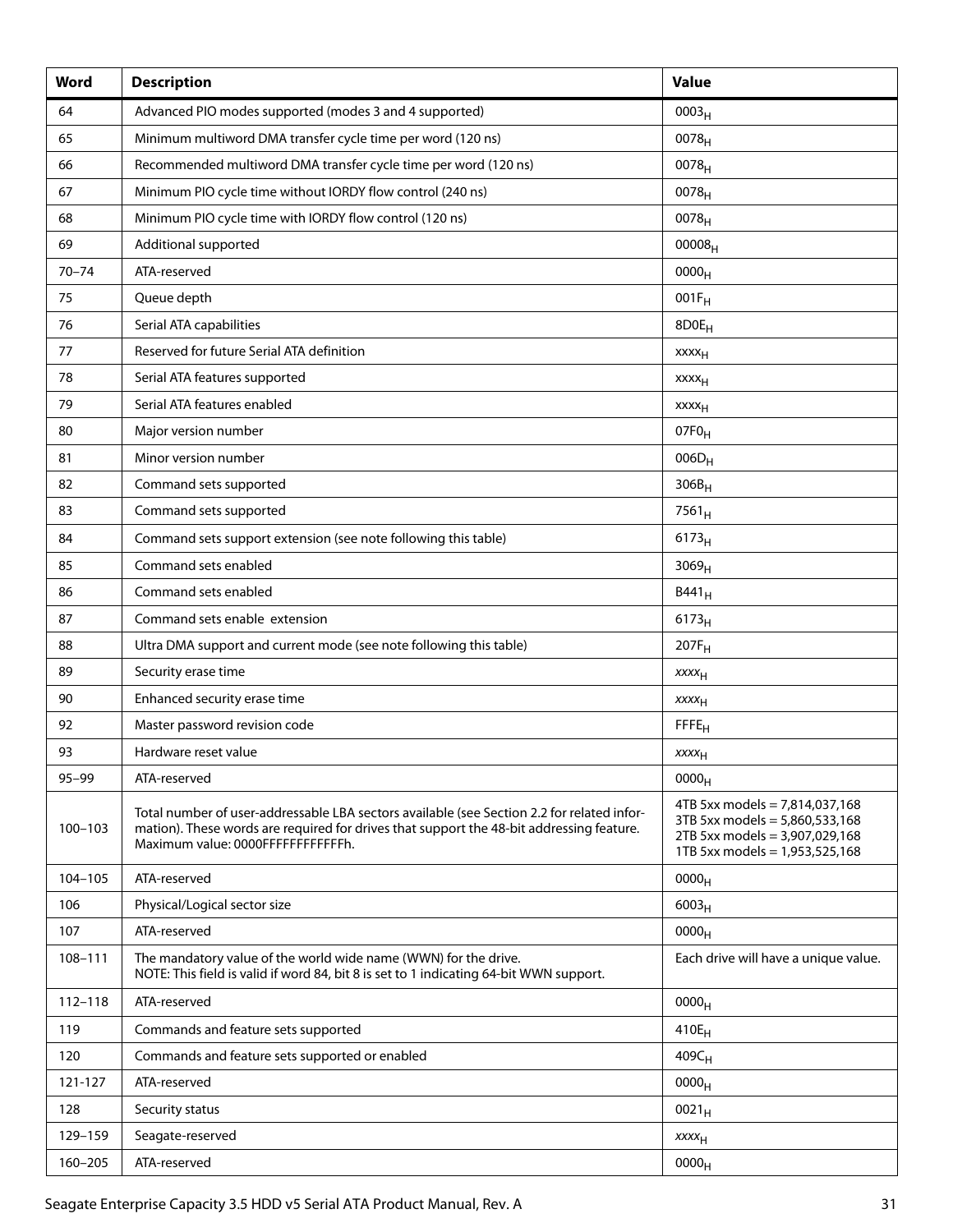| Word    | <b>Description</b>                                                                                                                                                 | <b>Value</b>      |
|---------|--------------------------------------------------------------------------------------------------------------------------------------------------------------------|-------------------|
| 206     | SCT Command Transport command set.<br>If bit 0 is set to one, then the device supports SCT Command Transport.<br>Bits 7:2 indicate individual SCT feature support. | xxBD <sub>H</sub> |
| 207-254 | ATA-reserved                                                                                                                                                       | 0000 <sub>H</sub> |
| 255     | Integrity word                                                                                                                                                     | XXAS <sub>H</sub> |

Note See the bit descriptions below for words 63, 84, and 88 of the Identify Drive data.

| Description (if bit is set to 1) |                                                                      |  |  |  |
|----------------------------------|----------------------------------------------------------------------|--|--|--|
| <b>Bit</b>                       | Word 63                                                              |  |  |  |
| $\mathbf 0$                      | Multiword DMA mode 0 is supported.                                   |  |  |  |
| 1                                | Multiword DMA mode 1 is supported.                                   |  |  |  |
| $\overline{2}$                   | Multiword DMA mode 2 is supported.                                   |  |  |  |
| 8                                | Multiword DMA mode 0 is currently active.                            |  |  |  |
| 9                                | Multiword DMA mode 1 is currently active.                            |  |  |  |
| 10                               | Multiword DMA mode 2 is currently active.                            |  |  |  |
| <b>Bit</b>                       | Word 84                                                              |  |  |  |
| $\mathbf 0$                      | SMART error logging is supported.                                    |  |  |  |
| 1                                | SMART self-test is supported.                                        |  |  |  |
| $\overline{2}$                   | Media serial number is supported.                                    |  |  |  |
| 3                                | Media Card Pass Through Command feature set is supported.            |  |  |  |
| 4                                | Streaming feature set is supported.                                  |  |  |  |
| 5                                | GPL feature set is supported.                                        |  |  |  |
| 6                                | WRITE DMA FUA EXT and WRITE MULTIPLE FUA EXT commands are supported. |  |  |  |
| 7                                | WRITE DMA QUEUED FUA EXT command is supported.                       |  |  |  |
| 8                                | 64-bit World Wide Name is supported.                                 |  |  |  |
| $9 - 10$                         | Obsolete.                                                            |  |  |  |
| $11 - 12$                        | Reserved for TLC.                                                    |  |  |  |
| 13                               | IDLE IMMEDIATE command with IUNLOAD feature is supported.            |  |  |  |
| 14                               | Shall be set to 1.                                                   |  |  |  |
| 15                               | Shall be cleared to 0.                                               |  |  |  |
| <b>Bit</b>                       | Word 88                                                              |  |  |  |
| 0                                | Ultra DMA mode 0 is supported.                                       |  |  |  |
| 1                                | Ultra DMA mode 1 is supported.                                       |  |  |  |
| $\overline{2}$                   | Ultra DMA mode 2 is supported.                                       |  |  |  |
| 3                                | Ultra DMA mode 3 is supported.                                       |  |  |  |
| 4                                | Ultra DMA mode 4 is supported.                                       |  |  |  |
| 5                                | Ultra DMA mode 5 is supported.                                       |  |  |  |
| 6                                | Ultra DMA mode 6 is supported.                                       |  |  |  |
| 8                                | Ultra DMA mode 0 is currently active.                                |  |  |  |
| 9                                | Ultra DMA mode 1 is currently active.                                |  |  |  |
| 10                               | Ultra DMA mode 2 is currently active.                                |  |  |  |
| 11                               | Ultra DMA mode 3 is currently active.                                |  |  |  |
| 12                               | Ultra DMA mode 4 is currently active.                                |  |  |  |
| 13                               | Ultra DMA mode 5 is currently active.                                |  |  |  |
| 14                               | Ultra DMA mode 6 is currently active.                                |  |  |  |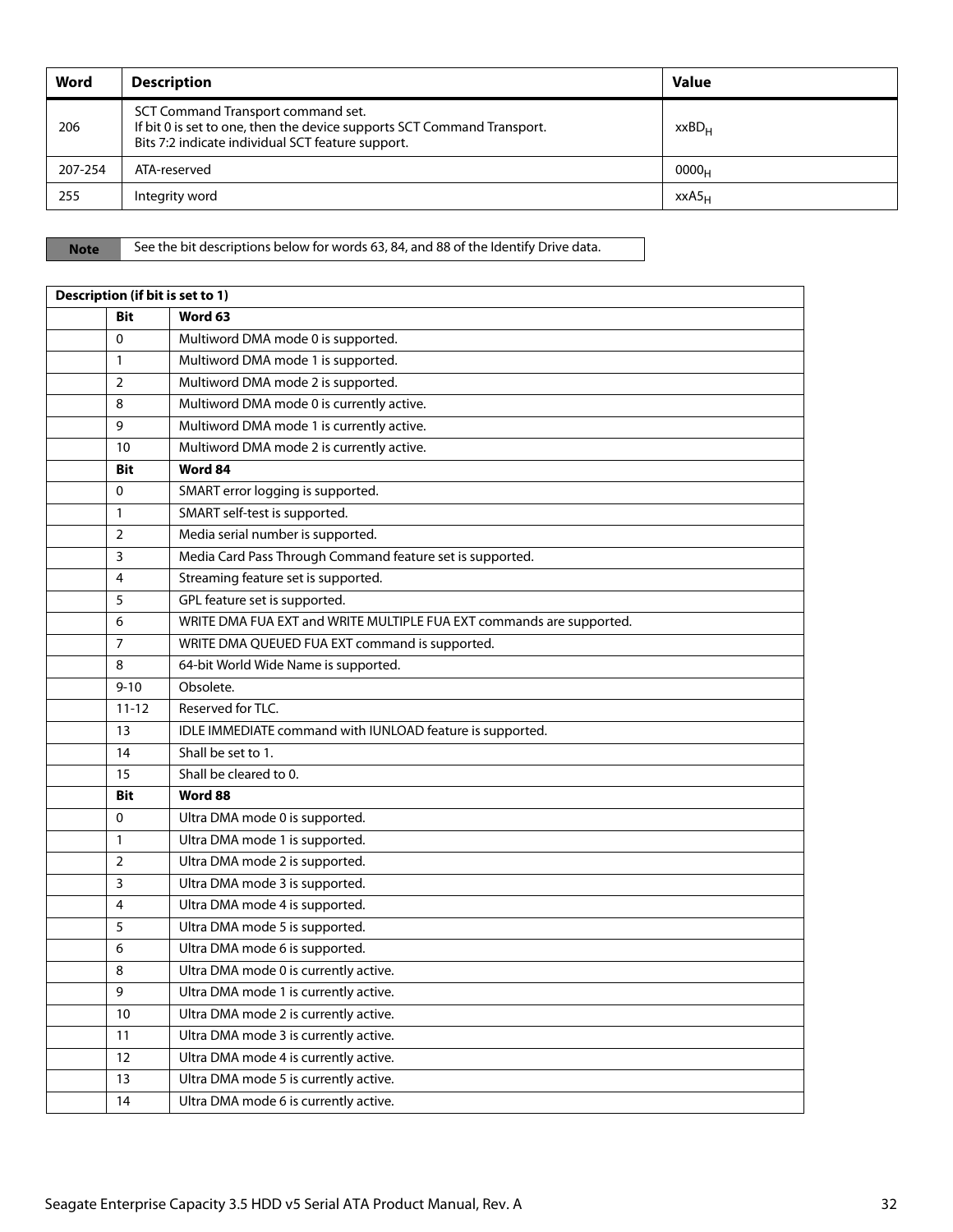#### <span id="page-33-0"></span>**6.3.2 Set Features command**

This command controls the implementation of various features that the drive supports. When the drive receives this command, it sets BSY, checks the contents of the Features register, clears BSY and generates an interrupt. If the value in the register does not represent a feature that the drive supports, the command is aborted. Power-on default has the read look-ahead and write caching features enabled. The acceptable values for the Features register are defined as follows

#### *Table 8 Set Features command values*

- $02_H$  Enable write cache (default).
- $03_H$  Set transfer mode (based on value in Sector Count register). Sector Count register values:
	- $00_H$  Set PIO mode to default (PIO mode 2).
	- 01 $_{\rm H}$  Set PIO mode to default and disable IORDY (PIO mode 2).
	- 08H PIO mode 0
	- 09<sub>H</sub> PIO mode 1
	- 0A<sub>H</sub> PIO mode 2
	- 0B<sub>H</sub> PIO mode 3
	- $OC_H$  PIO mode 4 (default)
	- $20_H$  Multiword DMA mode 0
	- $21_H$  Multiword DMA mode 1
	- $22<sub>H</sub>$  Multiword DMA mode 2
	- 40H Ultra DMA mode 0
	- 41<sub>H</sub> Ultra DMA mode 1
	- $42_H$  Ultra DMA mode 2
	- 43<sub>H</sub> Ultra DMA mode 3
	- $44_H$  Ultra DMA mode 4
	- $45_H$  Ultra DMA mode 5
	- $46_H$  Ultra DMA mode 6
- 10<sub>H</sub> Enable use of SATA features
- $55<sub>H</sub>$  Disable read look-ahead (read cache) feature.
- $82<sub>H</sub>$  Disable write cache
- $90<sub>H</sub>$  Disable use of SATA features
- $AA_H$  Enable read look-ahead (read cache) feature (default).
- $F1_H$  Report full capacity available

**Note** At power-on, or after a hardware or software reset, the default values of the features are as indicated above.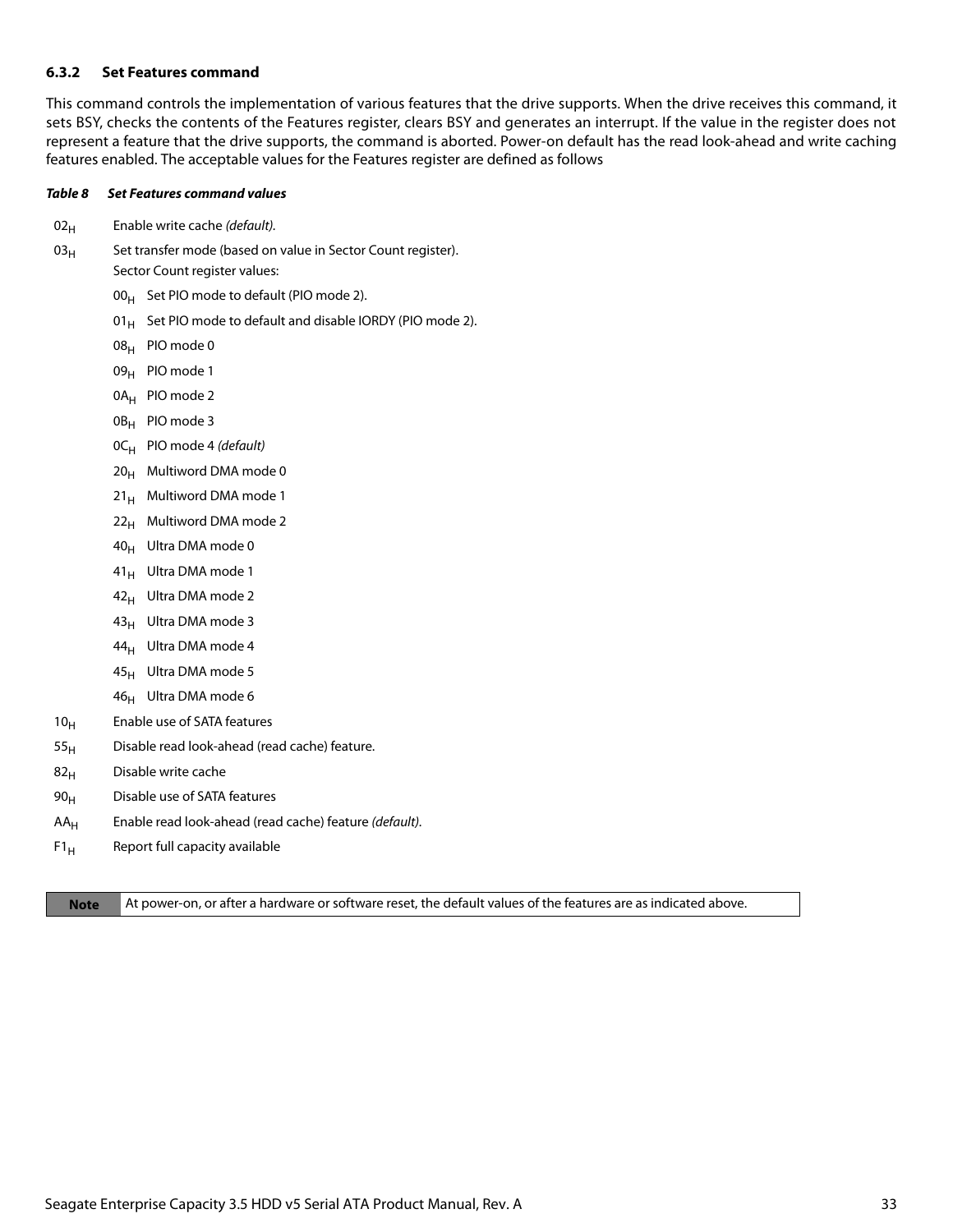#### <span id="page-34-0"></span>**6.3.3 S.M.A.R.T. commands**

S.M.A.R.T. provides near-term failure prediction for disk drives. When S.M.A.R.T. is enabled, the drive monitors predetermined drive attributes that are susceptible to degradation over time. If self-monitoring determines that a failure is likely, S.M.A.R.T. makes a status report available to the host. Not all failures are predictable. S.M.A.R.T. predictability is limited to the attributes the drive can monitor. For more information on S.M.A.R.T. commands and implementation, see the Draft ATA-5 Standard.

SeaTools diagnostic software activates a built-in drive self-test (DST S.M.A.R.T. command for  $D4_H$ ) that eliminates unnecessary drive returns. The diagnostic software ships with all new drives and is also available at: [http://www.seagate.com/support/downloads/seatools/](http://www.seagate.com/support/downloads/seatools/ ).

This drive is shipped with S.M.A.R.T. features disabled. Users must have a recent BIOS or software package that supports S.M.A.R.T. to enable this feature. The table below shows the S.M.A.R.T. command codes that the drive uses.

| Code in features register | S.M.A.R.T. command                               |
|---------------------------|--------------------------------------------------|
| D0 <sub>H</sub>           | S.M.A.R.T. Read Data                             |
| $D2_{H}$                  | S.M.A.R.T. Enable/Disable Attribute Autosave     |
| D3 <sub>H</sub>           | S.M.A.R.T. Save Attribute Values                 |
| $D4_H$                    | S.M.A.R.T. Execute Off-line Immediate (runs DST) |
| $DS_{H}$                  | S.M.A.R.T. Read Log Sector                       |
| D6 <sub>H</sub>           | S.M.A.R.T. Write Log Sector                      |
| D8 <sub>H</sub>           | S.M.A.R.T. Enable Operations                     |
| D9 <sub>H</sub>           | S.M.A.R.T. Disable Operations                    |
| DA <sub>H</sub>           | S.M.A.R.T. Return Status                         |

#### *Table 9 S.M.A.R.T. commands*

|             | If an appropriate code is not written to the Features Register, the   |
|-------------|-----------------------------------------------------------------------|
| <b>Note</b> | command is aborted and 0x04 (abort) is written to the Error register. |